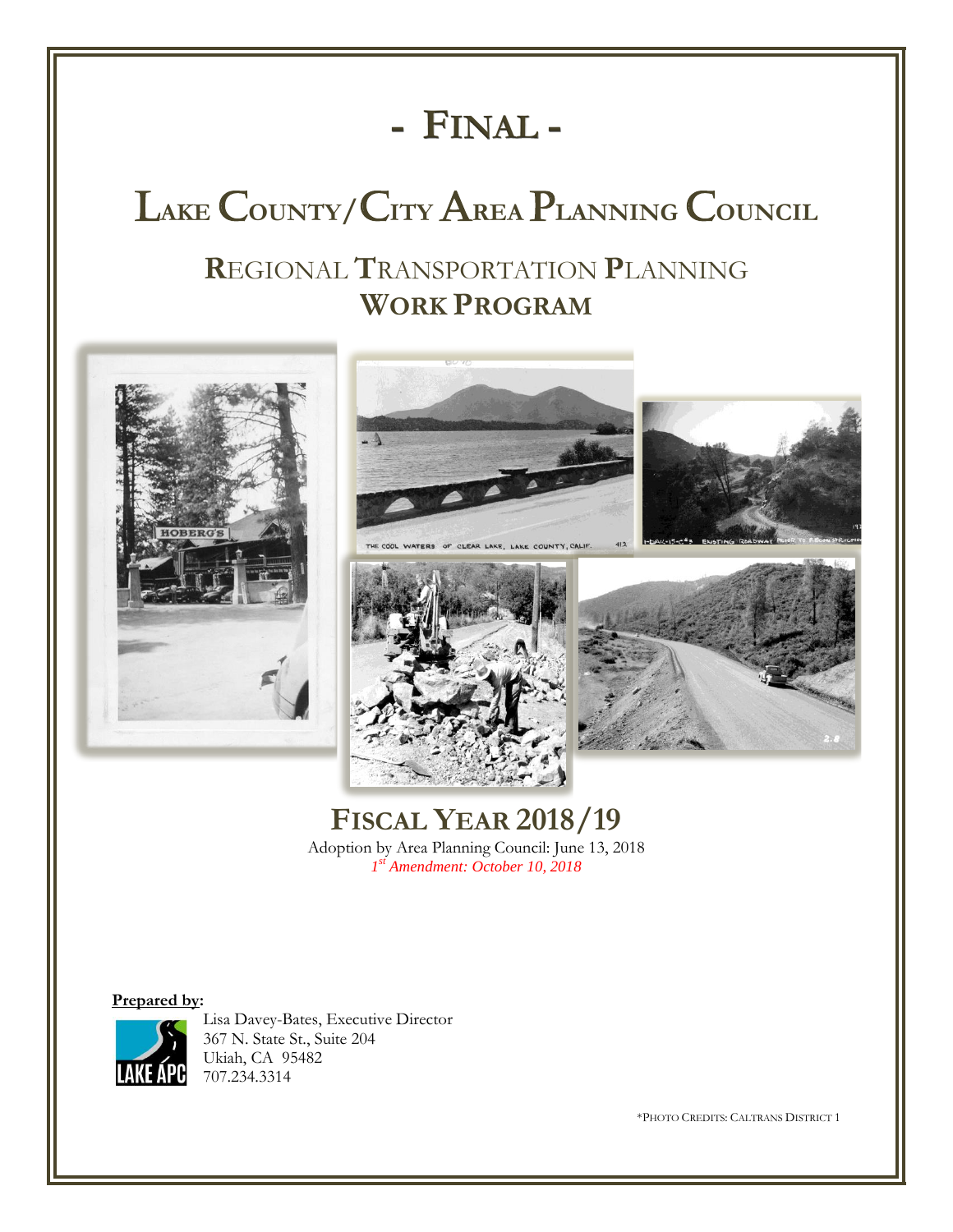## **TABLE OF CONTENTS**

| <b>TOPIC</b> | Page |
|--------------|------|
|              |      |
|              |      |
|              |      |
|              |      |
|              |      |
|              |      |
|              |      |
|              |      |
|              |      |
|              |      |

#### **SUMMARY OF WORK ELEMENTS:**

|   | Work Element 600: Regional Planning & Intergovernmental Coordination  17               |  |
|---|----------------------------------------------------------------------------------------|--|
|   |                                                                                        |  |
| ■ |                                                                                        |  |
| ■ |                                                                                        |  |
| п |                                                                                        |  |
|   | Work Element 605: Federal & State Grant Preparation & Monitoring Program 26            |  |
| ∎ |                                                                                        |  |
|   |                                                                                        |  |
|   |                                                                                        |  |
|   |                                                                                        |  |
|   |                                                                                        |  |
|   | Work Element 611: Pavement Management Program Inventory Update (Carryover)  34         |  |
| ■ |                                                                                        |  |
| п |                                                                                        |  |
| ■ |                                                                                        |  |
|   | Work Element 615: Hwy 20 Northshore Traffic Calming Plan and EFS (New)  39             |  |
|   |                                                                                        |  |
| п |                                                                                        |  |
|   | Work Element 618: Lake Transit Authority Bus Passenger Facilities Plan (Carryover) 42  |  |
|   | Work Element 619: Lake County Pedestrian Facility Needs Inventory & EFS (Carryover) 44 |  |
|   |                                                                                        |  |
|   |                                                                                        |  |
|   |                                                                                        |  |
|   |                                                                                        |  |
|   | Appendix $A$ – Project Status of 2017/18 Work Program                                  |  |
|   | Appendix B - Overall Work Program and Budget Revenue Summary FY 2018/19                |  |
|   | $\Delta$ ppendix $C$ – Memorandum of Understanding                                     |  |

*1*

**Appendix D** – Fiscal Year 2018/19 Federal Planning Factors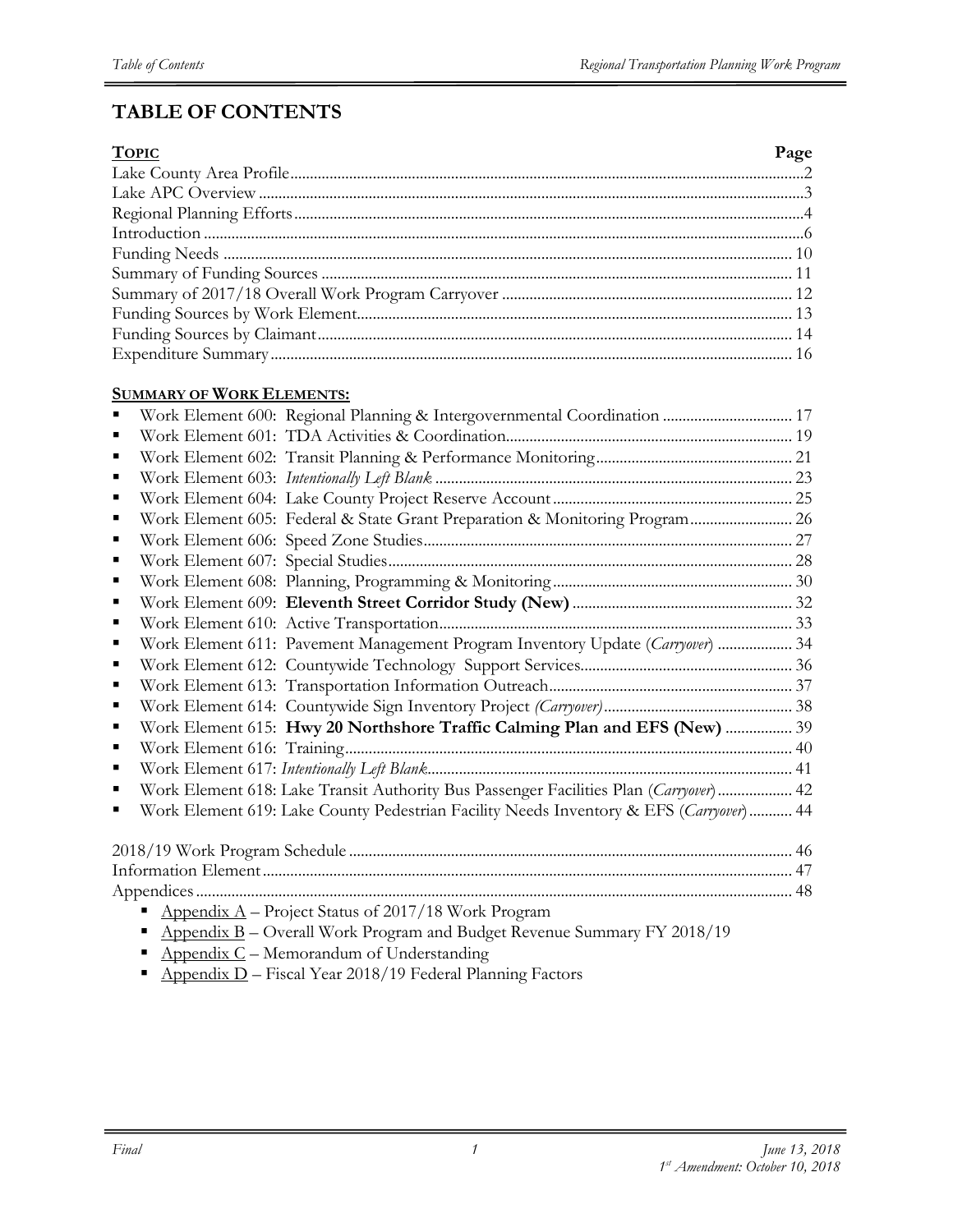## **LAKE COUNTY AREA PROFILE**

Lake County lies within the coastal range of mountains approximately 100 miles north of San Francisco and 35 miles east of the Pacific Ocean. It is surrounded by Mendocino County on the west, Sonoma and Napa Counties to the south, and Yolo, Colusa and Glenn Counties on the east. State Highway 20 connects the area with both U.S. 101 and Interstate 5. The northern third of the county is largely unoccupied, much of it lying within the Mendocino National Forest.

According to the 2010 Census Data, the total population in Lake County was 64,665. This included the unincorporated population of 44,662 and the incorporated population of 20,003. Clearlake is the larger of the two incorporated cities, with a population of 15,250. Lakeport has a population of 4,753. The majority of the population of the county resides along the shores of Clear Lake, the most prominent geographical feature of Lake County.

Lake County, although rural in nature, has a number of transportation problems. The ground transportation network is impacted by topography, a growing resident population, declining financial resources and high nonresident recreational traffic use. The more important issues are identified in the 2017 Regional Transportation Plan, adopted February 14, 2018**.** 

The largest income producing industries are agriculture, located in the lowlands to the west and southwest of Clear Lake, tourism, and geothermal development, located in the mountainous terrain in the southwestern portion of the County. In recent years, employment associated with tribal economic development has also become a significant factor.

Finally, another important factor facing the region is the steady increase of commuting traffic. To look at this issue more closely, a four-county Inter-Regional Partnership (IRP) Report was completed in June 2004 concerning jobs-housing imbalances in Mendocino, Lake, Napa, and Sonoma Counties. The report presented the case that, even though a jobs-housing imbalance crisis may not be apparent yet, indications are that if nothing is done this will be a serious issue in the near future.

A County-Wide Micro Simulation Model was completed in FY 2012/13 to analyze projected traffic growth and prioritize transportation projects on the State Highways in Lake County. The Middletown Community Action Plan and Engineered Feasibility Study were also completed in FY 2013/14 to enhance interregional and regional travel while balancing the community of Middletown's needs.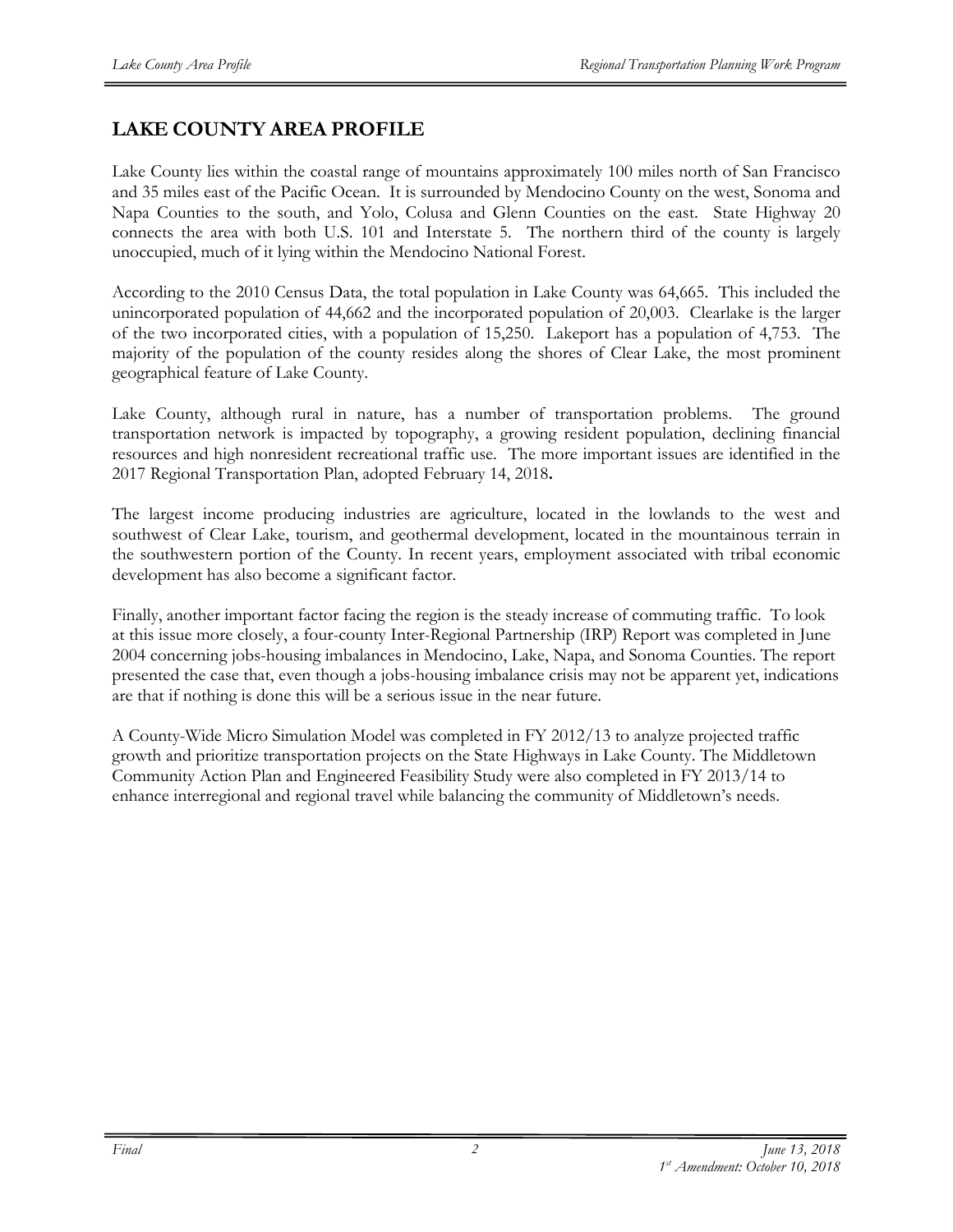## **LAKE APC OVERVIEW**

The Lake County/City Area Planning Council (APC) was established in June 1972 by a Joint Powers Agreement. Subsequently, it was designated by the Secretary of Transportation as the Regional Transportation Planning Agency for Lake County. The cooperative relationship between Caltrans and Area Planning Council was formalized by a Memorandum of Understanding.

The member entities amended the Joint Powers Agreement in 1986 to change the membership of the Area Planning Council. It is now composed of eight (8) members, including two (2) members of the Lake County Board of Supervisors, two (2) city council members from the City of Lakeport, two (2) city council members from the City of Clearlake, and two (2) citizen members selected at large by the Board of Supervisors. Two committees serve to advise the Area Planning Council.

The Policy Advisory Committee (PAC) is composed of the members of the Area Planning Council itself, together with the District One Director of Transportation, or his representative, from the Caltrans Office in Eureka. The Technical Advisory Committee (TAC) is composed of the Director of Public Works of Lake County, the Community Development Directors of Lake County and the cities of Clearlake and Lakeport, the City Engineers of Clearlake and Lakeport, the Commander of the Lake County Office of the California Highway Patrol, and a transportation planner from the Caltrans District One Office.

The Lake County/City Area Planning Council has an active Social Services Transportation Advisory Council (SSTAC). The SSTAC was established to meet the intent of Senate Bill 498 (1987). The SSTAC assists the Area Planning Council in the identification of transit needs that may be reasonable to meet by establishing or contracting for new public transportation services, or specialized transportation services, or by expanding existing services. Recently the SSTAC has been meeting more frequently and in conjunction with the Lake County Transportation Coalition to facilitate coordination of public transit and other transportation needs.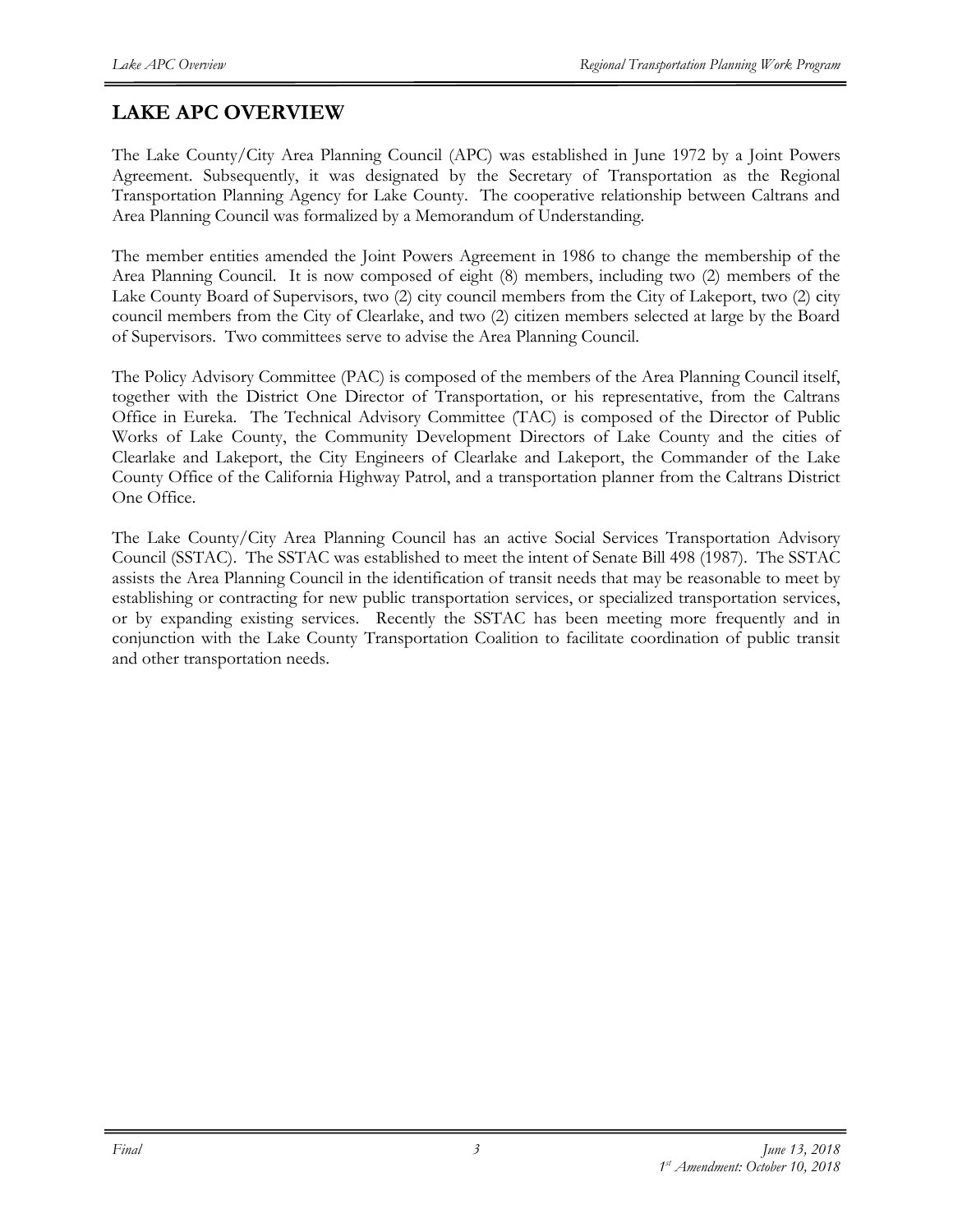## **REGIONAL PLANNING EFFORTS**

In October, 1995, the Area Planning Council adopted the Transit Improvement Plan. This Plan was the culmination of a comprehensive transit study performed by a consultant with extensive input from County and City representatives, local elected officials, transit providers, and a wide range of interests in Lake County. One of the major recommendations of the Plan was to form a Transit Authority to provide transit service in Lake County through a Joint Powers Agreement. Establishment of a Transit Authority was approved by the County and the two incorporated cities in December, 1995. In addition, a part-time Transit Manager was hired on a contract basis to oversee transit development and implementation of the Transit Plan.

In Fiscal Year 2007/08, Lake County 2030, a comprehensive planning tool, was initiated under Work Element 618 of the Work Program. This project was partially funded with State Planning and Research and Rural Blueprint grant funds that were provided through Caltrans. The project was completed in five phases, and consisted of an extensive outreach process to gain knowledge and input by citizens, local elected officials, local agencies and other stakeholders of their "vision" for Lake County. From that information, the vision and principles, and draft alternative scenarios were developed. A Blueprint Advisory Committee (BPAC) developed four alternative growth scenarios that were considered through another series of community workshops, for the eventual consensus on a Preferred Growth Scenario. The goal of the planning tool and resources is to help local agency staff and project designers, property owners and developers to incorporate Blueprint Principles into planning documents and development project plans. The project began in Fiscal Year 2007/08, and the final Blueprint Plan was adopted in October 2010.

In 2011, the Lake APC, in coordination with LTA, developed a Non-Emergency Medical Transportation (NEMT) Plan to get a better assessment of the needs in Lake County, consider program alternatives, and research potential funding options. The NEMT Plan provided direction to begin addressing NEMT needs in Lake County, including an implementing budget with a start-up package of projects, a mobility manager/brokerage function and Lake Transit service enhancements. Based on the outcome of the NEMT Plan, a determination was made that there was a serious need for Non-Emergency Transportation Services in Lake County. In FY 2015/16 the Lake APC began allocating 5% of LTF estimated revenues to the Consolidated Transportation Services Agency to begin the recruitment of a Mobility Manager, in which has been focusing on NEMT Services throughout Lake County.

In July 2011, the Lake APC received notification from Caltrans that we had been awarded Partnership Planning funds to complete a Community Action Plan (CAP) in Middletown. The purpose of the CAP is to conduct a comprehensive community outreach effort in Middletown to assist with the development of transportation alternatives along the corridor. Caltrans District 1 also received State Planning & Research funding in 2011 to complete an Engineered Feasibility Study (EFS) within the south portion of the SR 29 corridor to analyze potential transportation improvement alternatives to enhance interregional and regional travel while balancing community needs. The project was completed in FY 2013/14.

Lake Area Planning Council was awarded 5304 Rural Transit Planning funds in August 2012 to conduct a Transit Development Plan Update and Marketing Plan. The consultant and Lake APC worked in partnership with Lake Transit Authority to complete the Plan June 2015. Several of the project's tasks include public outreach, including completion of surveys and interviews of existing and potential riders of the transit system. The Plan will develop a five-year operating and capital plan including cost projections. The Marketing Plan will provide marketing strategies and tools to promote the transit system.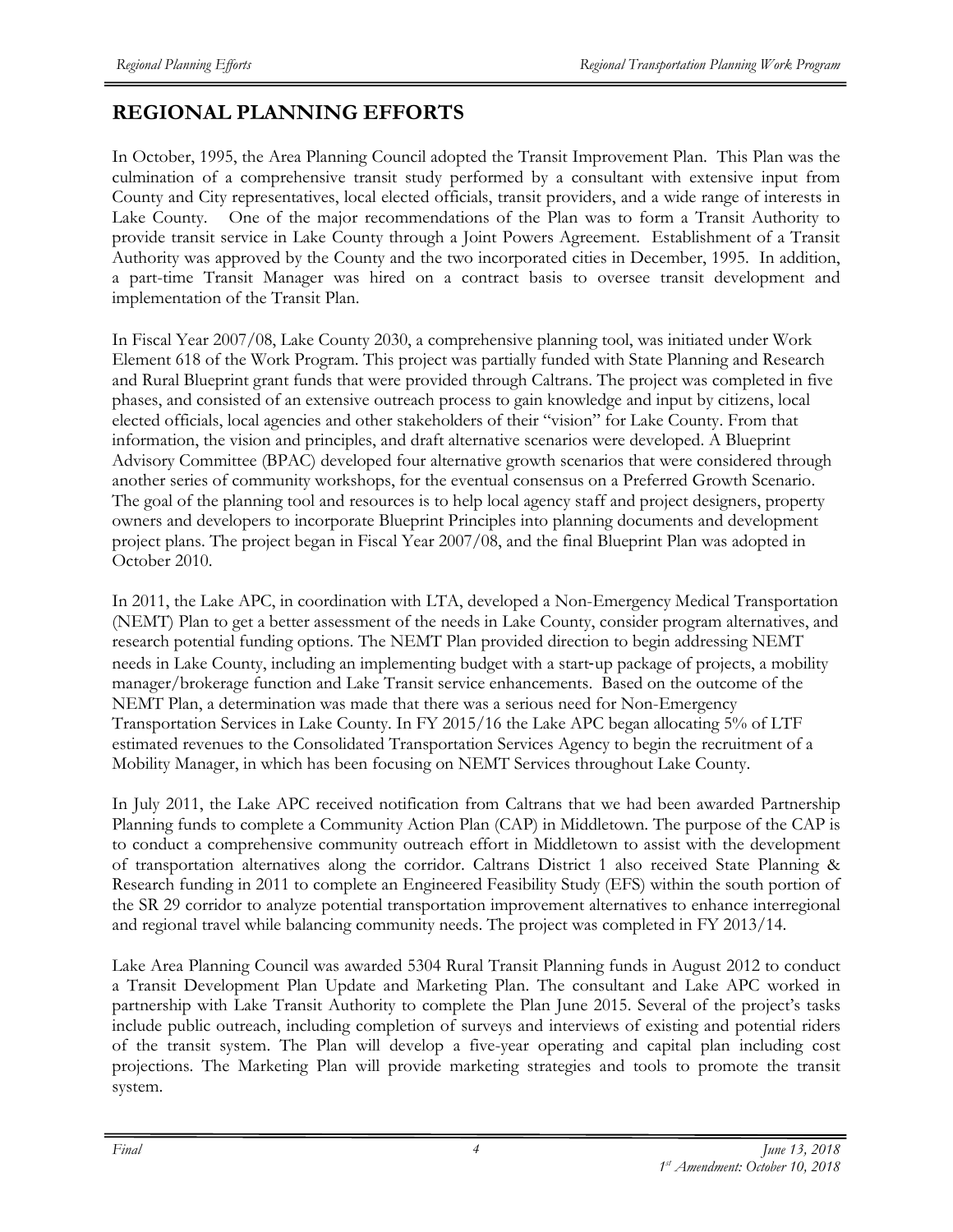In 2015, the Lake APC completed the Lake County Coordinated Public Transit–Human Services Transportation Plan. The goal of the Plan was to identify community mobility needs, identify a variety of strategies, and develop an implementation plan in relation to organizational roles and responsibilities for improving mobility of low-income, older adults and Lake County residents with disabilities. The top three priority goals and strategies identified in the Coordinated Plan to resolve NEMT services included: 1) Support, maintain and Enhance Lake County Public Transportation Services, 2) Build capacity for specialized transportation alternatives, including formalizing a sustainable CTSA; and 3) Develop sustainable NEMT solutions.

The Lake County/City Area Planning Council in partnership with Lake Transit Authority recently received Sustainable Communities Transportation Planning Grant funds to complete a Transit Hub Location Plan under this current Overall Work Program. This project will involve extensive, interactive community engagement with a broad range of stakeholders to identify locations and options for a new transit hub in the City of Clearlake.

In 2015/16, the Lake APC initiated the development of the Lake County Active Transportation Program (ATP) Plan to strengthen the opportunity for future grant funds for Active Transportation projects throughout the region. The Plan will identify and prioritize non-motorized and transit improvements projects in Lake County. The Lake APC received Rural Planning Assistance (RPA) grant funding in the amount of \$40,000 to enhance the level of public participation and provide assistance to the local agencies.

The Lake County/City Area Planning Council will incorporate the planning factors identified in the recently passed Federal transportation bill, Fixing America's Surface Transportation (FAST) Act, while preparing and implementing planning projects throughout the region.

Lastly, in April 2017, the legislature passed Senate Bill 1, the Road Repair and Accountability Act of 2017, which will raise approximately \$5.4 billion annually statewide in a long-term, dedicated transportation funding bill. SB1 will rehabilitate and maintain local streets, roads and highways, make safety improvements, repair and replace bridges and culverts, reduce congestion and increase mobility options including bicycle and pedestrian facilities. As funding flows into the region, Lake APC will pursue funding opportunities as they become available.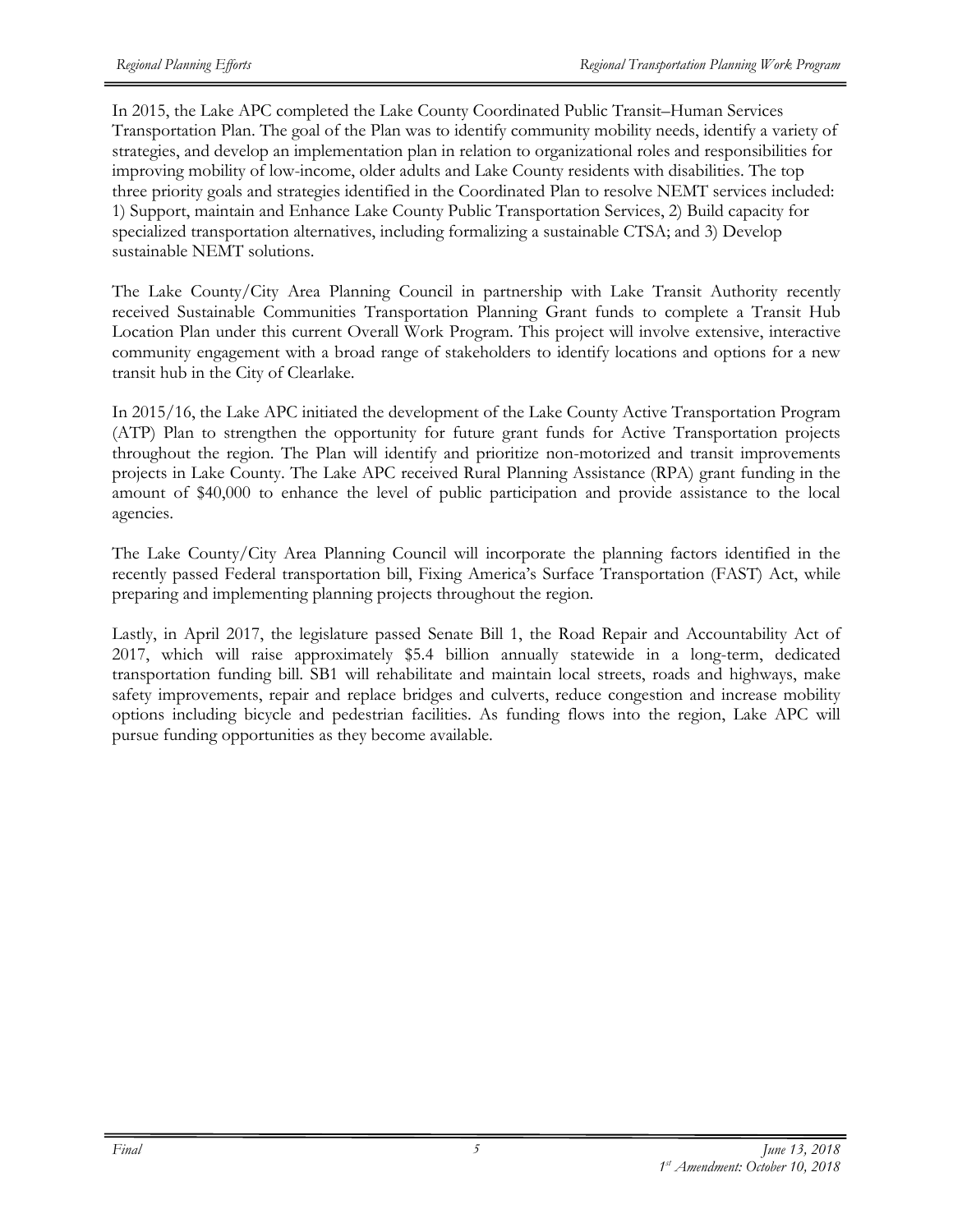## **INTRODUCTION**

The Area Planning Council's Transportation Planning Work Program is prepared annually to identify and focus the next year's transportation planning tasks. These tasks are envisioned and are to be fulfilled in accordance with the goals and policies of the Lake County Regional Transportation Plan (RTP) and other planning documents prepared by the Lake APC. The primary goal is to develop a safe, balanced, practical and efficient regional transportation system. This entails timely maintenance as well as capital improvements to the transportation network, which includes the streets and highways.

Since the Fiscal Year 1986/87, the Lake County/City Area Planning Council (APC) has contracted with a consultant to do most of the technical planning efforts in the Work Programs. Dow & Associates entered into a contract with the Lake APC (effective October 1, 2006) to continue to perform planning duties. In December 2008 and again in April 2012, the APC Board acted to renew its contract with Dow & Associates for an additional three years.

In June 2014, the Lake APC advertised for an Administration/Fiscal Contractor, as well as the Planning duties to be conducted under the Overall Work Program. Dow and Associates was awarded the Planning contract for a five-year period (effective October 1, 2014). Grant funded work elements will likely be completed by consultants hired under this contract and administered through Dow & Associates.

#### **PUBLIC PARTICIPATION**

The Area Planning Council encourages public participation in the planning and decision making process and holds public hearings whenever an important decision concerning transportation is imminent. In addition to these public hearings which are announced in local newspapers, parties known to be interested in specific issues are invited to both the Technical Advisory Committee and the Area Planning Council meetings, when appropriate.

As required by SAFETEA-LU, the Lake APC developed a Public Participation Plan in Fiscal Year 2008/09 to enhance its public outreach efforts. The development of this Plan includes strategies to engage and notify the public when conducting planning activities. The plan provides a clear directive for public participation activities of the APC, particularly when they pertain to the development and implementation of the Regional Transportation Plan (RTP), Regional Transportation Improvement Program (RTIP), Overall Work Program (OWP), administration of the Transit Development Act (TDA), Federal and state grant programs, Coordinated Human Transportation Plan, transit studies, area transportation plans, blueprint planning and other special projects.

The Lake APC began the update of the Lake County Regional Transportation Plan in Fiscal Year 2016/17, which was adopted in February 2018. An extensive public outreach effort occurred during the development of this long-range transportation planning document.

As discussed in the previous section, the Lake APC conducted an extensive public outreach for multiple years as part of the development of the regional Blueprint plan, Lake County 2030.

The Lake APC also received two grants in July 2011, one of which included Community-Based Transportation Planning grant funding to complete a Downtown Corridor Plan in the City of Clearlake. The other included Partnership Planning grant funds to complete a Middletown Community Action Plan, which was conducted simultaneously with the SR 29 Engineered Feasibility Study. These planning projects included tasks to conduct extensive public outreach activities through a charrette process.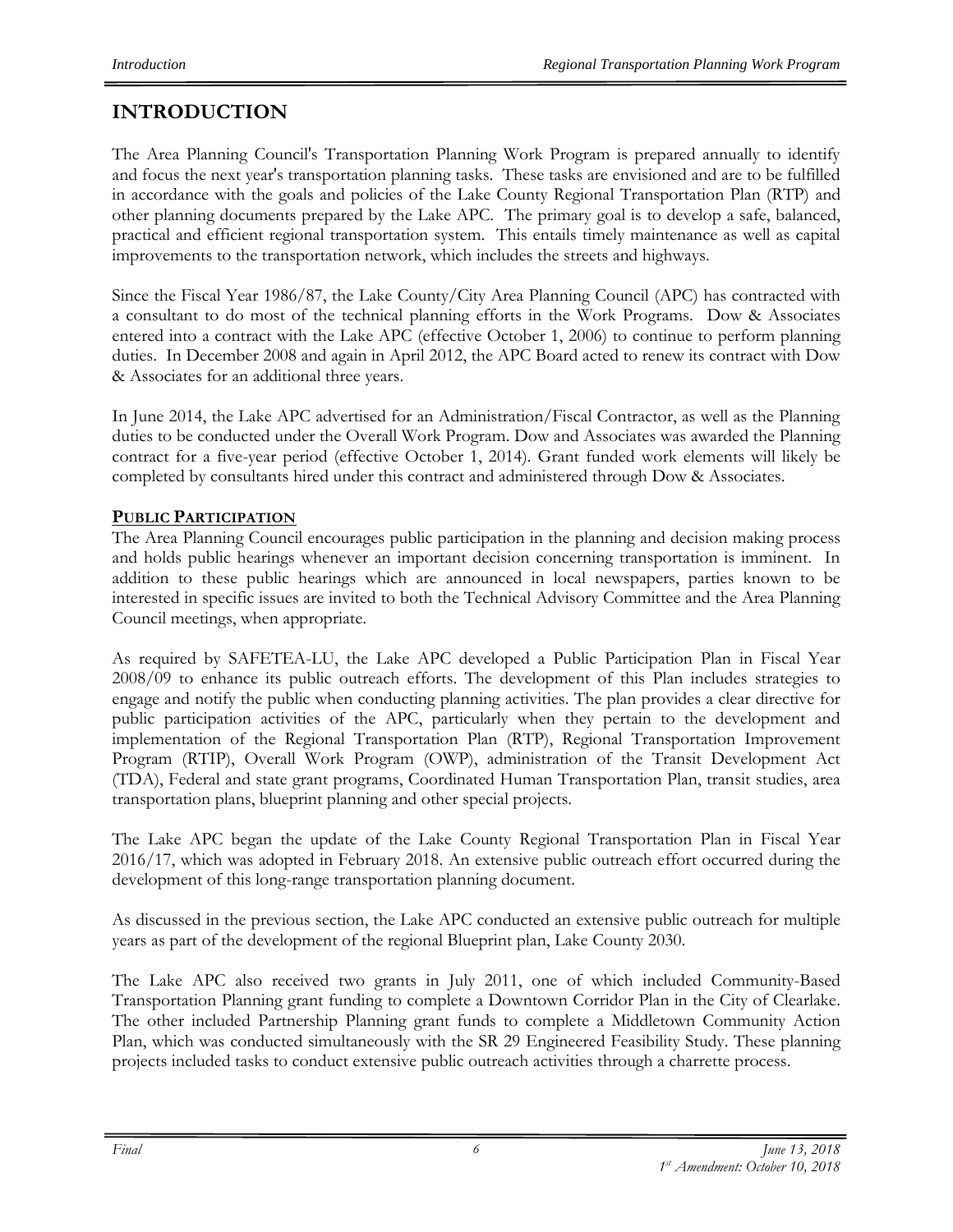A Title VI Program was also adopted in 2013/14 which is required by Federal regulation to those who receive FTA funding. The Plan is required to be updated every three years and submitted to Caltrans. An update to the Program was approved by the Lake APC Board in December 2017, which incorporated the most current Census data into the updated 2017 Lake APC Title VI Program. The difference in data between the 2014 and 2017 Programs was trivial and didn't require Lake APC to change any practices or policies. The Program requires a complaint procedure process, minority representation on advisory bodies (at times), interpretation opportunities and outreach to the limited English proficient (LEP) populations. Transit providers, such as Lake Transit Authority, who provide fixed-route service, must provide additional information.

Additionally, the Lake APC was awarded two FTA Section 5304 – Sustainable Communities grants in FY 2016/17 to develop the Lake Transit Authority Bus Passenger Facilities Plan and the Lake County Pedestrian Facility Needs Inventory & Engineered Feasibility Study. Both of these projects will involve public participation through community workshops held in various locations in the county.

#### **COMPLETED PRODUCTS IN PRIOR WORK PROGRAM**

Appendix A includes a brief synopsis of products that were completed in the 2017/18 Work Program.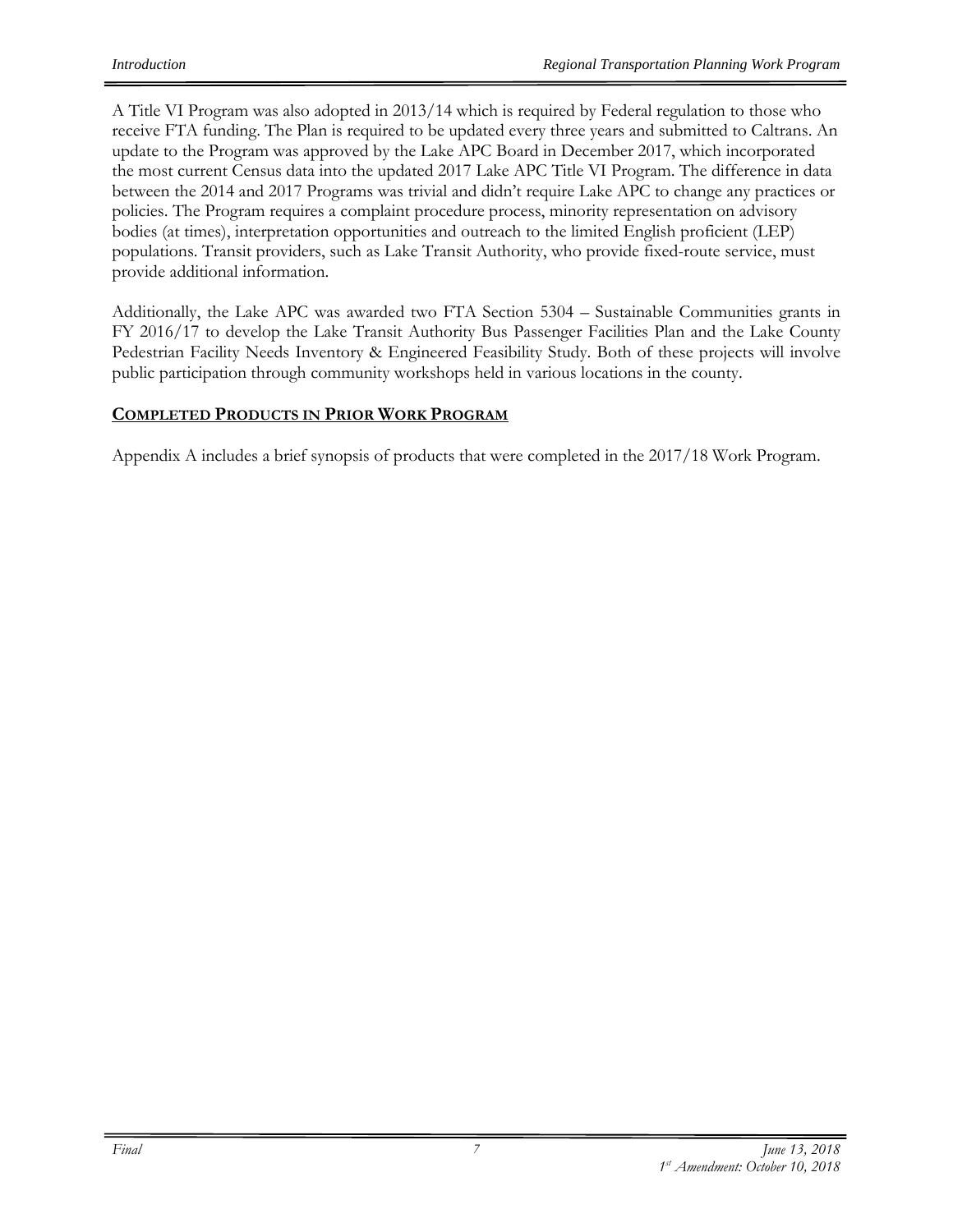#### **2018/19 WORK ELEMENTS**

The Lake County/City Area Planning Council is dedicated to working cooperatively with all agencies to provide comprehensive planning in the region. There are **two** new work elements included in the 2018/19 work program, however one project has been carried over and is requesting additional funding to be completed this year. The elements are either ongoing work elements that appear repetitively in Work Programs or carryover projects that will be completed in this Overall Work Program. Several projects are also discussed below that are support planning efforts on a regional level.

The following work elements are included in the 2018/19 Work Program, and are briefly described below:

- $\checkmark$  Work Element 600 This work element includes funding for general planning activities to be completed by the regional transportation planning agency (Lake APC), the transit agency (Lake Transit Authority), County and two cities.
- $\checkmark$  Work Element 601 This element was added to the 2017/18 OWP in order to conduct Transportation Development Act activities that are not eligible for Rural Planning Assistance funding. This element was found very valuable and remains crucial to include in this upcoming fiscal year.
- $\checkmark$  Work Element 602 This work element will help determine the need for public transportation in Lake County and strive to provide a reliable source of mobility for all citizens. Also providing transit service performance monitoring on an ongoing basis for the Lake Transit Agency.
- Work Element 603 *Intentionally Left Blank*
- Work Element 604 This element has been designated as a *reserve account for* planning projects to be completed by. Lake County, City of Lakeport and City of Clearlake that are often not funded due to a lack of funding from year-to-year in the Overall Work Program.
- $\checkmark$  Work Element 605 This work element continues to provide funding to assist agencies in the preparation of applications and monitoring of Federal and State grants to improve the transportation system in Lake County.
- $\checkmark$  Work Element 606 This work element was established as an ongoing to gather and interpret roadway, traffic, and accident data for Lake County in order to establish and enforce appropriate traffic speed limits in the community.
- $\checkmark$  Work Element 607 Special Studies has been included in the past several work programs and will be used to perform studies, collect data, update the transportation data base, respond to local issues, and aid in implementation of the Regional Transportation Plan, and other projects as needed.
- $\checkmark$  Work Element 608 Planning, Programming & Monitoring is an ongoing work element to provide assistance associated with project development for Regional Improvement Program projects and other planning activities
- $\checkmark$  Work Element 609 This study will analyze transportation alternatives along the Eleventh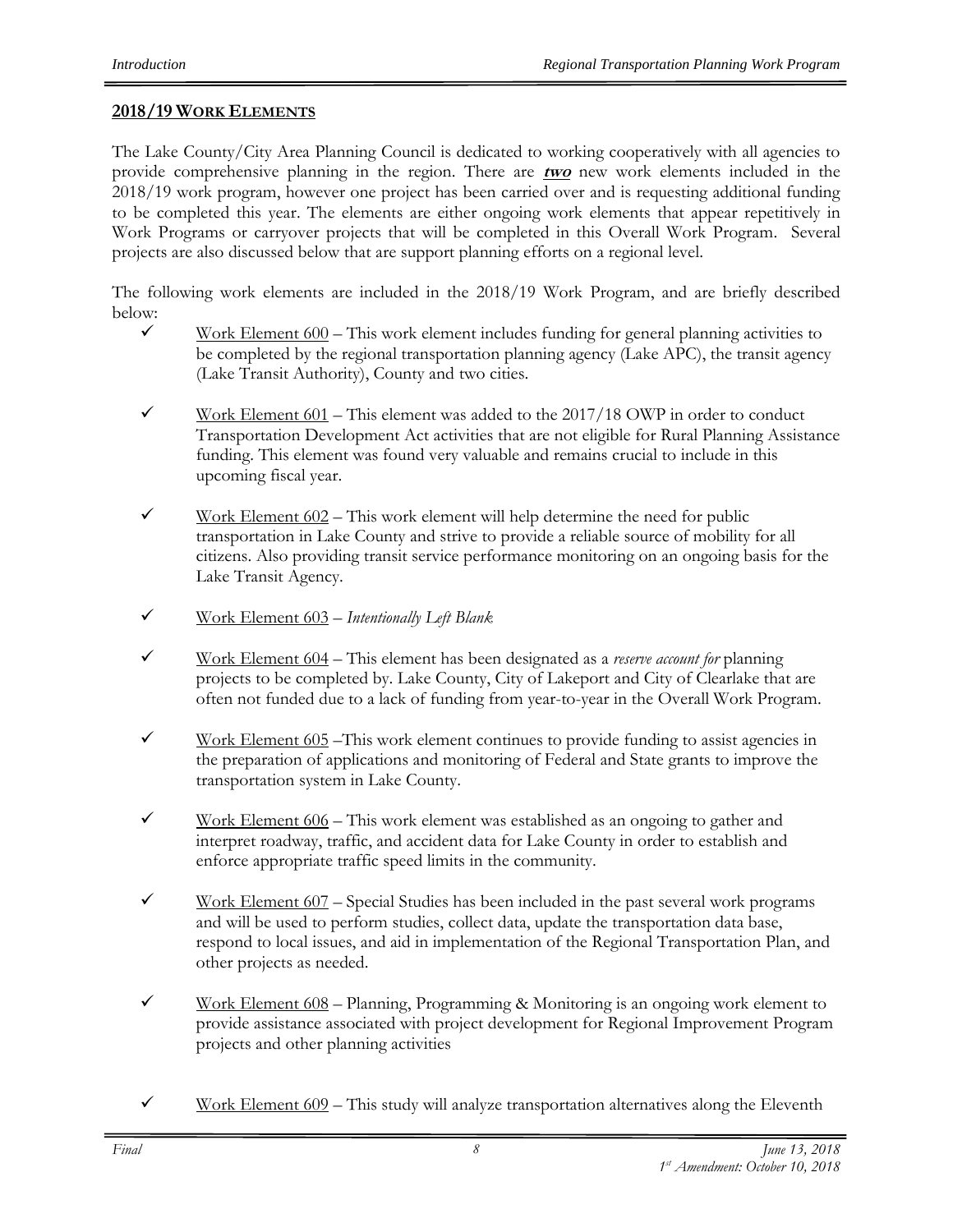Street corridor within the City of Lakeport. Expanding on a recent City prepared right-ofway evaluation, it will examine costs and options for Complete Street improvements with a focus on expanding multi-modal use and improving safety for non-motorized and transit dependent users of the corridor.

- $\checkmark$  Work Element 610 To encourage growth to bicycle and pedestrian travel to the region by integrating and promoting bicycle and pedestrian facilities and services with roadway and transit planning operations.
- $\checkmark$  Work Element 611 Pavement Management Program Update, an ongoing project to provide a systematic method for determining roadway pavement maintenance, rehabilitation, and reconstruction needs. Triennial updates are conducted to provide an updated streets/roads inventory.
- $\checkmark$  Work Element 612 Technology Support Services has been an ongoing project to provide GIS support services to agencies within Lake County involved with the roadway transportation system, aviation, bike/pedestrian, and transit planning. The name has been changed to incorporate additional technology needs in the county.
- $\checkmark$  Work Element 613 Transportation Information Outreach is a work element that informs and educates residents of Lake County on transportation related activities. This work element also maintains the agency's website.
- $\checkmark$  Work Element 614 The Countywide Sign Inventory Project is a carryover work element to provide the County of Lake and cities of Lakeport and Clearlake with a current inventory of all traffic signs on the maintained street/road systems.
- $\checkmark$  Work Element 615 The proposed project will analyze current conditions and formulate traffic calming projects including bicycle, pedestrian and transit friendly options intended to improve the attractiveness and overall livability of the area.
- $\checkmark$  Work Element 616 This work element will provide training to staff of upcoming requirements for grant programs, changes in technologies relating to transportation planning, and other useful educational opportunities as needed.
- Work Element 617 *Intentionally Left Blank*
- $\checkmark$  Work Element 618 The project will explore opportunities for both improving the existing infrastructure and expanding the information services and infrastructure to better serve the needs of new users and members of the public with greater need for transit accessibility.
- $\checkmark$  Work Element 619 The project will explore the needs, priorities and feasibility of improving identifiable deficiencies within the pedestrian network of the region's cities and unincorporated communities.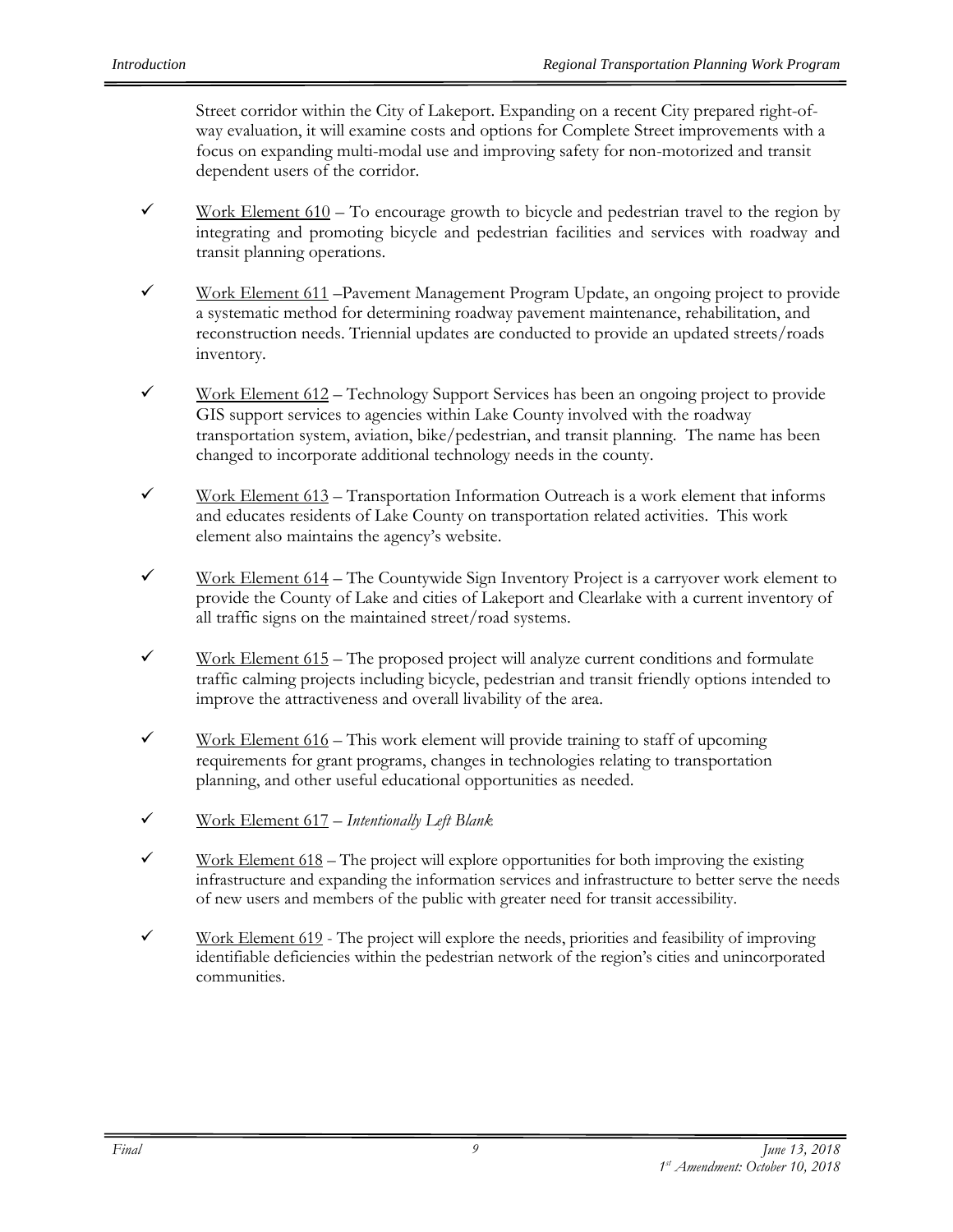### **FUNDING NEEDS**

The amended 2018/19 Transportation Planning Work Program requires total funding of **\$1,128,595** and will be funded from a combination of Rural Planning Assistance (RPA) funds, Local Transportation Funds (LTF), Planning, Programming & Monitoring (PPM) funds and FTA 5304 Sustainable Communities Grant funding..

#### **FEDERAL**

Lake APC was successful in receiving two Federal Transit Administration (FTA) Section 5304 – Sustainable Communities Grant for the Fiscal year 2016/17 cycle. This work program includes carryover funding in the amount of **\$109,639** to complete the Bus Passenger Facilities Plan for Lake Transit Authority, as well we **\$140,425** to complete the Lake County Pedestrian Facility Needs Inventory & Engineered Feasibility Study.

#### **STATE**

Rural Planning Assistance (RPA) funds in the amount of **\$294,000** are expected for FY 2018/19. These funds are only available after the passage of the State Budget and on a reimbursement basis. It is permissible to carry over up to 25% of RPA funding from the prior year's Work Program. Carryover RPA Funds from the 2017/18 Work Program total **\$36,921.** Total RPA Funds programmed in the 2018/19 Work Program are **\$330,921.** Work Program products funded by RPA funds must be received by Caltrans District 1 staff prior to requesting full reimbursement of funds.

Lake APC was successful in receiving two additional State Highway Account – Sustainable Communities Grants for a total of **\$295,863** for the Fiscal Year 2017/18 cycle. These grant funds have been included in the Overall Work Program to complete the Eleventh Street Corridor Study for a total of **\$147,664** and the Hwy 20 Northshore Traffic Calming Plan & EFS totaling **\$148,199.**

#### **LOCAL**

The total new Local Transportation Funds (LTF) commitment will be **\$72,648** in the 2018/19 Work Program. LTF Funds carried over from the 2017/18 Work Program in the amount of **\$71,735** are being carried over to be used under several work elements in the 2018/19 Work Program. Total LTF Funds committed to the 2018/19 Work Program total **\$144,383.**

Planning, Programming & Monitoring Funds in the amount of **\$35,000** were allocated for FY 2018/19. PPM Funds carried over from the 2017/18 Work Program in the amount of **\$72,364** are being carried over to be used under several work elements in the 2018/19 Work Program. Total PPM Funds committed to the 2018/19 Work Program total **\$107,364.**

The total commitment from **local funding** sources totals **\$251,747 (22%)** to be included in the Amended 2018/19 OWP.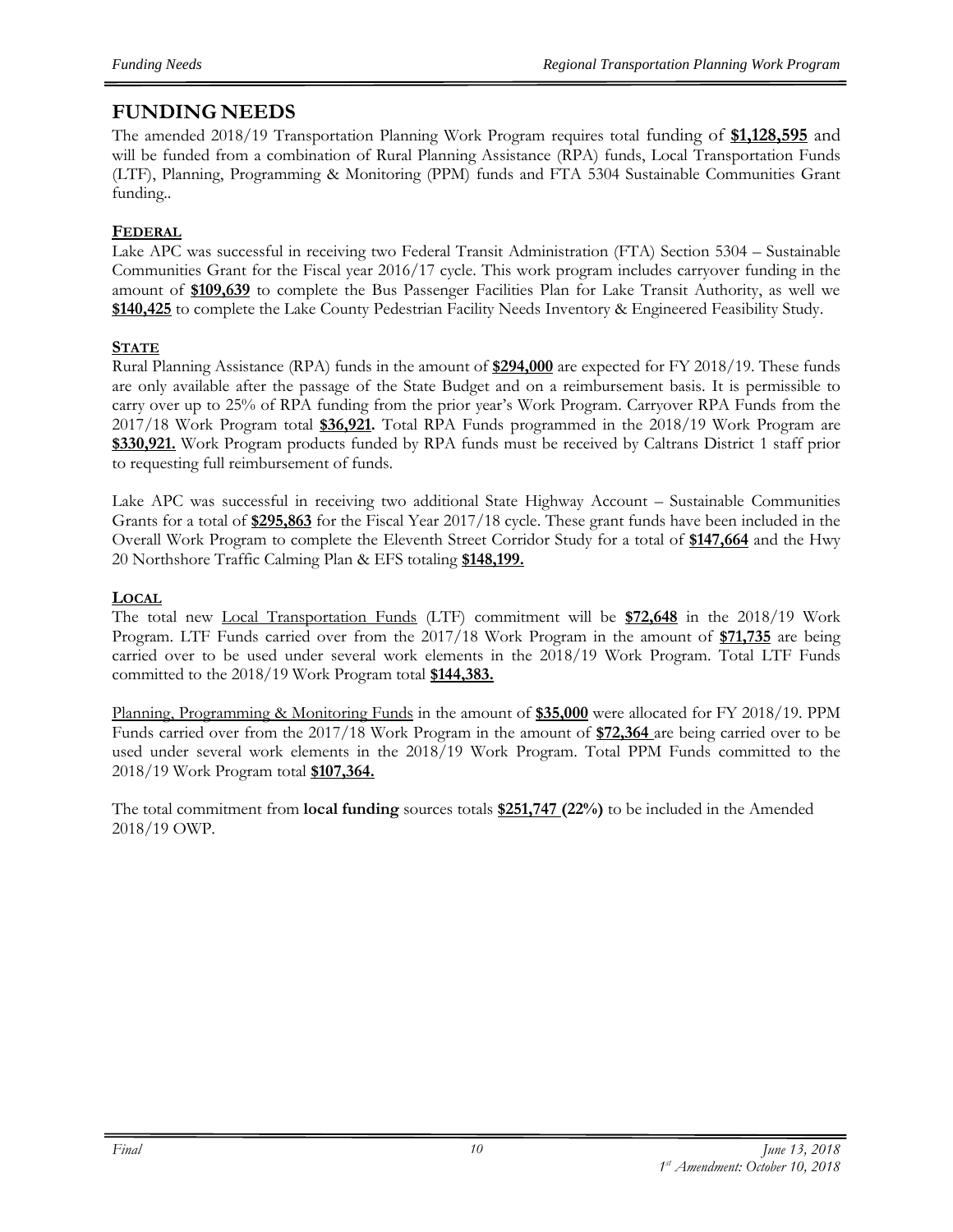## **LAKE COUNTY WORK PROGRAM SUMMARY OF FUNDING SOURCES**

Fiscal Year 2018/19

| <b>FUNDING SOURCE</b>                                                                     | <b>AMOUNT</b> | <b>FUNDING</b> % |
|-------------------------------------------------------------------------------------------|---------------|------------------|
|                                                                                           |               |                  |
| <b>Federal Funding Sources</b>                                                            |               |                  |
| FTA Section 5304 - Sustainable Communities - Bus Passenger Facilities Plan - 2017/18      | \$109,639     | $10\%$           |
| FTA Section 5304 - Sustainable Communities - Pedestrian Facility Inventory/EFS-2017/18    | \$140,425     | 12%              |
| <b>Total Federal Funds:</b>                                                               | \$250,064     | 22%              |
| <b>State Funding Sources</b>                                                              |               |                  |
| Rural Planning Assistance - 2018/19                                                       | \$294,000     | 26%              |
| Rural Planning Assistance - (2017/18 Carryover)                                           | \$36,921      | $3\%$            |
| State Highway - Sustainable Communities - FY 2018/19                                      | \$295,863     | 26%              |
| <b>Total State Funds:</b>                                                                 | \$626,784     | 29%              |
| Federal and State Funding:                                                                | \$876,848     | 78%              |
| <b>Local Funding Sources</b>                                                              |               |                  |
| Local Transportation Funds - 2018/19                                                      | \$72,648      | $6\%$            |
| Local Transportation Funds - (Carryover-See Page 14 for Breakdown by Fiscal Year)         | \$71,735      | $6\%$            |
| <b>Total Local Transportation Funds:</b>                                                  | \$144,383     | 13%              |
| Planning, Programming & Monitoring (PPM) - 2018/19                                        | \$35,000      | $3\%$            |
| Planning, Programming & Monitoring - (Carryover-See Page 14 for Breakdown by Fiscal Year) | \$72,364      | $6\%$            |
| Total Planning, Programming & Monitoring Funds:                                           | \$107,364     | 10%              |
|                                                                                           |               |                  |
| Local Funding:                                                                            | \$251,747     | 22%              |
| TOTAL PROGRAM FUNDING REVENUES                                                            | \$1,128,595   | 100%             |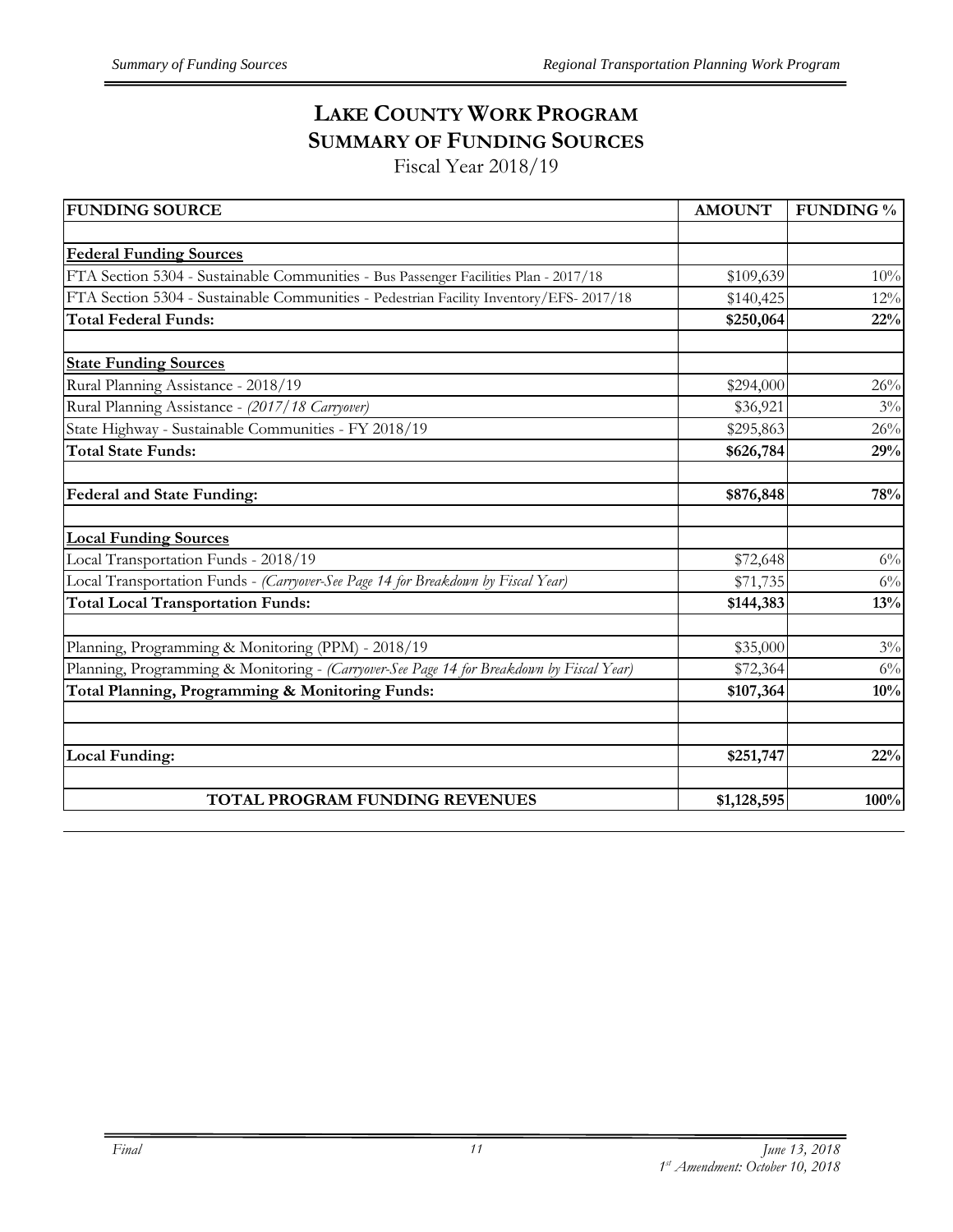## **SUMMARY OF 2017/18 CARRYOVER BY FUNDING SOURCE**

| Funding                                     | Work    | Carryover    | Fiscal | <b>Use of Carryover</b>                                                                               |
|---------------------------------------------|---------|--------------|--------|-------------------------------------------------------------------------------------------------------|
| Source                                      | Element | Amount       | Year   |                                                                                                       |
| <b>LOCAL</b>                                |         |              |        |                                                                                                       |
| <b>LTF</b>                                  | 601     | \$2,146      | 17/18  | Actual Carryover Amount from FY 2017/18.                                                              |
|                                             | 603     | \$14,311     | 17/18  | Actual Carryover Amount from FY 2017/18. These funds will be<br>moved to WE 609 for LM.               |
|                                             | 605     | \$1,182      | 17/18  | Actual Carryover Amount from FY 2017/18. Remaining Balances<br>belong to County DPW / CLK.            |
|                                             | 606     | \$469        | 17/18  | Actual Carryover Amount from FY 2017/18. These funds will be<br>moved to WE 602 for Direct Exepenses. |
|                                             | 607     | \$492        | 17/18  | Actual Carryover Amount from FY 2017/18. These funds will be<br>moved to WE 602 for Direct Exepenses. |
|                                             | 612     | \$500        | 17/18  | Actual Carryover Amount from FY 2017/18. Direct Exepense<br>carryover.                                |
|                                             | 614     | \$12,387     | 17/18  | Actual Carryover amount from WE 614 - Will be reallocated to another<br>element for FY 2018/19.       |
|                                             | 616     | \$2,603      | 17/18  | Actual Carryover Amount from FY 2017/18. Direct Exepense<br>carryover.                                |
|                                             | 617     | \$5,000      | 17/18  | Actual Carryover Amount from FY 2017/18. These funds will be<br>moved to WE 609 for LM.               |
|                                             | 618     | \$14,205     | 17/18  | Actual Carryover Amount from FY 2017/18.                                                              |
|                                             | 619     | \$18,440     | 17/18  | Actual Carryover Amount from FY 2017/18.                                                              |
| TOTAL LTF CARRYOVER:                        |         | \$71,735     |        |                                                                                                       |
|                                             |         |              |        |                                                                                                       |
| <b>PPM</b>                                  |         |              |        |                                                                                                       |
|                                             | 605     | \$59         | 17/18  | Actual Carryover Amount from FY 2017/18.                                                              |
|                                             | 606     | \$1,861      | 17/18  | Actual Carryover Amount from FY 2017/18 for APC Staff.                                                |
| $16/17 = $50,000$                           | 607     | \$1,367      | 17/18  | Actual Carryover Amount from FY 2017/18.                                                              |
| $17/18 = $122,364$<br>Total $PPM = $72,364$ | 614     | \$50,000     | 16/17  | Actual Carryover amount from WE 614 - Will be reallocated to another<br>element for FY 2018/19.       |
|                                             |         | \$19,077     | 17/18  | Actual Carryover amount from WE 614 - Will be reallocated to another<br>element for FY 2018/19.       |
|                                             |         | \$72,364     |        |                                                                                                       |
| TOTAL PPM CARRYOVER:                        |         |              |        |                                                                                                       |
| <b>STATE</b>                                |         |              |        |                                                                                                       |
| <b>Rural Planning Assistance (RPA)</b>      | 600     | \$9,496.41   | 17/18  | Actual Carryover Amount from FY 2017/18.                                                              |
|                                             | 603     | \$254.00     | 17/18  | Actual Carryover Amount from FY 2017/18.                                                              |
|                                             | 608     | \$2,320.11   | 17/18  | Actual Carryover Amount from FY 2017/18.                                                              |
|                                             | 611     | \$23,420.38  | 17/18  | Actual Carryover Amount from FY 2017/18.                                                              |
|                                             | 612     | \$1,430.00   | 17/18  | Actual Carryover Amount from FY 2017/18.                                                              |
| TOTAL STATE CARRYOVER:                      |         | \$36,920.90  |        |                                                                                                       |
| <b>FEDERAL</b>                              |         |              |        |                                                                                                       |
|                                             | 618     | \$109,639.11 | 17/18  | Actual Carryover Amount from FY 2017/18.                                                              |
|                                             | 619     | \$140,425.48 | 17/18  | Actual Carryover Amount from FY 2017/18.                                                              |
| TOTAL FEDERAL CARRYOVER:                    |         | \$250,065    |        |                                                                                                       |
| <b>TOTAL CARRYOVER:</b>                     |         | \$431,084    |        |                                                                                                       |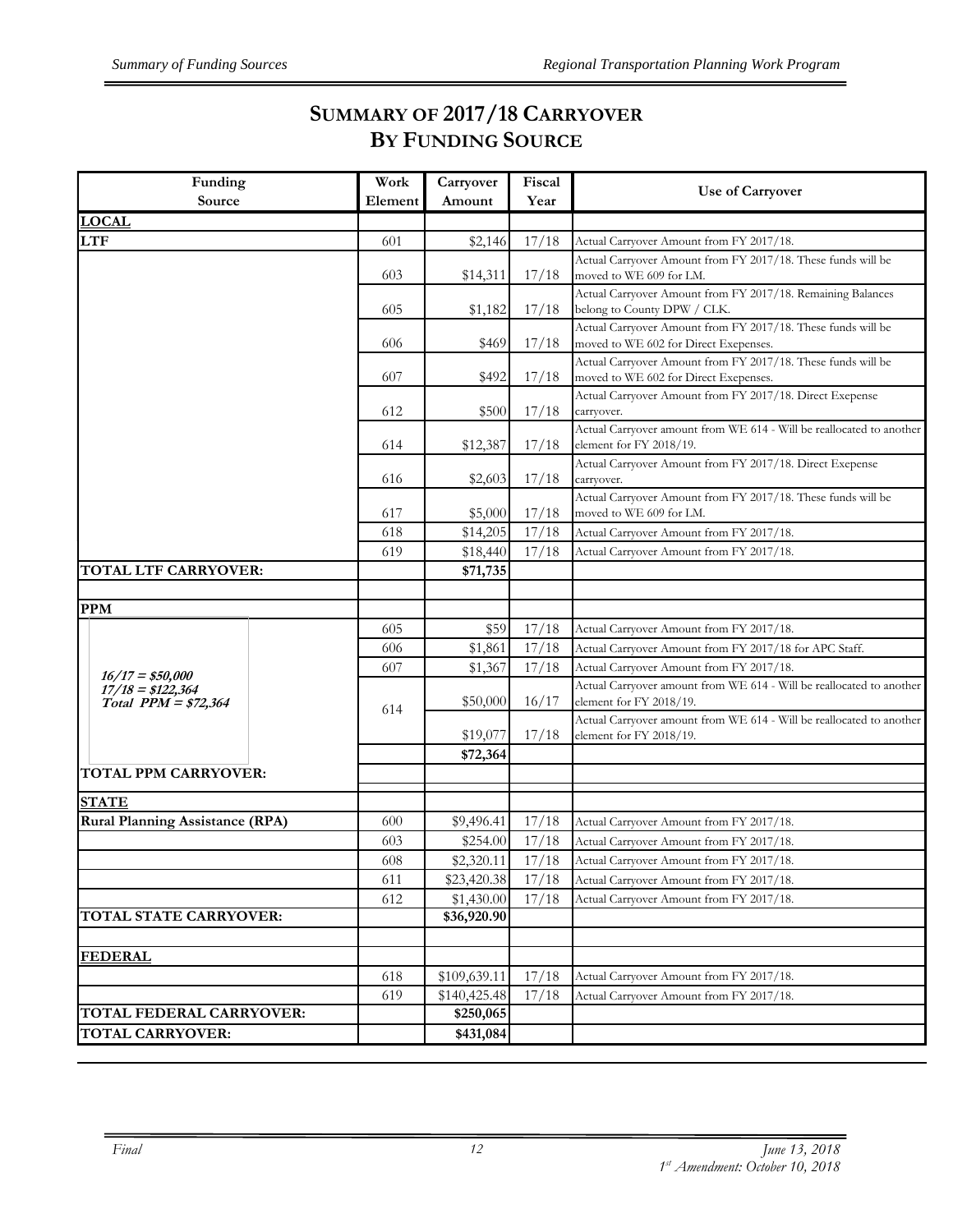## **LAKE COUNTY WORK PROGRAM SUMMARY OF FUNDING SOURCES**

## **BY WORK ELEMENT**

| WE  | <b>Work Element Project Description</b>                    | <b>RPA</b>    | <b>LTF</b>   |                           | <b>PPM</b> | Other         | Total           |
|-----|------------------------------------------------------------|---------------|--------------|---------------------------|------------|---------------|-----------------|
| 600 | Regional Planning & Intergovernmental Coordination         | 123,571       | \$           | \$                        |            |               | \$<br>123,571   |
| 601 | TDA Activities & Coordination                              | \$            | \$<br>42,034 | $\frac{1}{2}$             |            |               | \$<br>42,034    |
| 602 | Transit Planning & Performance Monitoring                  | \$<br>5,000   | \$           | $\boldsymbol{\mathsf{S}}$ |            | \$            | \$<br>5,000     |
| 603 | Intentionally Left Blank                                   | \$            | \$           | \$                        |            |               |                 |
| 604 | Lake County Project Reserve Funds                          | \$            | \$           | \$                        |            |               | \$              |
| 605 | Federal & State Grant Preparation, Monitoring & Assistance | \$            | \$           | \$                        | 40,060     | \$            | \$<br>40,060    |
| 606 | <b>Speed Zone Studies - Clearlake</b>                      | \$            | \$           | \$                        | 14,360     | \$            | \$<br>14,360    |
| 607 | Special Studies                                            | \$            | \$<br>26,009 | $\mathbb{S}$              | 15,944     |               | \$<br>41,953    |
| 608 | Planning, Programming, & Monitoring                        | \$            | \$           | \$                        | 30,500     | \$            | \$<br>30,500    |
| 609 | <b>Eleventh Street Corridor Study (New)</b>                | \$            | \$<br>19,136 | $\boldsymbol{\mathsf{S}}$ |            | \$147,664     | \$<br>166,800   |
| 610 | Active Transportation                                      | \$<br>10,000  | \$           | \$                        |            |               | \$<br>10,000    |
| 611 | Pavement Management Program Inventory Update (Carryover)   | \$<br>33,420  | \$           | \$                        | 6,500      | \$            | \$<br>39,920    |
| 612 | <b>Technology Support Services</b>                         | \$<br>1,430   | \$<br>500    | $\$\$                     |            | \$            | \$<br>1,930     |
| 613 | Transportation Information Outreach                        | \$<br>2,500   |              |                           |            |               | \$<br>2,500     |
| 614 | Countywide Sign Inventory Project (Carryover)              | \$<br>155,000 | \$           | \$                        |            |               | \$<br>155,000   |
| 615 | Hwy 20 Northshore Traffic Calming Plan & EFS (New)         | \$            | \$<br>19,201 | $\$\$                     |            | \$<br>148,199 | 167,400         |
| 616 | Training                                                   | \$            | \$<br>5,103  | $\mathbb{S}$              |            |               | \$<br>5,103     |
| 617 | Intentionally Left Blank                                   |               |              | \$                        |            |               |                 |
| 618 | LTA Bus Passenger Facilities Plan (Carryover)              | \$            | \$<br>14,205 | $\mathbb{S}$              |            | \$<br>109,639 | 123,844         |
| 619 | L.C. Pedestrian Facility Needs Inventory & EFS (Carryover) | \$            | \$<br>18,195 | $\mathbb{S}$              |            | \$<br>140,425 | 158,620         |
|     | <b>Total Funding Sources</b>                               | \$<br>330,921 | 144,383      |                           | \$107,364  | \$<br>545,927 | \$<br>1,128,595 |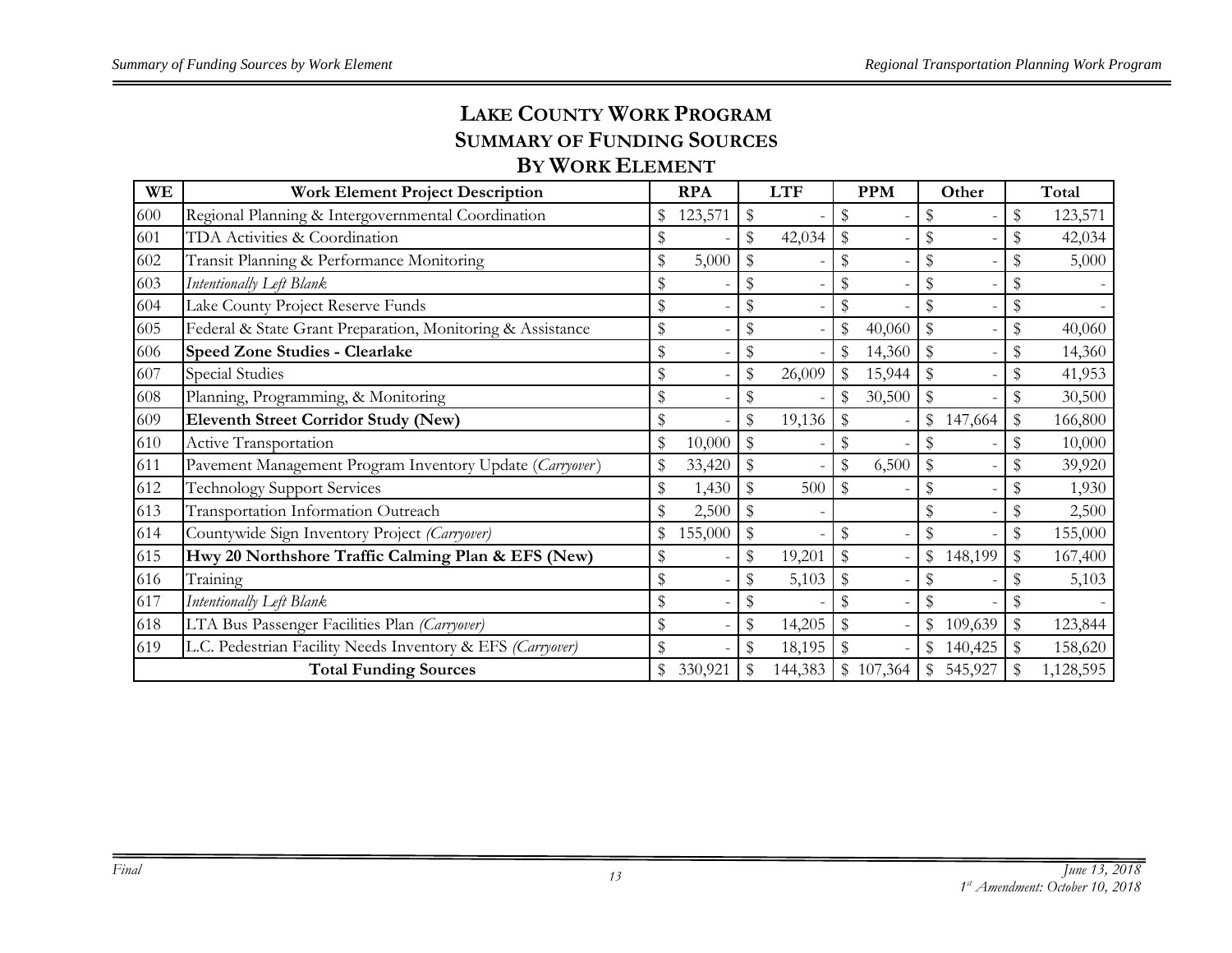## **LAKE COUNTY WORK PROGRAM SUMMARY OF FUNDING SOURCES BY CLAIMANT**

|           | <b>Local Transportation Fund (LTF)</b>                     |  |                    |  |                      |  |       |  |                                |  |        |  |         |
|-----------|------------------------------------------------------------|--|--------------------|--|----------------------|--|-------|--|--------------------------------|--|--------|--|---------|
| <b>WE</b> | <b>WE Project Description</b>                              |  | Lake<br><b>DPW</b> |  | Lakeport   Clearlake |  |       |  | <b>APC</b> Staff<br>Consultant |  | Other  |  | Total   |
| 601       | TDA Activities & Coordination                              |  | 3,707              |  |                      |  | 1,409 |  | 33,000                         |  | 3,918  |  | 42,034  |
| 607       | Special Studies                                            |  |                    |  |                      |  |       |  | 26,009                         |  |        |  | 26,009  |
| 609       | <b>Eleventh Street Corridor Study (New)</b>                |  |                    |  |                      |  |       |  | 2,298                          |  | 16,838 |  | 19,136  |
| 612       | <b>Technology Support Services</b>                         |  |                    |  |                      |  |       |  |                                |  | 500    |  | 500     |
| 615       | Hwy 20 Northshore Traffic Calming Plan & EFS (New)         |  |                    |  |                      |  |       |  | 1,686                          |  | 17,515 |  | 19,201  |
| 616       | Training                                                   |  |                    |  |                      |  |       |  | 2,500                          |  | 2,603  |  | 5,103   |
| 618       | LTA Bus Passenger Facilities Plan (Carryover)              |  |                    |  |                      |  |       |  | 1,129                          |  | 13,076 |  | 14,205  |
| 619       | L.C. Pedestrian Facility Needs Inventory & EFS (Carryover) |  |                    |  |                      |  |       |  | 830                            |  | 17,365 |  | 18,195  |
|           | <b>Total LTF Funding by Claimant</b>                       |  | 3,707              |  |                      |  | 1,409 |  | 67,452                         |  | 71,815 |  | 144,383 |

|      | Planning, Programming & Monitoring (PPM)                       |            |   |                          |                  |       |           |  |  |  |  |
|------|----------------------------------------------------------------|------------|---|--------------------------|------------------|-------|-----------|--|--|--|--|
| WЕ   | <b>WE Project Description</b>                                  |            |   | Lakeport   Clearlake     | <b>APC Staff</b> | Other | Total     |  |  |  |  |
|      |                                                                | <b>DPW</b> |   |                          | Consultant       |       |           |  |  |  |  |
|      | 605 Federal & State Grant Preparation, Monitoring & Assistance | 15,060     |   |                          | $25,000$ \$      |       | 40,060    |  |  |  |  |
|      | 606 Speed Zone Studies - County                                |            |   |                          | 14,360           |       | 14,360    |  |  |  |  |
| 1607 | Special Studies                                                | 13,867     |   |                          | 2,077            |       | 15,944    |  |  |  |  |
| 608  | Planning, Programming & Monitoring                             | 12,500     |   |                          | 18,000           |       | 30,500    |  |  |  |  |
| 611  | Pavement Management Program Inventory Update                   |            |   |                          |                  | 6,500 | 6,500     |  |  |  |  |
|      | <b>Total PPM Funds by Claimant</b>                             | \$41,427   | - | $\overline{\phantom{a}}$ | 59,437           | 6,500 | \$107,364 |  |  |  |  |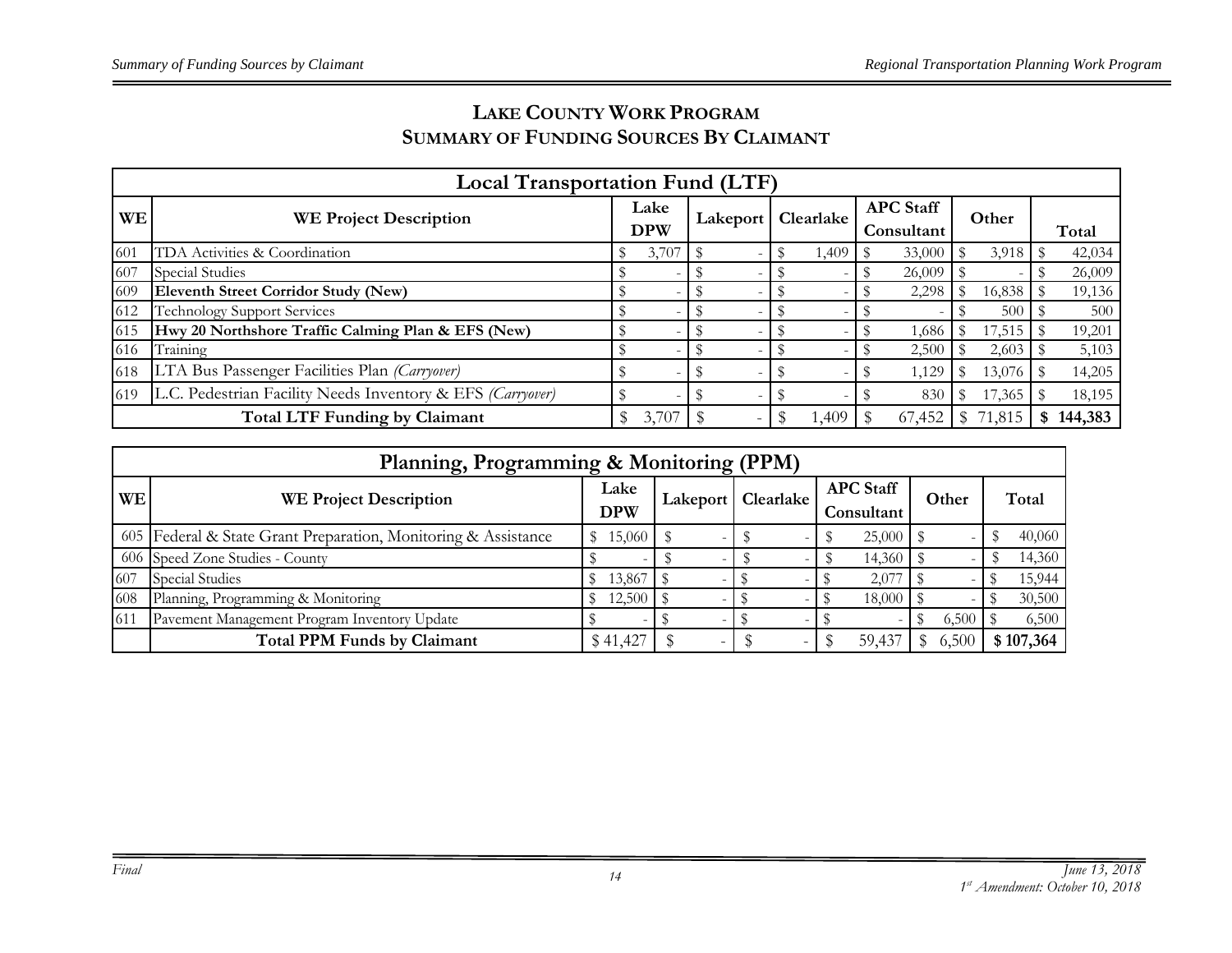|           | <b>Rural Planning Assistance (RPA)</b>                         |                    |    |               |       |             |                  |               |                                |              |                          |              |           |
|-----------|----------------------------------------------------------------|--------------------|----|---------------|-------|-------------|------------------|---------------|--------------------------------|--------------|--------------------------|--------------|-----------|
| WE        | <b>WE Project Description</b>                                  | Lake<br><b>DPW</b> |    | Lakeport      |       |             | Clearlake        |               | <b>APC</b> Staff<br>Consultant |              | Other                    |              | Total     |
| 600       | Regional Plng & Intergovernmental Coordination                 | 2,500              |    | \$            |       | \$          | 1,485            | \$            | 119,586                        | \$           | $\overline{\phantom{a}}$ | \$           | 123,571   |
| 602       | Transit Planning & Performance Monitoring                      | \$                 |    | S             |       | \$          |                  | \$            | 5,000                          | \$           | $\overline{a}$           | \$           | 5,000     |
| 610       | Active Transportation                                          | \$                 |    | S             |       | \$          |                  | \$            | 10,000                         | \$           | $\overline{a}$           | $\mathbb{S}$ | 10,000    |
| 611       | Pavement Management Program Update (Carryover)                 | \$                 |    | \$            |       | \$          |                  | \$            |                                |              | 33,420                   |              | 33,420    |
| 612       | <b>Technology Support Services</b>                             | \$                 |    | S             |       | \$          | 1,430            | \$            |                                | \$           | $\overline{a}$           | \$           | 1,430     |
| 613       | Transportation Information Outreach                            | \$                 |    |               |       |             |                  | \$            | 2,500                          | $\mathbb{S}$ |                          |              | 2,500     |
| 614       | Countywide Sign Inventory Project                              | 1,500              |    | $\mathcal{S}$ | 1,500 | $\mathbb S$ | 1,500            | ${\mathbb S}$ | 5,500                          |              | \$145,000                | $\mathbb S$  | 155,000   |
|           | <b>Total RPA Funding by Claimant</b>                           | \$<br>4,000        |    | ٩             | 1,500 | \$          | 4,415            | \$            | 142,586                        | \$           | 178,420                  | \$           | 330,921   |
|           | <b>Other Funding: (Awarded Grants)</b>                         |                    |    |               |       |             |                  |               |                                |              |                          |              |           |
| <b>WE</b> | <b>WE Project Description</b>                                  | Lake<br><b>DPW</b> |    | Lakeport      |       | Clearlake   | <b>APC</b> Staff |               | Transit<br>Consultant Manager  |              | Other                    |              | Total     |
| 609       | Eleventh Street Corridor Study (New)                           | \$                 | \$ |               | \$    |             |                  | 17,702        | $\sqrt[6]{\frac{1}{2}}$        | \$           | 129,962                  |              | \$147,664 |
|           | 615 Hwy 20 Northshore Traffic Calming Plan & EFS (New)         | \$                 | \$ |               |       |             | S                | 13,014        | \$                             | S            | 135,185                  |              | \$148,199 |
|           | 618 LTA Bus Passenger Facilities Plan (Carryvover)             | \$                 | \$ |               |       |             |                  | 8,715         |                                | \$           | 100,924                  |              | \$109,639 |
|           | 619 L.C. Pedestrian Facility Needs Inventory & EFS (Carryover) | \$                 | \$ |               | \$    |             |                  | 6,410         |                                | \$           | 134,015                  |              | \$140,425 |
|           | <b>Total Funds by Claimant</b>                                 | \$0                |    | \$0           |       | \$0         |                  | \$45,841      | \$0                            |              | \$500,086                |              | \$545,927 |

**Total Funds Available: \$1,128,595**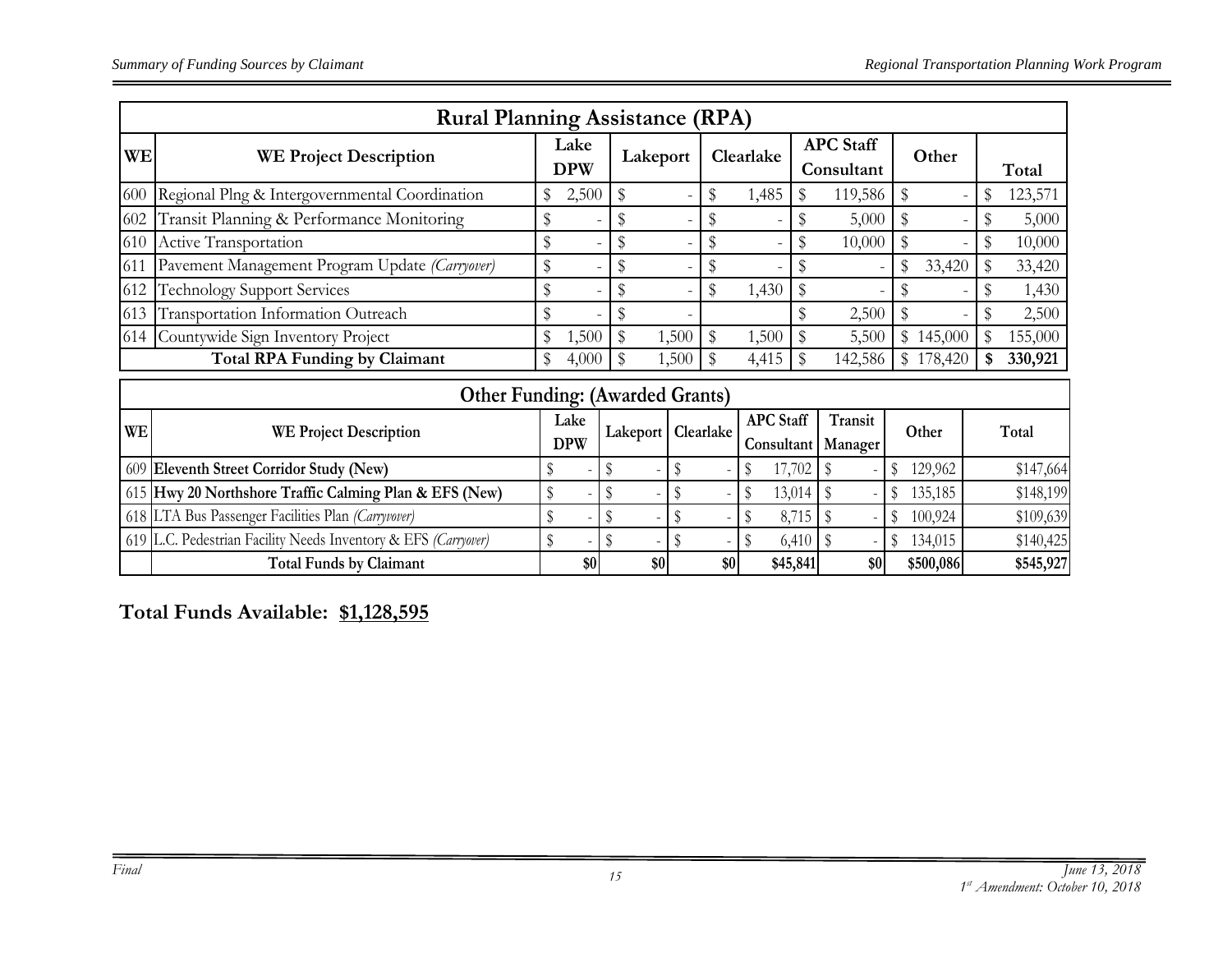## **LAKE COUNTY WORK PROGRAM SUMMARY OF EXPENDITURES BY WORK ELEMENT**

| <b>WE</b> | Title                                                      | Lake<br><b>DPW</b> | Lakeport       | Clearlake     | APC Staff<br>Consultant | Other          | <b>Total Costs</b>       |
|-----------|------------------------------------------------------------|--------------------|----------------|---------------|-------------------------|----------------|--------------------------|
| 600       | Regional Planning & Intergovernmental Coordination         | \$2,500            | \$             | \$1,485       | \$119,586               | \$             | \$<br>123,571            |
| 601       | TDA Activities & Coordination                              | \$3,707            | \$             | \$1,409       | 33,000<br>$\mathcal{S}$ | \$<br>3,918    | ${\mathbb S}$<br>42,034  |
| 602       | Transit Planning & Performance Monitoring                  | \$                 | \$             | \$            | \$<br>5,000             | \$             | \$<br>5,000              |
| 603       | Intentionally Left Blank                                   | \$                 | \$             | \$            | \$                      | \$             | \$                       |
| 604       | Lake County Project Reserve Funds                          | \$                 | \$             | \$            | \$                      | \$             | \$                       |
| 605       | Federal & State Grant Preparation, Monitoring & Assistance | \$15,060           | \$             | \$            | $\mathbb{S}$<br>25,000  | \$             | $\$\$<br>40,060          |
| 606       | Speed Zone Studies - County of Lake                        | \$                 | \$             | \$            | \$<br>14,360            | $\mathfrak{S}$ | \$<br>14,360             |
| 607       | <b>Special Studies</b>                                     | \$13,867           | \$             | \$            | \$<br>28,086            | $\mathbb S$    | \$<br>41,953             |
| 608       | Planning, Programming, & Monitoring                        | \$12,500           | \$             | \$            | \$<br>18,000            | \$             | \$<br>30,500             |
| 609       | <b>Eleventh Street Corridor Study (New)</b>                | \$                 | \$             | \$            | \$<br>20,000            | \$146,800      | $\mathbb{S}$<br>166,800  |
| 610       | Active Transportation                                      | \$                 | \$             | \$            | \$<br>10,000            | \$             | $\mathbb S$<br>10,000    |
| 611       | Pavement Management Program Inventory Update (Carryover    | \$                 | \$             | \$            | \$                      | 39,920<br>\$   | $\mathbb{S}$<br>39,920   |
| 612       | <b>Technology Support Services</b>                         | \$                 | \$             | \$1,430       | \$                      | \$<br>500      | $\mathbb S$<br>1,930     |
| 613       | Transportation Information Outreach                        | \$                 | \$             | \$            | \$<br>2,500             | \$             | 2,500                    |
| 614       | Countywide Sign Inventory Project (Carryover)              | \$1,500            | \$1,500        | \$1,500       | 5,500                   | \$145,000      | $\mathcal{F}$<br>155,000 |
| 615       | Hwy 20 Northshore Traffic Calming Plan & EFS (New)         | \$                 | \$             | \$            | \$<br>14,700            | \$152,700      | $\mathbb S$<br>167,400   |
| 616       | Training                                                   | \$                 | \$             | \$            | \$<br>2,500             | \$<br>2,603    | $\mathcal{S}$<br>5,103   |
| 617       | Intentionally Left Blank                                   | \$                 | \$             | \$            | $\mathbb{S}$            | \$             |                          |
| 618       | LTA Bus Passenger Facilities Plan (Carryover)              | \$                 | $\frac{4}{3}$  | $\frac{1}{2}$ | \$<br>9,844             | \$114,000      | 123,844                  |
| 619       | L.C. Pedestrian Facility Needs Inventory & EFS (Carryover) | $\mathbb S$        | $\mathfrak{P}$ | $\frac{4}{3}$ | $\mathfrak{B}$<br>7,240 | \$151,380      | 158,620                  |
| Totals    |                                                            | \$49,134           | \$1,500        | \$5,824       | 315,316                 | \$756,821      | \$1,128,595              |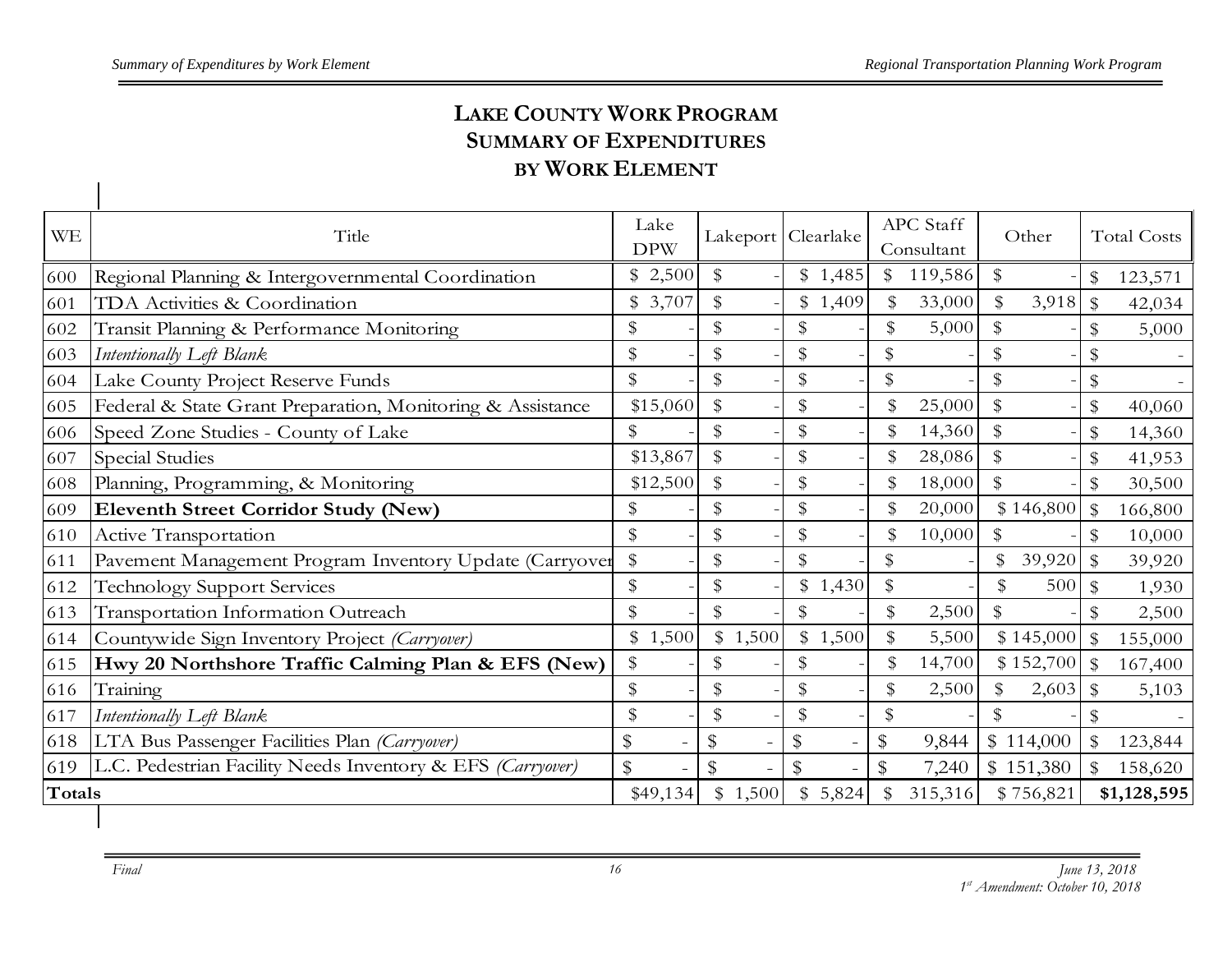#### **WORK ELEMENT 600 – REGIONAL PLANNING & INTERGOVERNMENTAL COORDINATION**

**PURPOSE:** Provide ongoing coordination with local and state agencies, the general public and the private sector in planning efforts to identify and plan policies, strategies, and programs and make policy and technical recommendations to the Area Planning Council.

**PREVIOUS WORK:** This work element provides ongoing planning duties. Work completed varies each year according to planning needs, yet consistently includes coordination of work programs, amendments, and quarterly reports, involvement in and completion/updates of planning projects such as the Regional Transportation Plan, Regional Bikeway Plan, Blueprint Plan, Human Services Coordinated Plan, Transit Plans and other special studies, participation in local, regional, statewide and committee meetings, and responding to legislative requirements and changes.

#### **TASKS:**

- 1. Prepare, attend and follow-up to Lake County/City Area Planning Council (APC), Technical Advisory Committee (TAC) meetings, and conduct public hearings as necessary. (APC Staff/Local Agencies: Ongoing/Products: Meeting agendas, minutes, resolutions, technical reports, staff reports, public outreach materials, etc.)
- 2. Provide ongoing planning duties which include participation in California Transportation Commission (CTC), and other meetings as necessary; travel and work assignments; and evaluation of regional planning issues as directed by APC and TAC. (APC Staff/Local Agencies: As needed/Products: Meeting materials, staff reports, CTC meeting materials such as allocation requests, etc.)
- 3. Review/comment on transportation planning documents provided by Caltrans and local agencies. (APC Staff/Local Agencies: Ongoing/Products: Examples of work products are included under previous work above.)
- 4. Prepare and update regional planning documents and coordinated plans as needed (APC Staff/Local Agencies: Ongoing/Products: Examples of work products are included under previous work above.)
- 5. Cooperate with Caltrans in development of system planning products. (APC Staff/Local Agencies: As needed/Products: Examples may include Transportation Concept Reports, Interregional Transportation Strategic Plan, California State Freight Mobility Plan, etc.)
- 6. Respond, as necessary, to legislative requirements and changes in transportation planning process. (APC Staff/Local Agencies: Ongoing/Products: Letters, resolutions, etc.)
- 7. Coordinate and consult with Native American Tribal governments during the planning process, and document Tribal government-to-government relations. (APC Staff/Local Agencies: Ongoing/Products: Correspondence, public outreach materials, meeting materials)
- 8. Implementation of the Federal transportation bill and respond to associated planning-related duties such as project status reports and other required reporting and monitoring and communication with local agencies of projects, and Federal planning factors. (APC Staff/ Local Agencies: As needed/Products: Correspondence, reports, resolutions, etc.)
- 9. Conduct and document outreach efforts to all segments of the community, including tribal governments and Native American Communities in accordance with the Public Participation Plan. (APC Staff/ Local Agencies: Ongoing/Products: Public outreach materials, meeting materials)
- 10. Review and comment on environmental documents that are regional and/or interregional in nature to ensure consistency and compliance with the Regional Transportation Plan. (APC Staff/Local Agencies: As needed/Products: Neg Decs, Environmental Impact Reports, etc.)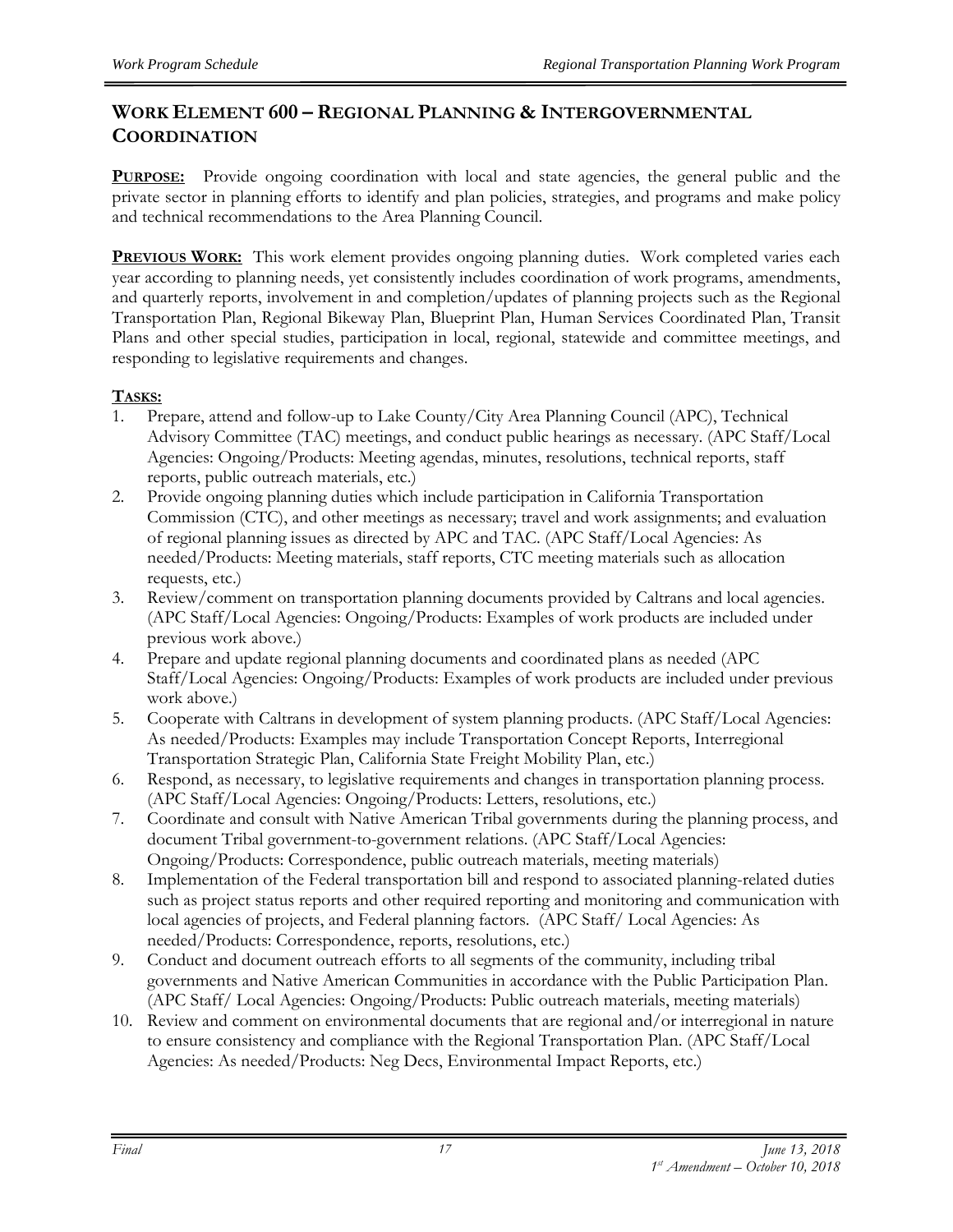#### **PRODUCTS:**

Meeting agendas and minutes, resolutions, staff reports to the Area Planning Council and Technical Advisory Committee, quarterly work program status reports, draft and final work programs, and amendments as necessary, final report defining work program expenses, updates to APC on statewide and other meetings attended as necessary, written reports on issues of concern to APC and TAC and other status reports as necessary.

| Responsible Agency          | Approx. Person<br>Days | Budget       | Fiscal Year          | Funding<br>Source |
|-----------------------------|------------------------|--------------|----------------------|-------------------|
| County of Lake-DPW          |                        | \$2,500      | 18/19                | <b>RPA</b>        |
| City of Clearlake           |                        | \$1,485      | 17/18                | <b>RPA</b>        |
| <b>APC Staff Consultant</b> | 141                    | \$109,000    | 18/19                | <b>RPA</b>        |
|                             | 14                     | \$10,585.90  | 17/18                | <b>RPA</b>        |
| <b>TOTAL:</b>               | 160                    | \$123,570.90 | $$12,070.90 - 17/18$ | <b>RPA</b>        |
|                             |                        |              | $$111,500 - 18/19$   | <b>RPA</b>        |

#### **FUNDING SOURCES AND AGENCY PARTICIPATION:**

\* Use of State RPA funds must be in accordance with Caltrans' procurement and other requirements (no consultant mark-up; approved travel rates, etc.) Contact Lake APC staff with questions.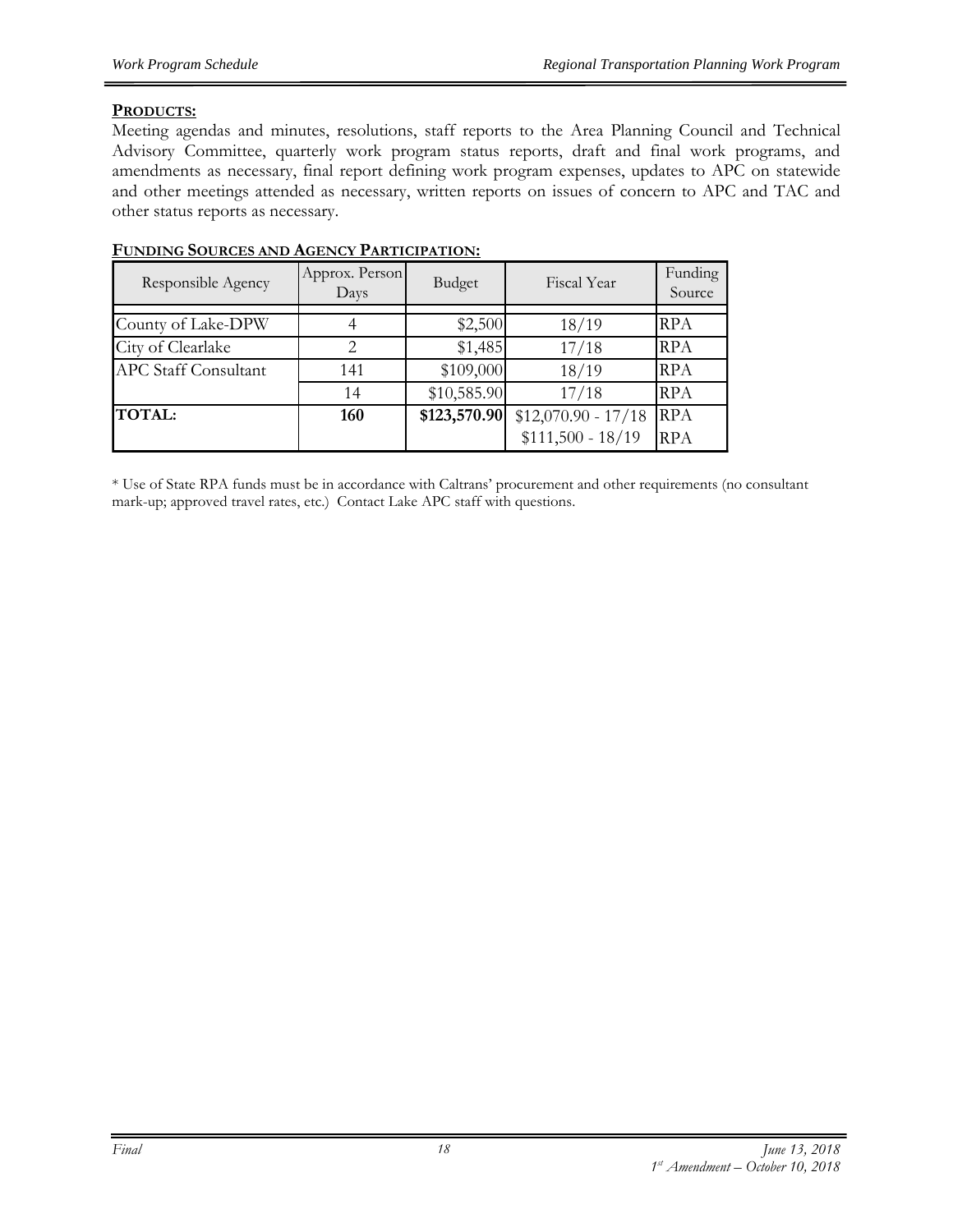#### **WORK ELEMENT 601 – TDA ACTIVITIES & COORDINATION**

**PURPOSE:** This is an annual comprehensive work element that includes transportation planning tasks that may not be eligible for Rural Planning Assistance (RPA) funds, including routine day –to-day planning duties, general coordination activities with the state, regional, local and community agencies. It covers current as well as long range duties for all transportation planning modes, including streets/roads/highways, non-motorized transportation, air quality, aviation and transit planning.

**PREVIOUS WORK:** Many of these duties were previously performed under Work Element 600 (Regional Planning & Intergovernmental Coordination).

#### **TASKS:**

- 1. Coordinate with APC Administration Staff, local agencies (including tribal governments) and Caltrans to assist in preparing the draft and final work programs and amendments. (APC Staff, Local Agencies, Transit Manager: Ongoing/Products: Draft & Final Work Programs)
- 2. Manage work program throughout the year, which includes coordinating with local agency staff, preparing quarterly reports to Caltrans on status of work program and developing an annual report defining work program expenses by element. (APC Staff, Local Agencies, Transit Manager: Ongoing/Products: Quarterly Status Reports)
- 3. Prepare, attend and follow-up to Social Services Transportation Advisory Council (SSTAC), meetings, and conduct public hearings as necessary. (APC Staff, Transit Manager: Ongoing/Products: Meeting agendas, minutes, resolutions, technical reports, staff reports, public outreach materials, etc.)
- 4. Evaluate social services coordination as required and meet with Social Services Transportation Advisory Council and other community-based groups to obtain input on coordination issues, review and comment on SSTAC recommendations. (Transit Manager: As needed)
- 5. Participate in Section 5310 and 5311 grant funding and other transit grant funding opportunities, as appropriate. (APC Staff, Transit Manager: As needed)
- 6. Provide \$2,000 local funding contribution to Rural Counties Task Force for the purpose of assisting in costs related to meetings. (RCTF: Annually/Product: Meeting materials, workshop and forum materials, other materials relating to transportation issues of regional/state significance**.**
- 7. Current and long range planning, meeting attendance, and work assignments that **may not be RPA eligible**. Involvement in these tasks is of a planning nature, and may include meeting attendance, communication, review of documents, plans, or studies; preparation of correspondence; etc. (APC Staff, Local Agencies, Transit Manager: As needed)
- 8. Monitor and respond to transportation-related legislation, including applicability to local agencies and regional transportation planning agencies. (APC Staff, Local Agencies, Transit Manager: As needed)
- 9. Various Direct Expenses relating to work element projects in the Overall Work Program.

#### **PRODUCTS:**

Draft and Final Work Programs, quarterly work program status reports, and amendments as necessary, and final report defining work program expenses.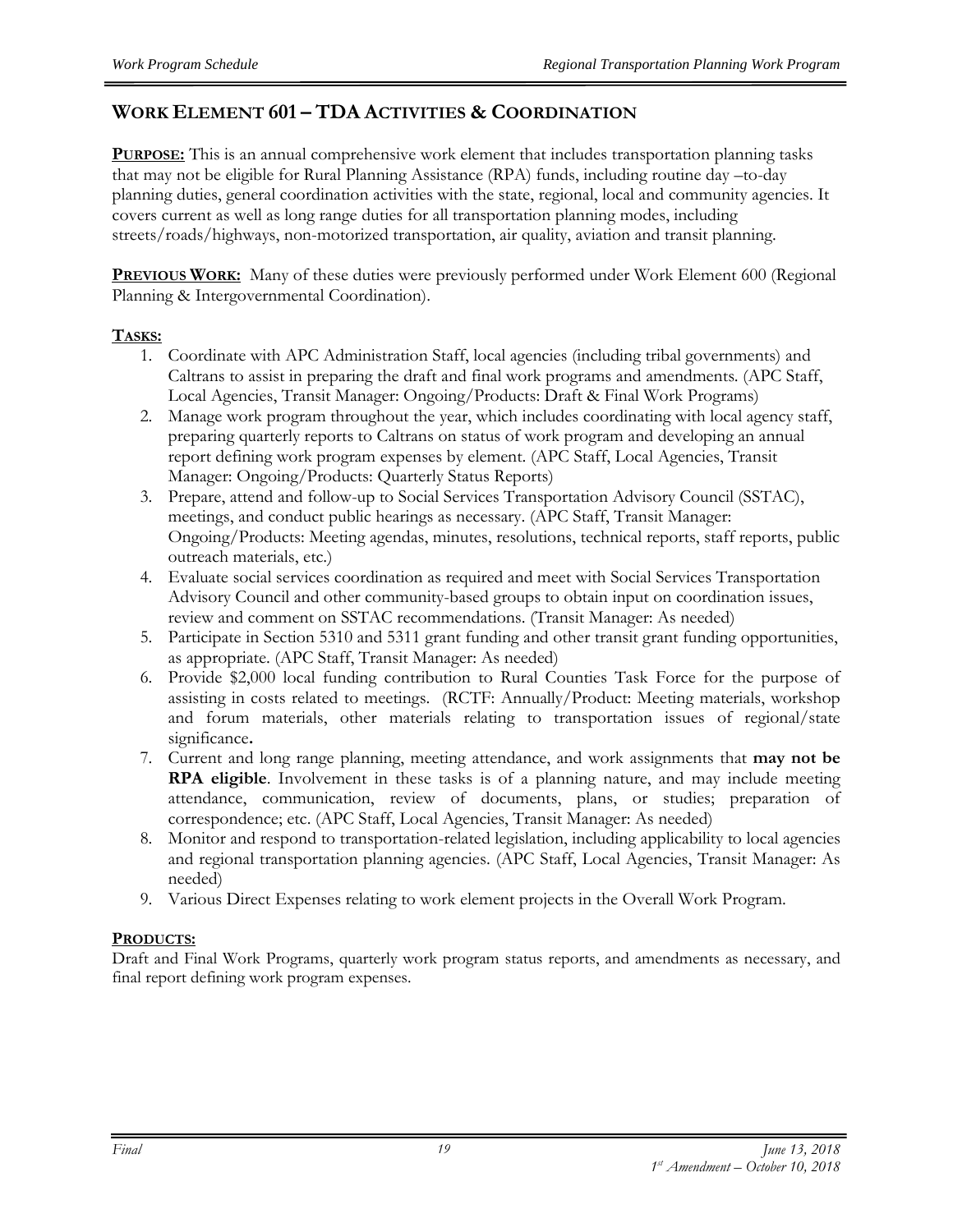| Responsible Agency          | Approx.<br>Person Days | Budget   | Fiscal Year       | Funding<br>Source |
|-----------------------------|------------------------|----------|-------------------|-------------------|
| County of Lake - DPW        |                        | \$2,500  | 18/19             | LTF               |
|                             | $\mathcal{L}$          | \$1,207  | 17/18             | LTF               |
| City of Clearlake           | 2                      | \$1,409  | 17/18             | <b>LTF</b>        |
| <b>APC Staff Consultant</b> | 43                     | \$33,000 | 18/19             | LTF               |
|                             |                        | \$0      |                   |                   |
| RCTF Dues /                 | n/a                    | \$2,000  | 18/19             | <b>LTF</b>        |
| Direct Cost                 |                        |          |                   |                   |
|                             | DC                     | \$1,918  | 17/18             | <b>LTF</b>        |
| <b>TOTAL:</b>               | 50                     | \$42,034 | $$4,534 - 17/18$  | <b>LTF</b>        |
|                             |                        |          | $$37,500 - 18/19$ | <b>LTF</b>        |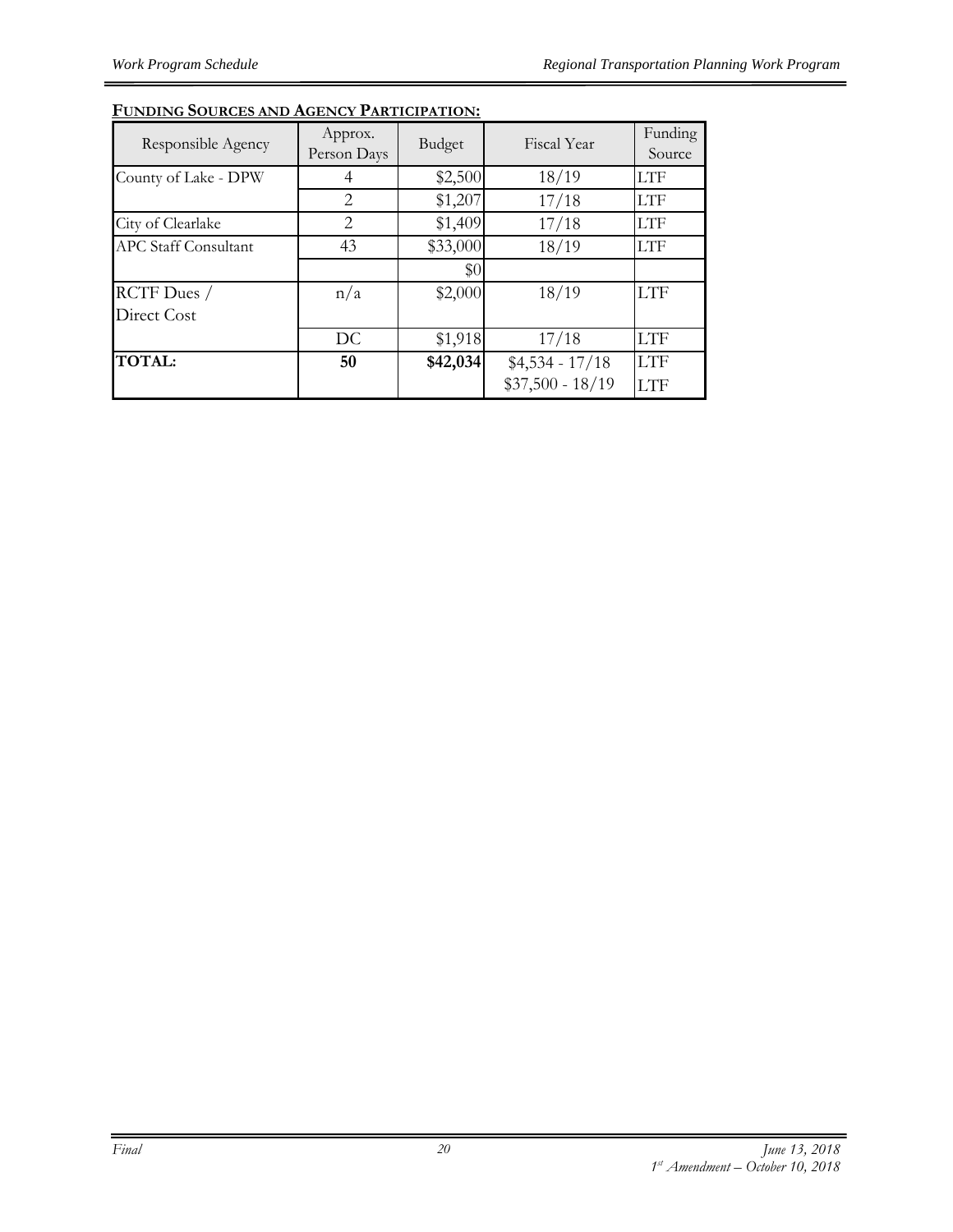#### **WORK ELEMENT 602 – TRANSIT PLANNING & PERFORMANCE MONITORING**

**PURPOSE:** Responds to transit planning recommendations to improve monitoring and quarterly and annual assessments of schedule reliability, passenger loads, and other operating characteristics through on-board sampling. Facilitates more efficient transit routes, more accurate schedules, and greater security through tools to provide more effective operations monitoring.

**PREVIOUS WORK:** Review of social service agency coordination; Section 5311 (f), 5316, 5317 and other federal funding review, ranking and project support, workshops; preparation of monthly transit summary and evaluation reports; consultation and coordination with tribal governments on transit-related planning and project programming activities. Sustainable Communities Planning Grants, 2015 Transit Development Plan, 2006 Passenger Facilities Development Plan

#### **TASKS:**

- 1. Review Federal legislation and FTA guidance to determine how to utilize programs and consider necessary involvement, including completion and updates of the coordinated human service transportation plan. (APC Staff, Transit Manager: As needed)
- 2. Review and comment on technical correspondence, report on other transit issues as assigned by the APC or TAC. (APC Staff, Transit Manager: Ongoing)
- 3. Prepare grants/request for proposals as needed to support transit planning efforts (Transit Manager, APC staff, Consultant: As required and/or as needed.)
- 4. Maintain ongoing consultation process with tribal governments regarding tribal transit needs to enable their participation in transportation planning and programming activities. (Transit Manager: Ongoing)
- 5. Coordinate the Unmet Transit Needs Process, and ensure coordination with the Regional Transportation Plan. (APC Staff / LTA/Local Agencies: As needed)
- 6. Prepare, attend and follow-up to Lake Transit Authority (LTA)meetings, and conduct public hearings as necessary. (APC Staff, Transit Manager : Ongoing)
- 7. Participation in Non-Emergency Medical Transportation (NEMT) activities and meetings. (APC Staff, Transit Manager : Ongoing)
- 8. Participate as needed in Consolidated Transportation Services Agency activities. (APC Staff, Transit Manager: Ongoing)
- 9. Compile and analyze sample data, prepare quarterly reports based on performance measures, prepare annual report based on performance measures (Transit Manager: Ongoing).
- 10. Prepare updates to Transit Development Plans and other transit planning documents as required and/or needed. (Transit Manager/Consultant: As required and/or needed.)
- 11. Provide software maintenance to the transit authority for planning purposes through Route Match Software. (Consultant: Ongoing)

#### **PRODUCTS:**

LTA meeting agendas and minutes, resolutions, monthly transit summary and evaluation reports, staff reports, reporting pertaining to Federal Transportation Bills, written reports on issues of concern to APC and TAC and other status reports as necessary. The APC and LTA will have a sampling format and methodology based on partial automation of the performance measure data collection requirements, a working paper; compiled data, three quarterly reports, an annual report, specifications, and budget to fully automate (Phase II) data collection.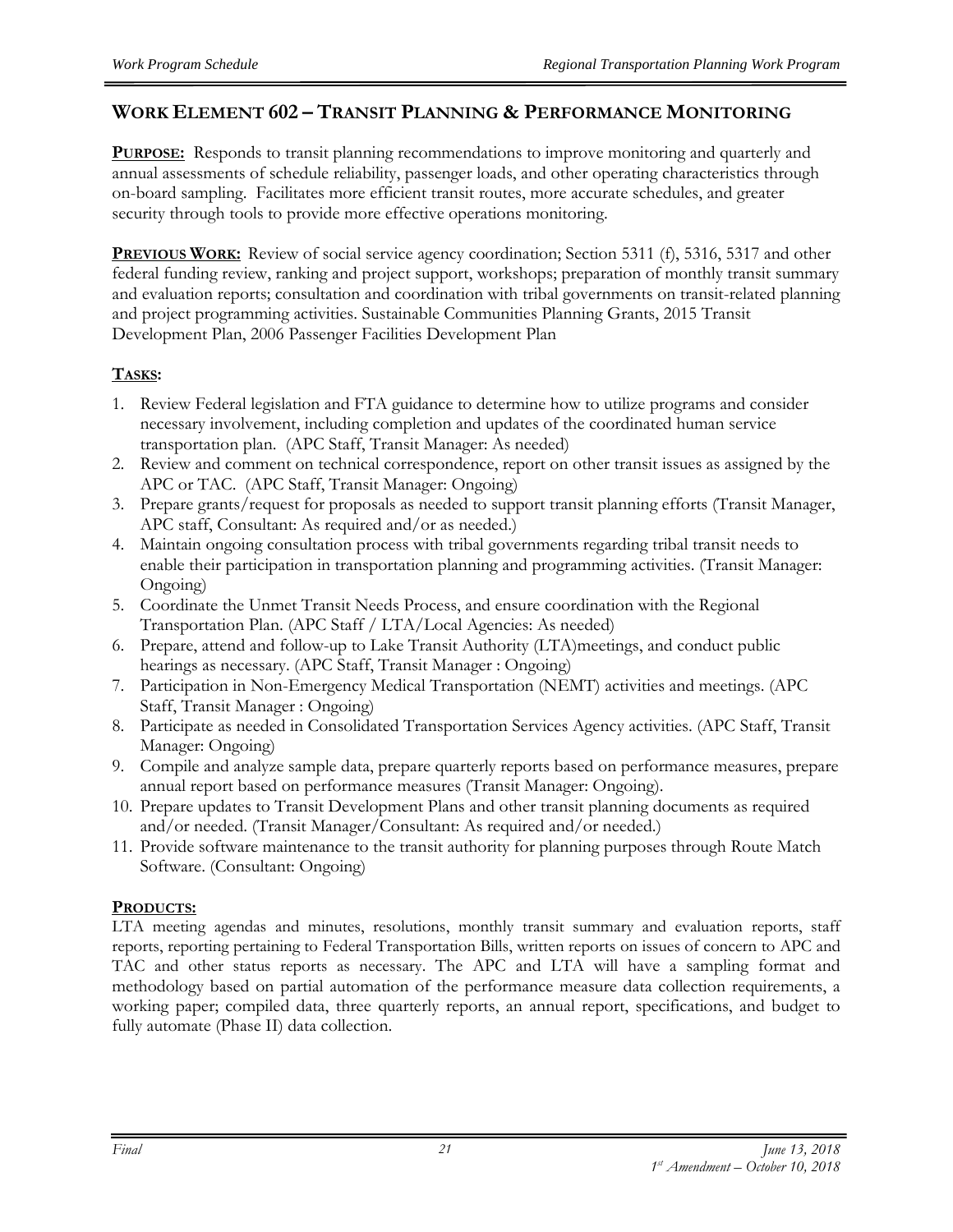#### **FUNDING AND AGENCY PARTICIPATION:**

| Responsible Agency          | Approx.<br>Person<br>Days | <b>Budget</b> | Fiscal Year | Funding<br>Source |
|-----------------------------|---------------------------|---------------|-------------|-------------------|
| <b>APC</b> Staff Consultant |                           | \$5,000       | 18/19       | RPA               |
| <b>TOTAL:</b>               |                           | \$5,000       |             |                   |
|                             |                           |               |             |                   |

\* Use of State RPA funds must be in accordance with Caltrans' procurement and other requirements (no consultant mark-up; approved travel rates, etc.) Contact Lake APC staff with questions.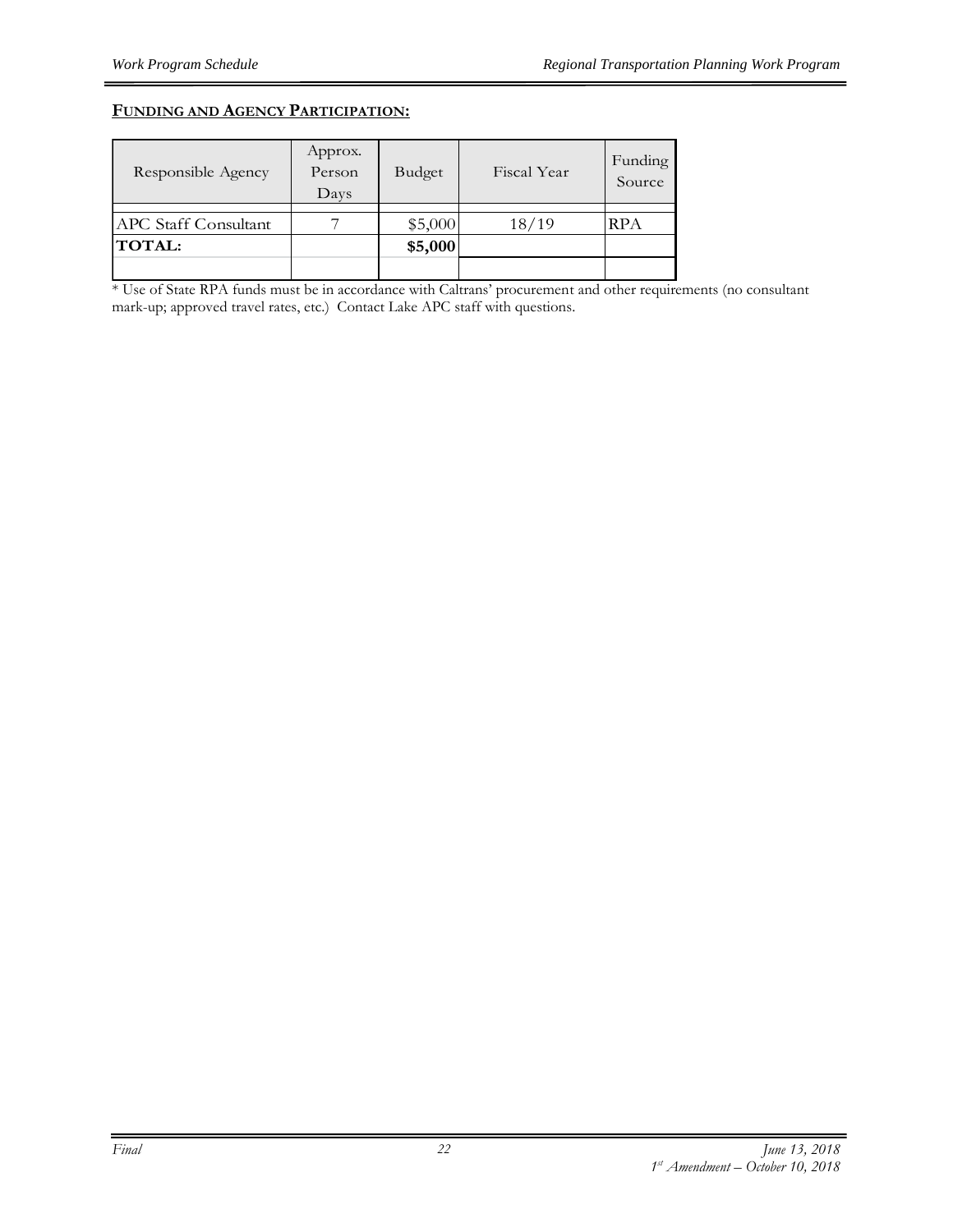**WORK ELEMENT 603 – <sup>I</sup>NTENTIONALLY LEFT BLANK**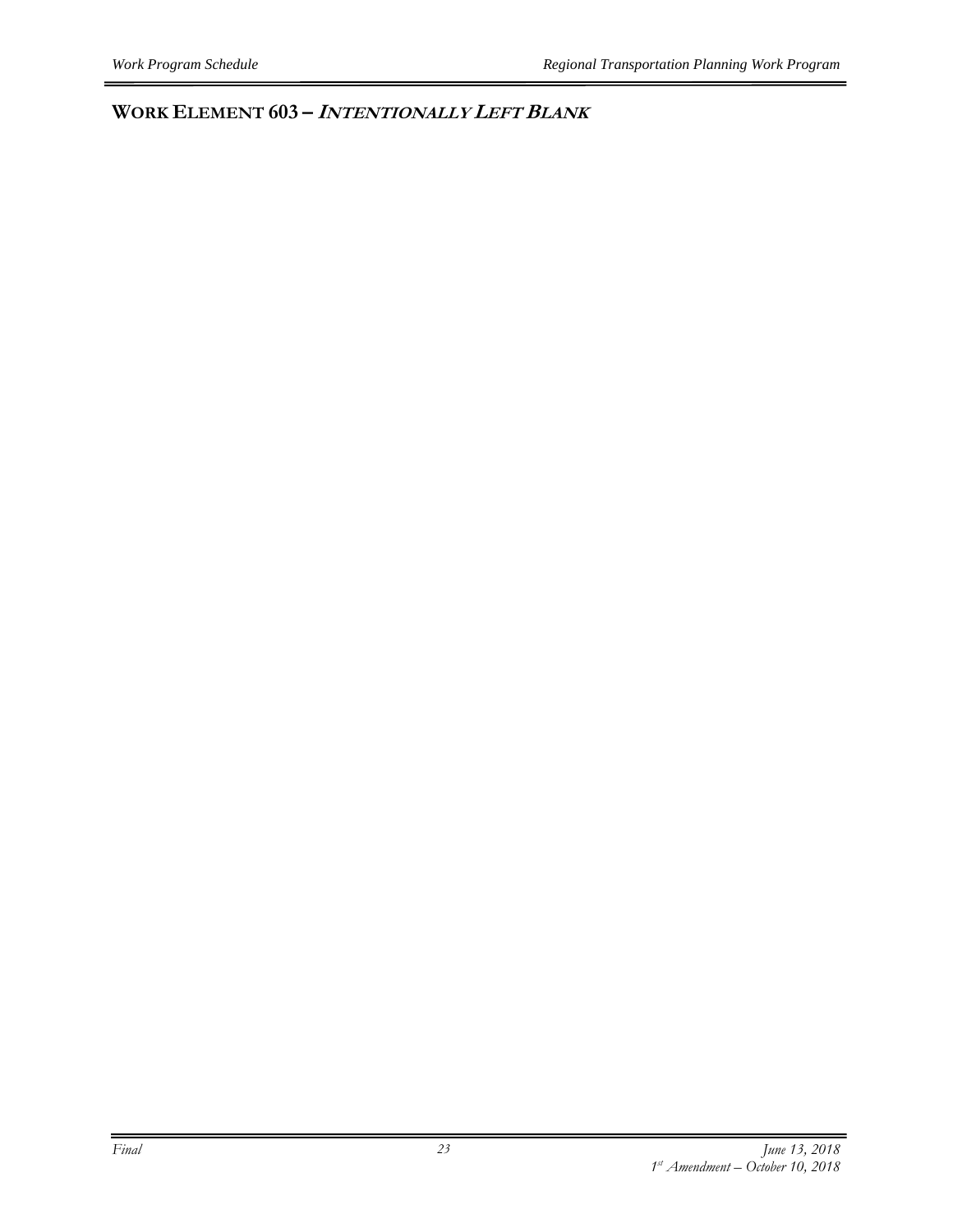#### **WORK ELEMENT 604 –LAKE COUNTY PROJECT RESERVE FUNDS**

**Purpose:** To reserve funding to perform projects that are not typically funded in Lake County because of the lack of funding available in any "one" given fiscal year. The reserve account will allow the opportunity to accumulate funding to complete projects that have been needed for many years.

#### **PREVIOUS WORK:**

None to date.

#### **TASKS:**

No tasks will be initiated in FY 2018/19. Funding is **reserved** for a future project, which is anticipated to be programmed in FY 2018/19.

#### **PRODUCTS:**

No products will be produced in FY 2018/19.

#### **FUNDING AND AGENCY PARTICIPATION:**

| Responsible Agency | Approx.<br>Person<br>Days | Budget | Fiscal Year | Funding<br>Source |
|--------------------|---------------------------|--------|-------------|-------------------|
| Reserve            | N/A                       | \$0    |             | <b>LTF</b>        |
|                    | N/A                       | \$0    |             | <b>LTF</b>        |
|                    |                           |        |             |                   |
|                    | N/A                       | \$0    |             | <b>LTF</b>        |
| <b>TOTAL:</b>      | N/A                       | \$0    |             |                   |
|                    |                           |        |             |                   |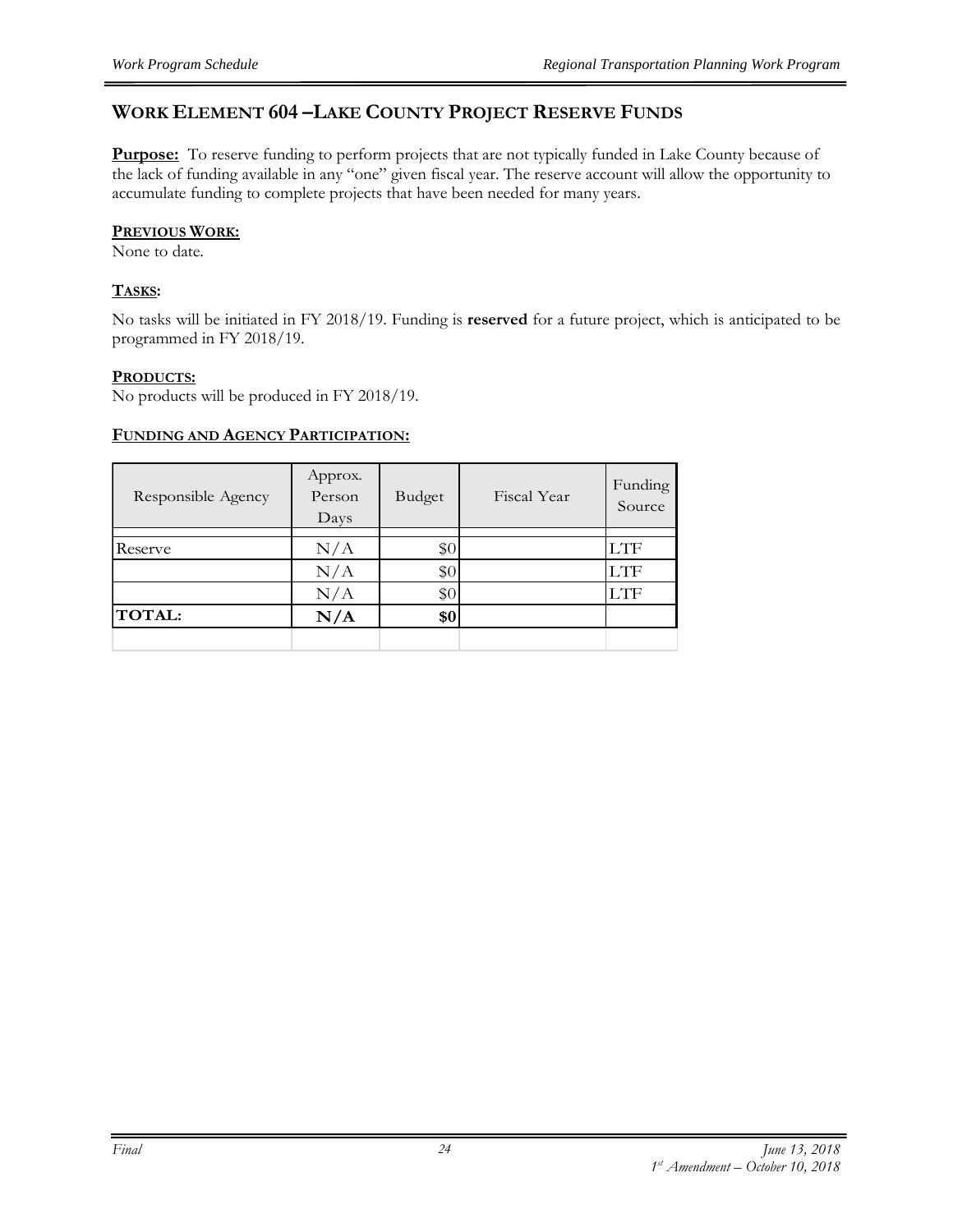#### **WORK ELEMENT 605 – FEDERAL & STATE GRANT PREPARATION, MONITORING & ASSISTANCE**

**PURPOSE:** Maximize federal and State sources that may be available to improve all modes of transportation in Lake County.

**PREVIOUS WORK:** DPW gathered and analyzed accident data, then prepared applications for HES funding. Bicycle Transportation Account (BTA) application and Safe Routes to School applications have also been submitted.

#### **TASKS:**

- 1. Establish entity priorities for the current fiscal year. (County & cities: Ongoing)
- 2. Review available federal and State transportation grants that may be available to meet local priorities. Caltrans planning grant opportunities can be accessed at www.dot.ca.gov/hq/tpp/grants.htm (County, Cities, APC Staff: Ongoing)
- 3. Prioritize grants by purpose, funding source, matching requirements, granting authority, and availability. (County, Cities, APC Staff: Ongoing)
- 4. Utilize entity staff or consultants to gather required information and prepare grant documents. (County & cities, APC Staff: Ongoing)
- 5. Submit grant applications to appropriate agencies including but not limited to the Active Transportation Program (ATP), grant applications pertaining to the Federal Transportation Bill and other programs. (County, Cities, APC Staff: Ongoing)
- 6. As necessary, coordinate and consult with all tribal governments on grant process and development of grants. (Local Agencies, APC Staff: Ongoing)
- 7. Monitor progress of Federal Transportation Bill activities and candidate projects; provide assistance and coordination with local agencies regarding projects.

#### **PRODUCTS:**

Copies of grant applications will be prepared on behalf of APC, cities of Lakeport, and Clearlake, and Lake County.

|                             | Approx.     |          |             | Funding    |
|-----------------------------|-------------|----------|-------------|------------|
| Responsible Agency          | Person Days | Budget   | Fiscal Year | Source     |
|                             |             |          |             |            |
| County of Lake-DPW          | 22          | \$15,000 | 16/17       | <b>PPM</b> |
|                             |             | \$60     | 17/18       | <b>PPM</b> |
| <b>APC Staff Consultant</b> | 32          | \$25,000 | 16/17       | <b>PPM</b> |
| <b>TOTAL:</b>               | 54          | \$40,060 |             |            |
|                             |             |          |             |            |
|                             |             |          |             |            |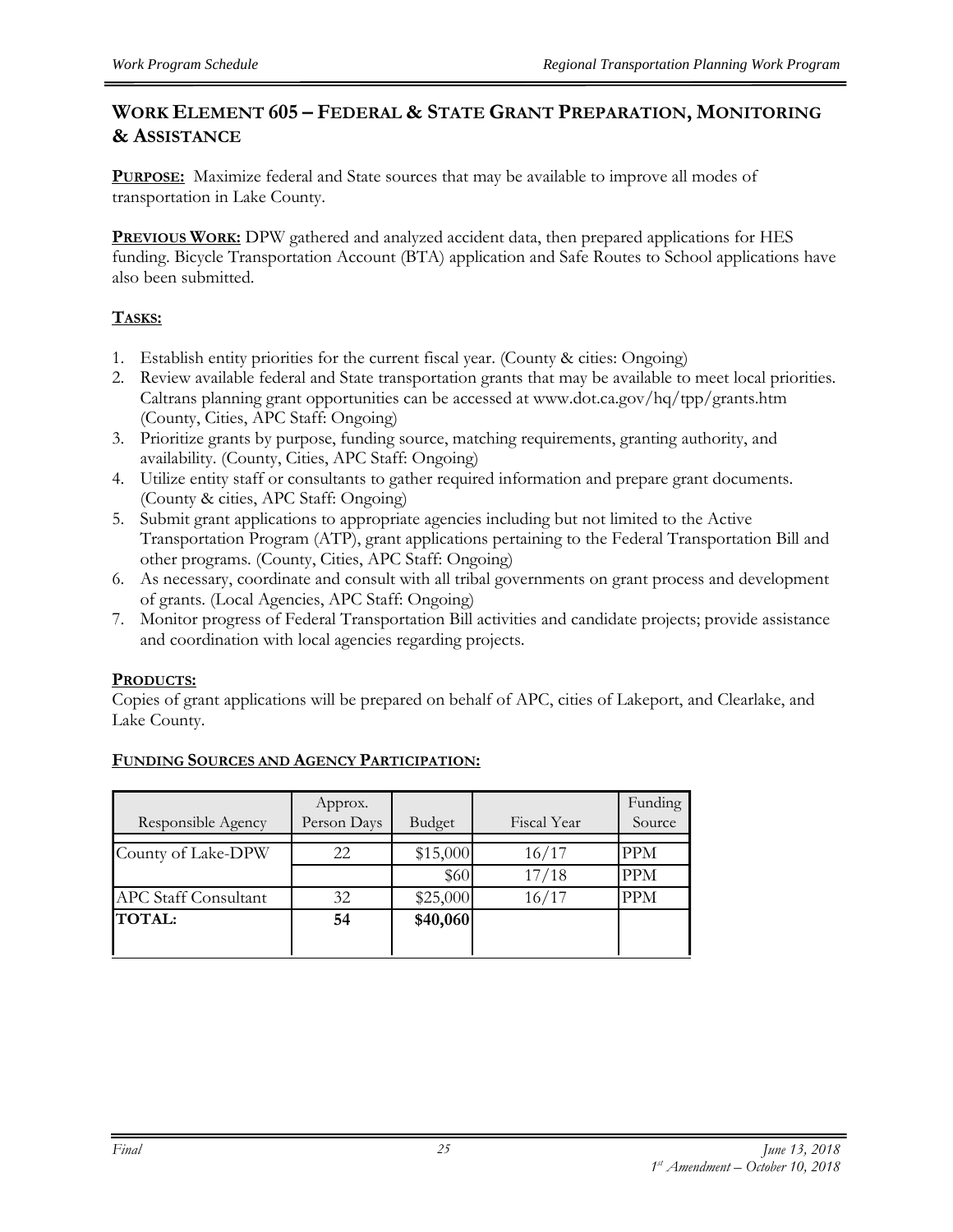#### **WORK ELEMENT 606 – SPEED ZONE STUDIES – COUNTY**

**PURPOSE:** To gather and interpret roadway, traffic, and accident data in order to establish and enforce appropriate traffic speed limits in the community, to improve safety for automobiles, bicycles and pedestrian use.

**PREVIOUS WORK:** Speed Zone Studies for County were previously completed as part of the 2016/17 Overall Work Program.

#### **TASKS:**

- 1. Meet with Local Agency staff to determine scope of study effort. (Local Agency Staff, APC Staff: July-December 2018)
- 2. Develop a data collection plan to ensure appropriate speed sampling. (Staff Consultant December 2018)
- 3. Collect spot speed data at selected locations*.* (APC Staff: July-December 2018)
- 4. Research accident history of streets selected for speed sampling. (APC Staff: July-December 2018)
- 5. Coordinate study with data from WE 607 Special Studies; and WE 608 Planning, Programming and Monitoring, to reduce duplication of work and analysis, as appropriate. (APC Staff: Ongoing)
- 6. Collect field data regarding traffic and roadway characteristics. (APC Staff: March-June 2019)
- 7. Analyze data and prepare report of findings, including recommendations for implementation. (APC Staff: May-June 2019)
- 8. Present document to Local Agencies for consideration. (APC Staff: May-June 2019)

#### **PRODUCT:**

Final Speed Zone Study Report

#### **FUNDING AND AGENCY PARTICIPATION:**

| Responsible Agency          | Approx.<br>Person Days | Budget              | Fiscal Year    | Funding<br>Source        |
|-----------------------------|------------------------|---------------------|----------------|--------------------------|
| <b>APC Staff Consultant</b> | 13                     | \$4,360<br>\$10,000 | 17/18<br>16/17 | <b>PPM</b><br><b>PPM</b> |
| <b>TOTAL:</b>               | 19                     | \$14,360            |                |                          |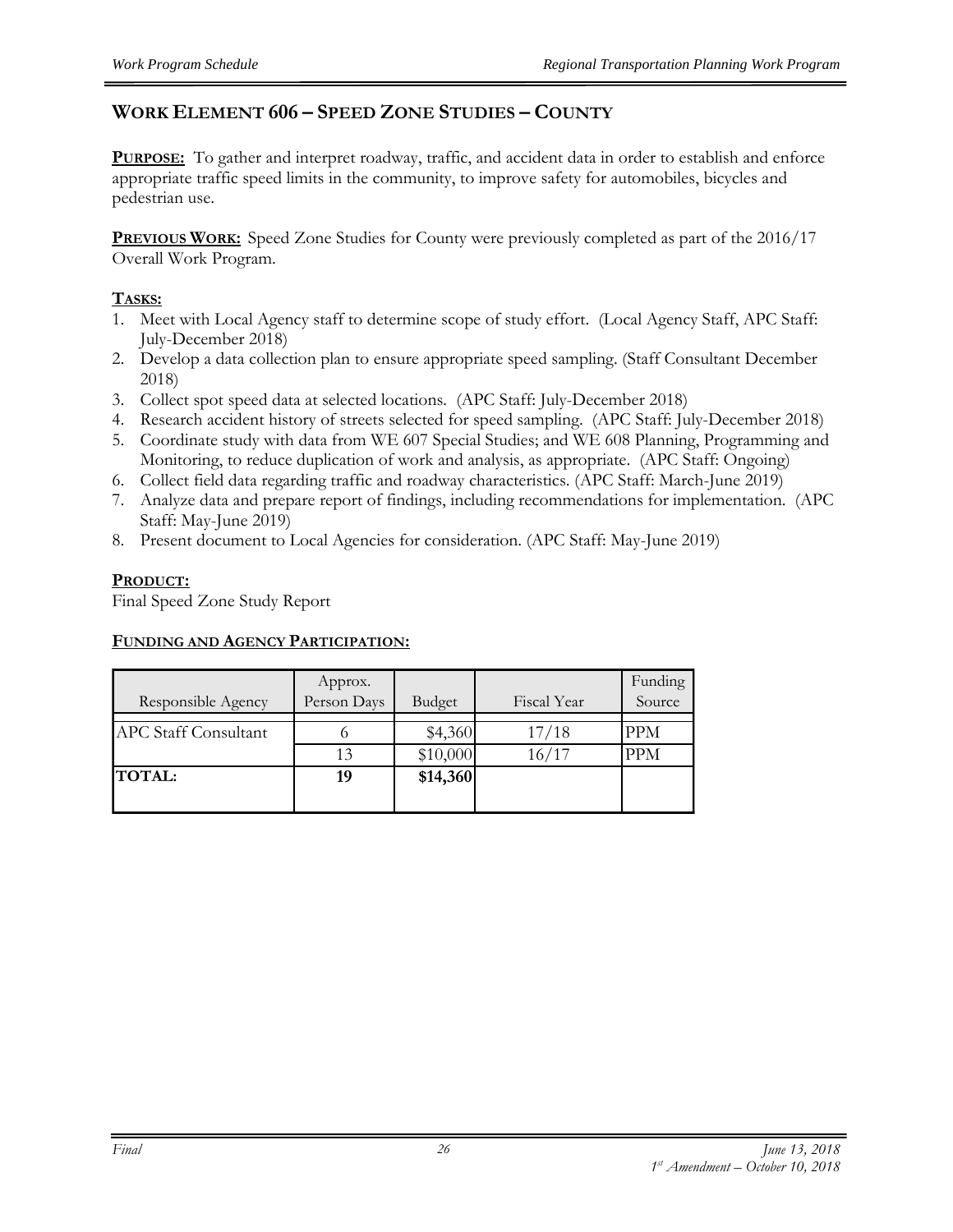#### **WORK ELEMENT 607 – SPECIAL STUDIES**

**PURPOSE:** Collect data and perform studies for the County and two cities which will be useful to update the transportation data base, respond to local issues, aid in implementation of the Regional Transportation Plan, Active Transportation Program and other projects as needed.

**PREVIOUS WORK:** Previous work performed under this element has included: traffic studies in the County of Lake and City of Clearlake; roundabout review in City of Lakeport; crosswalk reviews in the City of Clearlake and Middletown; purchased traffic counters and performed traffic counts countywide to prepare Traffic Monitoring Program, purchased equipment for City of Lakeport, GIS equipment and technical support for Cities of Lakeport & Clearlake, and Roadway Safety Analysis. This is an ongoing project which was initiated several years ago and will continue in this fiscal year.

#### **TASKS:**

- 1. Perform studies, volume monitoring, inventories, analyses, and evaluations to ensure adequate data is available for County roads and City streets in Clearlake and Lakeport. (APC Staff, Lake County DPW, cities & Consultant: Ongoing)
- 2. Provide timely transportation related data and technical support to aid in the evaluation of local issues, including the development of and updates to transportation planning documents. (APC Staff, Lake County DPW, cities & Consultant: Ongoing)
- 3. Prepare grants/RFPs and coordinate studies consistent with data from Speed Zone Studies, Federal & State Grant Preparation and Monitoring, and Planning, Programming & Monitoring to reduce duplication of work and analysis. (APC Staff: Ongoing)
- 4. Preparation and monitoring of the Regional Transportation Plan and other regional planning documents. (APC Staff, Lake County DPW, cities & Consultant: Ongoing)
- 5. Coordination and consultation with Native American Tribal Governments as appropriate, and document Tribal government-to-government relations. (APC Staff, County DPW and Cities: Ongoing)
- 6. Perform county-wide speed/volume surveys and traffic counts to support a variety of planning documents/studies that may not be completed through WE 603. (Lake County DPW & cities, APC Staff, Consultant: Annually)
- 7. Evaluate high accident roadway segments; the options for repair, and preparation of cost estimates for desired alternatives. (APC Staff, Lake County DPW, cities & Consultant: Ongoing)
- 8. Perform updates to sign inventory programs, and pavement marking & sign inventories, and conduct traffic safety inspections. (Consultant, APC Staff, Lake County DPW and Cities: Ongoing)
- 9. Prepare preliminary engineering reports to include projects' scope of work, costs and timelines. (Lake County DPW, Cities & Consultant: As needed)

#### **PRODUCTS:**

- 1. Special Studies Summary which outlines scope, recipient agency, cost, and completion date of projects. (APC Staff, Consultants, Lake County DPW & Cities)
- 2. Report of final results of speed and volume studies on County Maintained Roads and City Streets. (APC Staff)
- 3. Report that identifies the top ten accident producing roadway segments. (Lake County DPW, cities)
- 4. Proposed corrective measures and cost estimates. (Consultants, Lake County DPW and Cities)
- 5. Updates to transportation planning projects such as sign inventory programs, traffic counting programs, bikeway and pedestrian projects, and other data bases. (Consultants, Lake County DPW and Cities)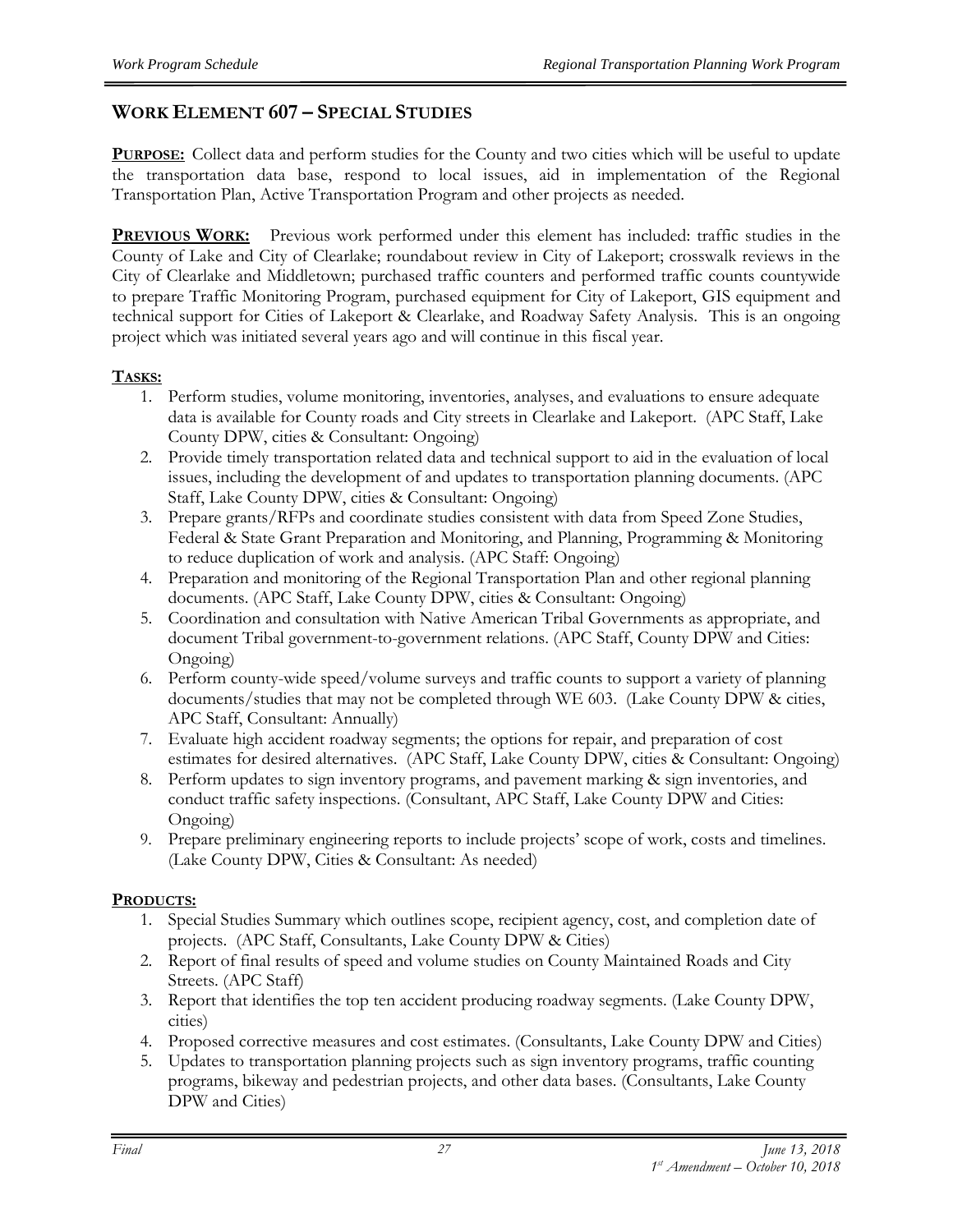| Responsible Agency          | Approx. Person<br>Days | Budget   | Fiscal Year       | <b>Funding Source</b> |
|-----------------------------|------------------------|----------|-------------------|-----------------------|
|                             |                        |          |                   |                       |
| County of Lake-DPW          | 20                     | \$13,867 | 17/18             | <b>PPM</b>            |
| <b>APC Staff Consultant</b> | 16                     | \$12,387 | 16/17             | <b>LTF</b>            |
|                             | 18                     | \$13,622 | 18/19             | <b>LTF</b>            |
|                             | 3                      | \$2,077  | 17/18             | <b>PPM</b>            |
| Direct Costs                | N/A                    | \$0      |                   |                       |
| <b>TOTAL:</b>               | 57                     | \$41,953 | $$13,622 - 18/19$ | <b>LTF</b>            |
|                             |                        |          | $$15,944 - 17/18$ | <b>PPM</b>            |
|                             |                        |          | $$12,387 - 16/17$ | lı TF                 |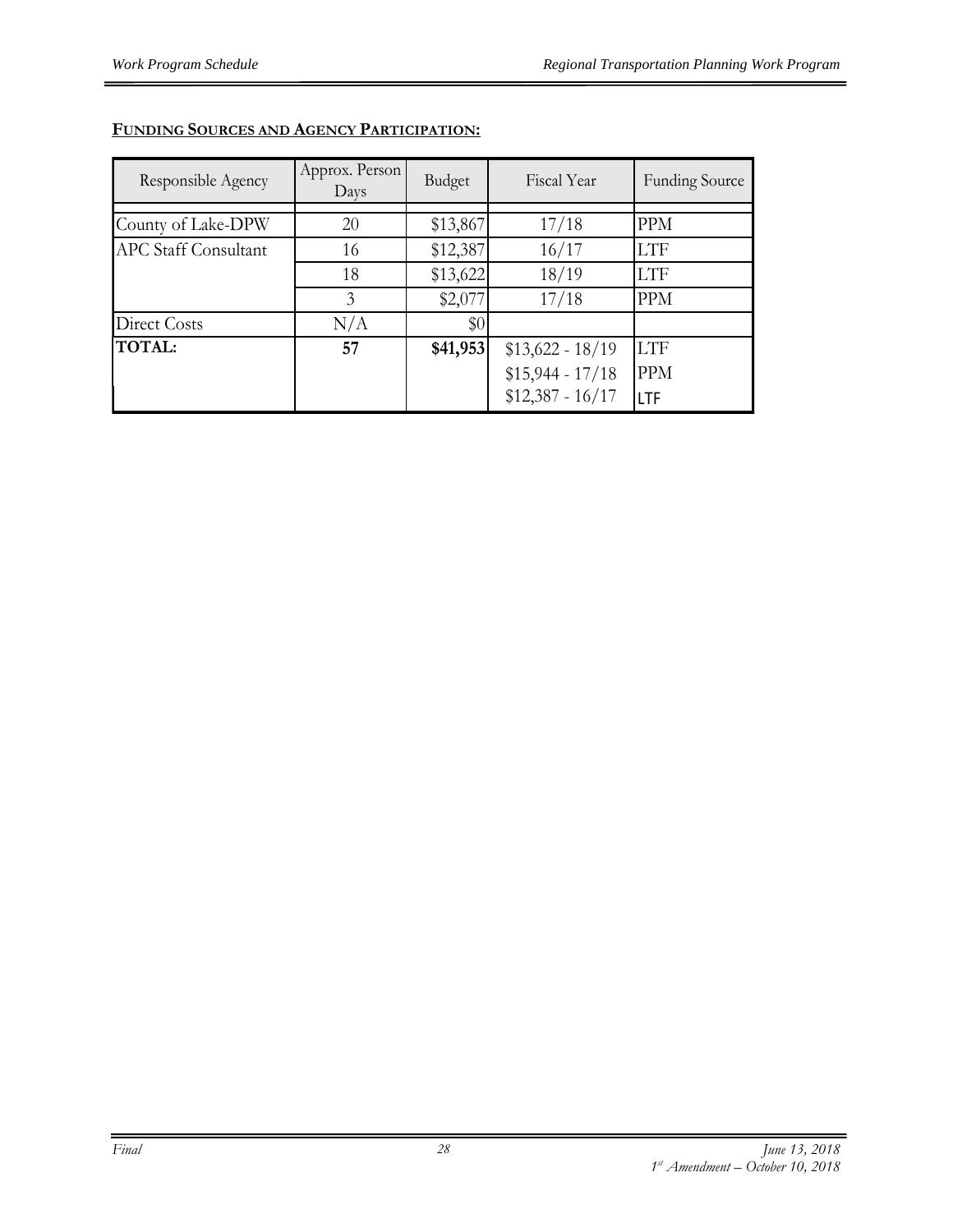#### **WORK ELEMENT 608 - PLANNING, PROGRAMMING & MONITORING**

**PURPOSE:** This element will provide planning, programming, and monitoring activities associated with project development for RTIP (Regional Transportation Improvement Program) projects; coordination of ITIP (Interregional Transportation Improvement Projects) and the STIP (State Transportation Improvement Program); maintain Countywide Traffic Monitoring Program and respond to, major changes in transportation planning process.

**PREVIOUS WORK:** Implementation of SB 45 legislative requirements; development of SB 45 funding distribution formula; and participation in SB 45 Guidelines development; development of RTIPs and Amendments; coordination with Caltrans and local agencies on various Planning, Programming & Monitoring (PPM) activities.

#### **TASKS:**

- 1. Attendance at STIP related meetings at the statewide, regional and local level; coordination with local Cities and County. (APC Staff & Local Agencies: Ongoing)
- 2. Ongoing coordination of STIP Guidelines. (APC Staff & Local Agencies: Ongoing)
- 3. Ongoing review/response to STIP related correspondence as needed. (APC Staff & Local Agencies: Ongoing)
- 4. Development of policy issues for the APC's consideration. (APC Staff: Ongoing)
- 5. Development of state and local project funding priorities for the APC's consideration. (APC Staff: Ongoing)
- 6. Review new and existing funding plans, program sources and develop/update a priority list for each improvement type and funding source. (Lake County DPW and Cities: Ongoing)
- 7. Prepare and update a five-year improvement plan. (Lake County DPW: Ongoing)
- 8. Maintain/develop cost estimates for existing and proposed improvement projects (Consultant, County and Cities: As needed)
- 9. Planning, programming, and monitoring activities associated with RTIPs, ITIPs, STIPs and Amendments; coordination with Caltrans and CTC, and provide assistance to local agencies. (APC Staff, Lake County DPW and Cities: Ongoing)
- 10. Conduct and update bicycle, pedestrian and vehicular counts and maintain traffic monitoring program (APC Staff Consultant, Consultant, County and Cities: As needed/Ongoing)
- 11. Coordinate and consult with Tribal governments on planning, programming and monitoring activities, and document Tribal government-to-government relations. (Lake Staff, Lake County DPW and Cities: Ongoing)
- 12. Purchase software/annual license for Streetsaver for County & both cities. The Streetsaver program is utilized as a planning tool that helps prioritize future Regional Transportation Plan projects. *(Software)*
- 13. Purchase and Maintain equipment and software necessary to collect data and provide funding to process acquired data.

**PRODUCTS:** Products may include staff comments, reports, and recommendations on STIP correspondence and guidelines; possible RTIP Amendments, extension requests, or other STIP documents.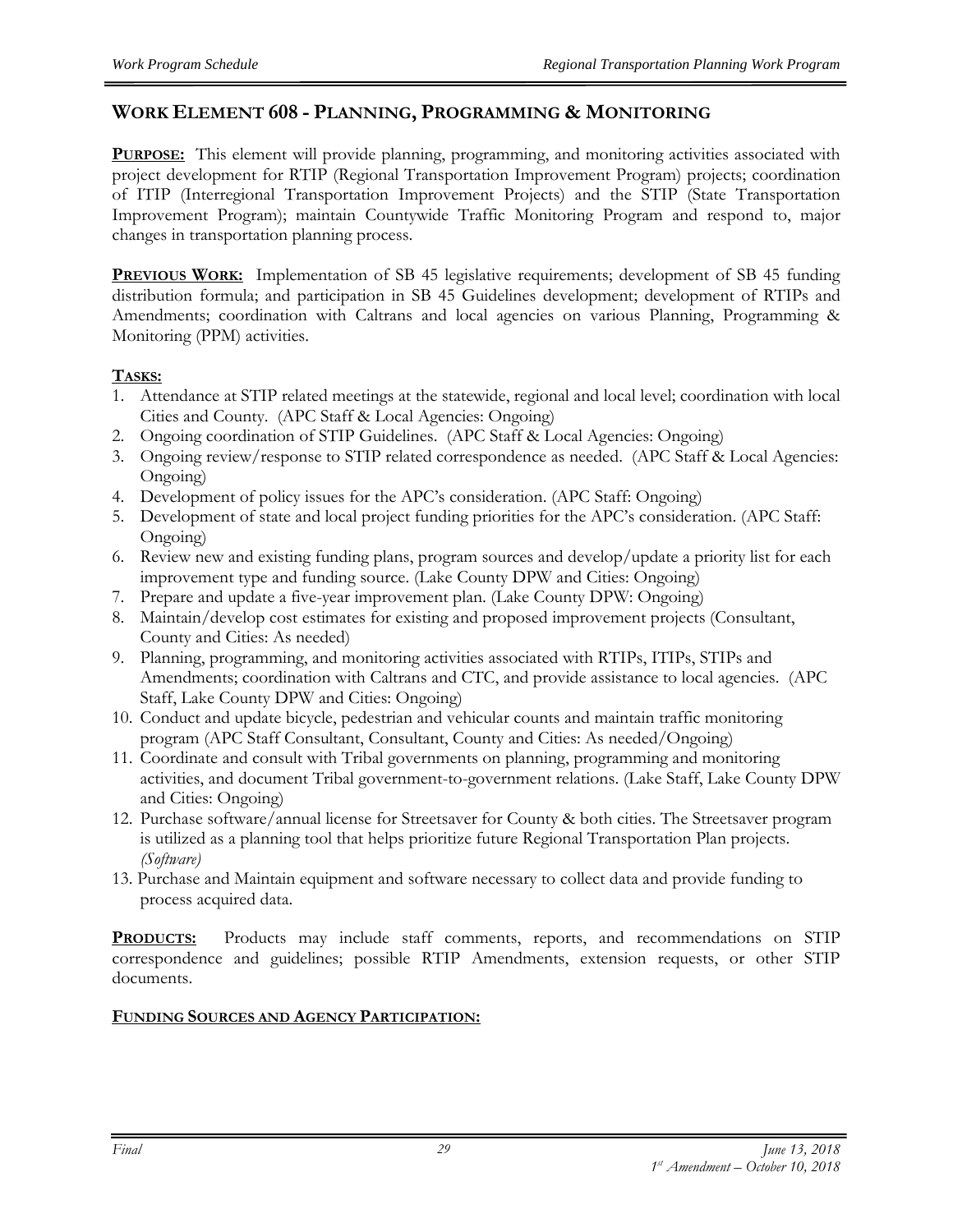| Responsible Agency          | Approx. Person<br>Days | Budget   | Fiscal Year       | Funding<br>Source |
|-----------------------------|------------------------|----------|-------------------|-------------------|
|                             |                        |          |                   |                   |
| County of Lake-DPW          | 18                     | \$12,500 | 18/19             | <b>PPM</b>        |
| <b>APC Staff Consultant</b> | 3                      | \$2,000  | 17/18             | <b>PPM</b>        |
|                             | 21                     | \$16,000 | 18/19             | <b>PPM</b>        |
| <b>TOTAL:</b>               | 107                    | \$30,500 | $$28,500 - 18/19$ | <b>PPM</b>        |
|                             |                        |          | $$2,000 - 17/18$  | <b>PPM</b>        |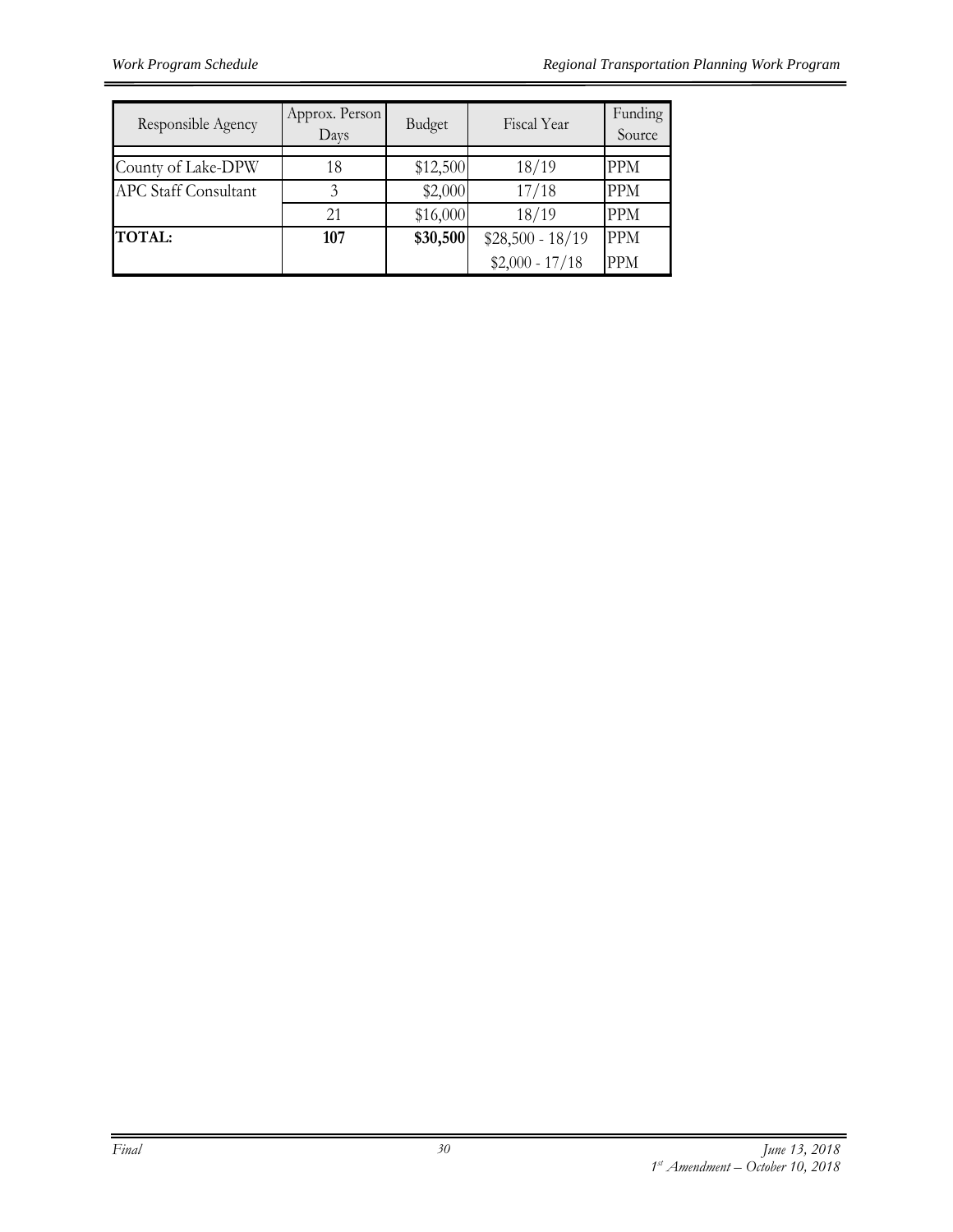#### **WORK ELEMENT 609 – ELEVENTH STREET CORRIDOR STUDY (NEW)**

**PURPOSE:** This study will analyze transportation alternatives along the Eleventh Street corridor within the City of Lakeport. Expanding on a recent City prepared right-of-way evaluation, it will examine costs and options for Complete Street improvements with a focus on expanding multi-modal use and improving safety for non-motorized and transit dependent users of the corridor.

#### **PREVIOUS WORK:** 2007 Passenger Facilities Development Plan

#### **TASKS:**

#### **1. Project Initiation (APC Staff)**

- 1.1 Conduct Kick-off Meeting (October 2018)
- 1.2 RFP Development for Consultant Services ( October November 2018)
- 1.3 Conduct Selection Committee Meeting (December 2018)
- 1.4 Contract Preparation & Execution (January February 2019)

#### **2. Coordination (APC Staff & Consultant)**

- 1.1 Form Technical Advisory Group (TAG) (February March 2019)
- 1.2 Study Kick-Off Meeting (February March 2019)
- 1.3 TAG Meetings (Ongoing)

#### **3. Existing Conditions (APC Staff & Consultant)**

- 1.1 Gathering Existing Data (February March 2019)
- 1.2 Collect Corridor Street Data (March April 2019)
- 1.3 TAG & Stakeholder Review (April May 2019)
- 1.4 Prepare Existing Conditions Report ( April May 2019)

#### **4. Public Participation (APC Staff & Consultant)**

- 1.1 Identify Stakeholders ( January February 2019)
- 1.2 Prepare Materials & Advertise Mtgs. (January March 2019)
- 1.3 Stakeholder & Community Meetings (Ongoing)
- 1.4 Record Public Comments (Ongoing)

#### **5. Concept Alternatives (APC Staff & Consultant)**

- 1.1 Evaluate Stakeholder & Public Comments (May 2019)
- 1.2 Develop Concept Alternatives (May June 2019)
- 1.3 Develop Draft Conceptual Plans (May 2019 –July 2019)
- 1.4 Present Conceptual Plans to TAG/TSAC (July August 2019)
- 1.5 Prepare Draft Study (August October 2019)
- 1.6 Conduct Stakeholders / Community Meeting (November 2019 January 2020)

#### **6. Final Study (APC Staff & Consultant)**

- 1.1 Prepare Draft to TAG/TSAC & Prepare Final Study (February April 2020)
- 1.2 Present Draft to APC Board (May June 2020)
- 1.3 Prepare Final Document (July September 2020)
- 1.4 Prepare & Distribute Copies (October November 2020)

#### **7. Fiscal Management (APC Staff)**

- 1.1 Invoicing ( Ongoing)
- 1.2 Quarterly Reporting (Ongoing)
- **PRODUCTS:** Request for Proposal, Evaluations, Meeting Agenda, Notes, and documentation, Executed Contract, Street Cross Sections, List of Stakeholders, Advertising Materials, Surveys, Stakeholder and Public Comment Summary, Conceptual Alternatives, Draft Conceptual Alternatives, Prioritized Conceptual Corridor Plans, Final Report and Presentation Materials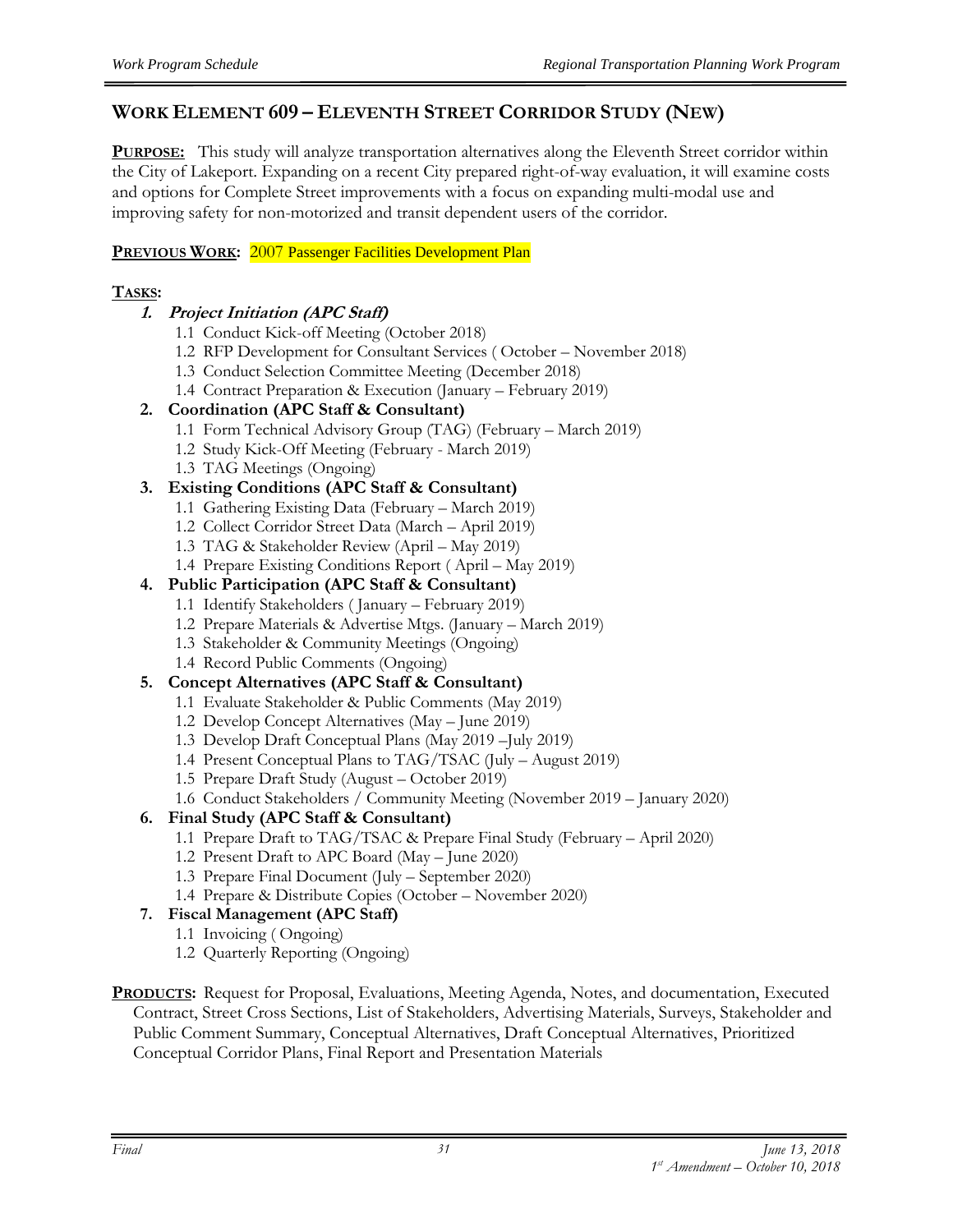| Responsible Agency | Approx.<br>Person Days | Budget    | Fiscal Year        | <b>Funding Source</b> |
|--------------------|------------------------|-----------|--------------------|-----------------------|
| <b>APC</b> Staff   | 23                     | \$17,702  | 18/19              | SHA-SC                |
|                    | 3                      | \$2,298   | 18/19              | <b>LTF</b>            |
| Consultant         | 130                    | \$129,962 | 18/19              | SHA - SC              |
|                    | 17                     | \$16,838  | 18/19              | <b>LTF</b>            |
| <b>TOTAL:</b>      |                        | \$166,800 | $$19,136 - 18/19$  | <b>LTF</b>            |
|                    |                        |           | $$147,664 - 18/19$ | SHA - SC              |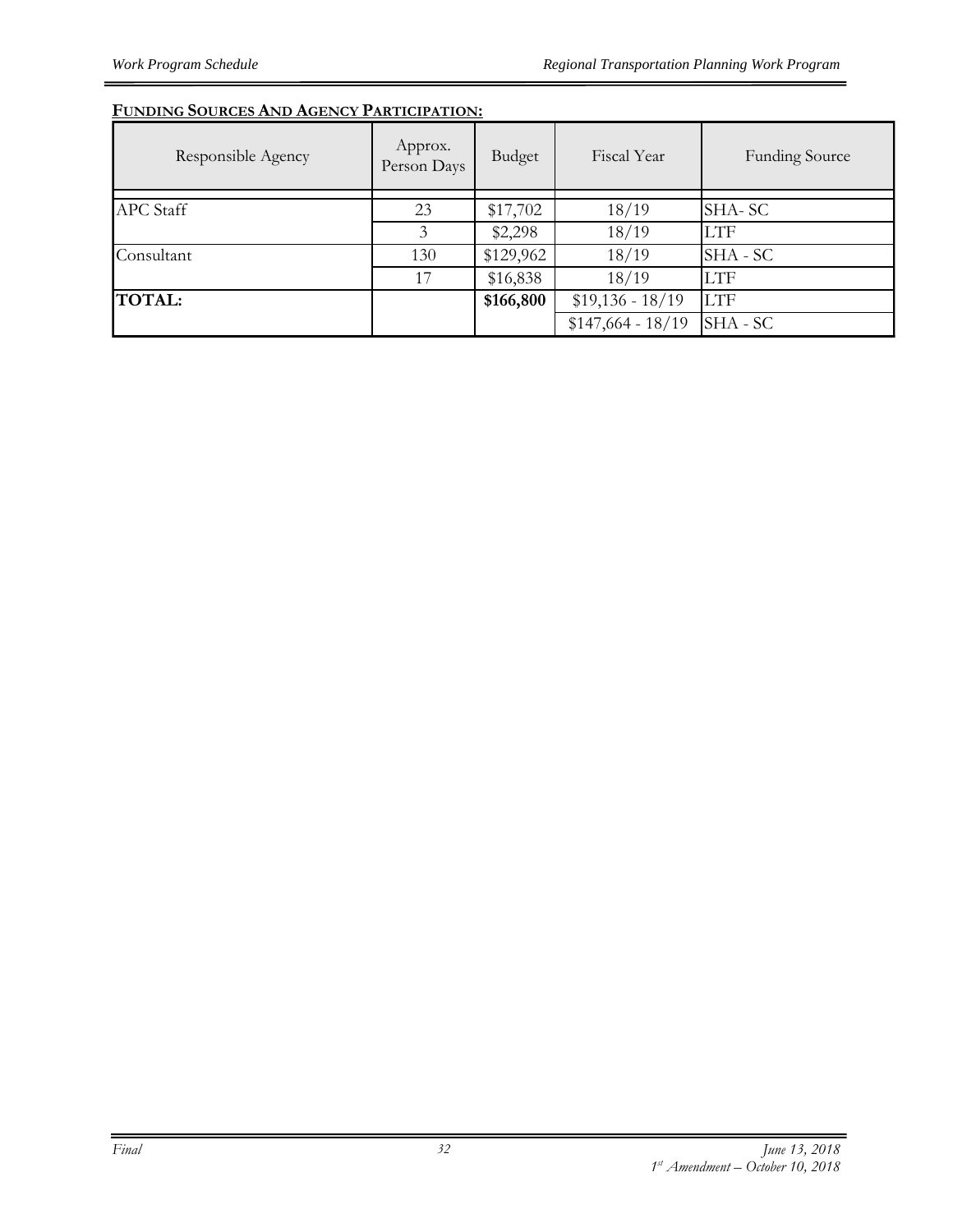#### **WORK ELEMENT 610 – ACTIVE TRANSPORTATION**

**PURPOSE:** To encourage growth to bicycle and pedestrian travel in the region by integrating and promoting bicycle and pedestrian facilities and services with roadway and transit planning operations.

**PREVIOUS WORK:** Regional Bikeway Plan, Non-Motorized Element of Regional Bikeway Plan, successful Safe Routes to School, Bicycle Transportation Account (BTA) and Active Transportation Program (ATP) Grants, Safe Routes to School Plan, Lake County 2030 Blueprint Plan.

#### **TASKS:**

- 1. Coordinate bicycle and pedestrian transportation planning, including coordination with local, regional and state agencies (including tribal governments) regarding various funding sources. (APC Staff: Ongoing)
- 2. Provide input and assistance to local, regional and state agencies on how to integrate bicycle and pedestrian features into roadway and land use development. (APC Staff: Ongoing)
- 3. Assist local jurisdictions in the development of regional plans and blueprint program. (APC Staff: Ongoing)
- 4. Investigate methods to reduce vehicle travel by expanding and enhancing bicycle and pedestrian travel by incorporating features of the California Complete Streets Act into project planning. (APC Staff: Ongoing)
- 5. Encourage and assist in the submittal of grant applications to support the development of bike and pedestrian planning projects through Work Element 605 of this Work Program. (APC Staff: Ongoing)
- 6. Coordinate and consult with Native American Tribal governments during the planning process, and document Tribal government-to-government relations. (APC Staff: Ongoing)
- 7. As necessary, conduct and document outreach efforts to all segments of the community, including tribal governments and Native American Communities in accordance with the Introduction – Public Participation section of this OWP. (APC Staff: Ongoing)

**PRODUCTS:** Updated bicycle and pedestrian elements of the Regional Transportation Plan, Regional Bikeway Plans, and grant applications and projects.

| Responsible Agency          | Approx.<br>Person Days | Budget   | Fiscal Year | Funding<br>Source |
|-----------------------------|------------------------|----------|-------------|-------------------|
| <b>APC</b> Staff Consultant | 20                     | \$10,000 | 18/19       | <b>RPA</b>        |
|                             |                        |          |             |                   |
| <b>TOTAL:</b>               | 20                     | \$10,000 |             | RPA               |

#### **FUNDING SOURCES AND AGENCY PARTICIPATION:**

\* Use of State RPA funds must be in accordance with Caltrans' procurement and other requirements (no consultant mark-up; approved travel rates, etc.) Contact Lake APC staff with questions.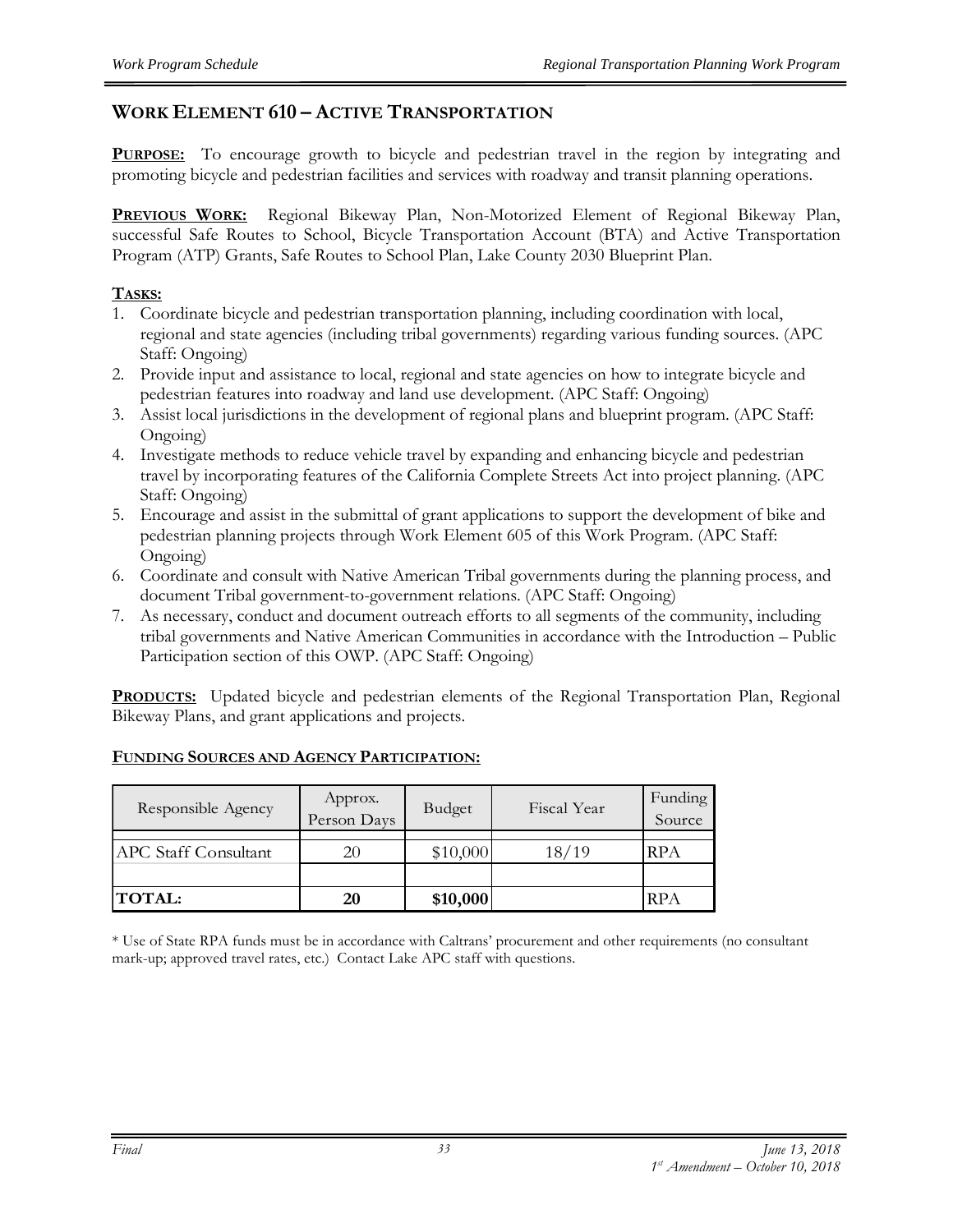#### **WORK ELEMENT 611 – PAVEMENT MANAGEMENT PROGRAM (CARRYOVER)**

**PURPOSE:** To update the County of Lake's, City of Clearlake's and the City of Lakeport's Pavement Management Program (PMP) to provide a systematic method for determining roadway pavement maintenance, rehabilitation, reconstruction needs to lead to improving safety for automobiles, bikes and pedestrian use in agreement with the Lake County RTP goals and objectives. This project includes a component to link the PMP database to the County and the Cities' Geographic Information System (GIS) street centerlines.

**PREVIOUS WORK:** Development of the Pavement Management System was completed in 1997 and funded through the Lake County/City Area Planning Council Planning Work Program. Updates to the PMP are on a three-year cycle on a countywide basis. The first update was completed in FY 2004/05, again in FY 2007/08, FY 2010/11 and FY 2014/15.

#### **TASKS: (COMPLETED IN FY 2017/18)**

- *8. Develop Request for Proposals (RFP) and distribute to qualified firms. (APC Staff: January 2018)*
- *2. Coordinate consultant selection process, review proposals, select consultant, negotiate and prepare contract and administer contract. (APC Staff: January 2018)*
- *3. Project kick-off meeting to refine scope of work and schedule. (APC Staff: February 2018) PMP Update*
- *4. Purchase software/annual license for Streetsaver Version 9 from MTC for County & both cities. (APC Staff: annually)*
- *5. Collect maintenance and rehabilitation information since the time of the last update as well as information on any new streets added to the system to be incorporated into the database.*
- *6. Review and update "decision trees" with local agency staff. (Consultant: March – June 2018)*
- *7. Perform a visual pavement condition inspection of paved roads in Lake County and the cities that had a PCI above 25 at the time of the last update. (Consultant: March – June 2018 )*
- 8. Input the inspection data into the MTC program and calculate the Pavement Condition Index (PCI) for each road. (Consultant: July - August 2018)
- 9. Calculate budget scenarios for multiple budget scenarios for each agency. (Consultant: July 2018)
- 10. Summarize all work done in engineering reports to include a pavement condition report for the maintained mileage, budget scenarios, and system information. (Consultant: July – October 2018)
- 11. Purchase Streetsaver Annual user license. (October 2018)
- *PMP/GIS Conversion*
- *12. Determine relationship between PMP segments & street centerline segments. (Consultant: February - May 2018)*
- *13. Make any needed changes to the GIS data to be consistent with the updated MTC PMP database. (Consultant: June 2018)*
- *14. Utilize Quality Assurance/Quality Control procedures to verify that GIS street centerline segments have been linked to the appropriate PMP segments. (Consultant: June 2018)*

**PRODUCTS:** Request for Proposal, PMP Software upgrades; Updated Pavement Management databases and Condition Reports for the County of Lake, City of Clearlake and the City of Lakeport Maintained Road Systems and County Service Areas (CSAs); Linkage of the PMP segments to the street centerline map topology for the County of Lake, City of Clearlake and the City of Lakeport; Final Project Reports, Delivery and installation of the products.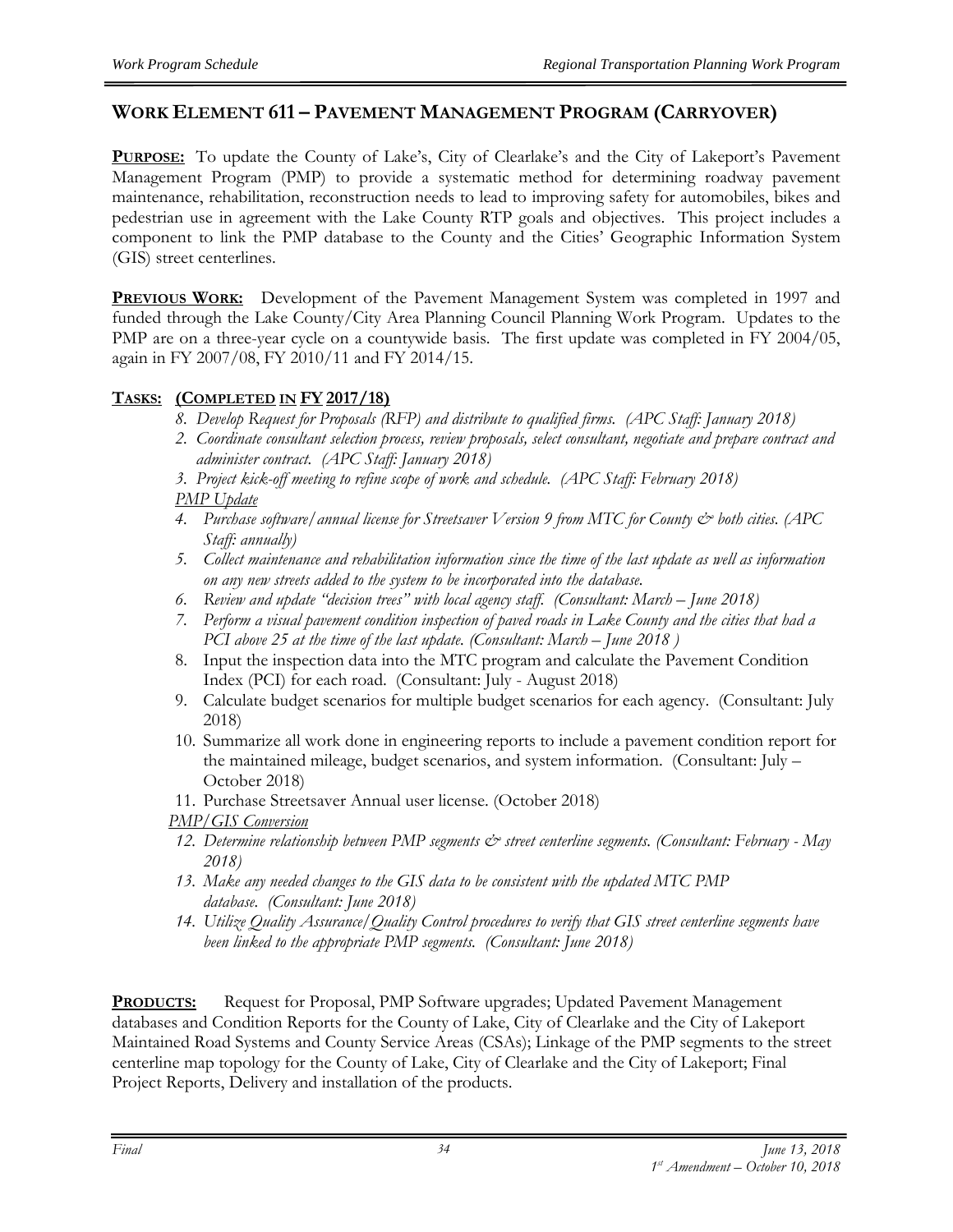| Responsible Agency          | Approx.<br>Person Days | Budget   | Fiscal Year | Funding<br>Source |
|-----------------------------|------------------------|----------|-------------|-------------------|
| Consultant                  |                        | \$10,000 | 18/19       | RPA               |
|                             |                        | \$23,420 | 17/18       | <b>RPA</b>        |
| <b>Streetsaver Software</b> | n/a                    | \$6,500  | 18/19       | <b>PPM</b>        |
| <b>TOTAL:</b>               |                        | \$39,920 |             |                   |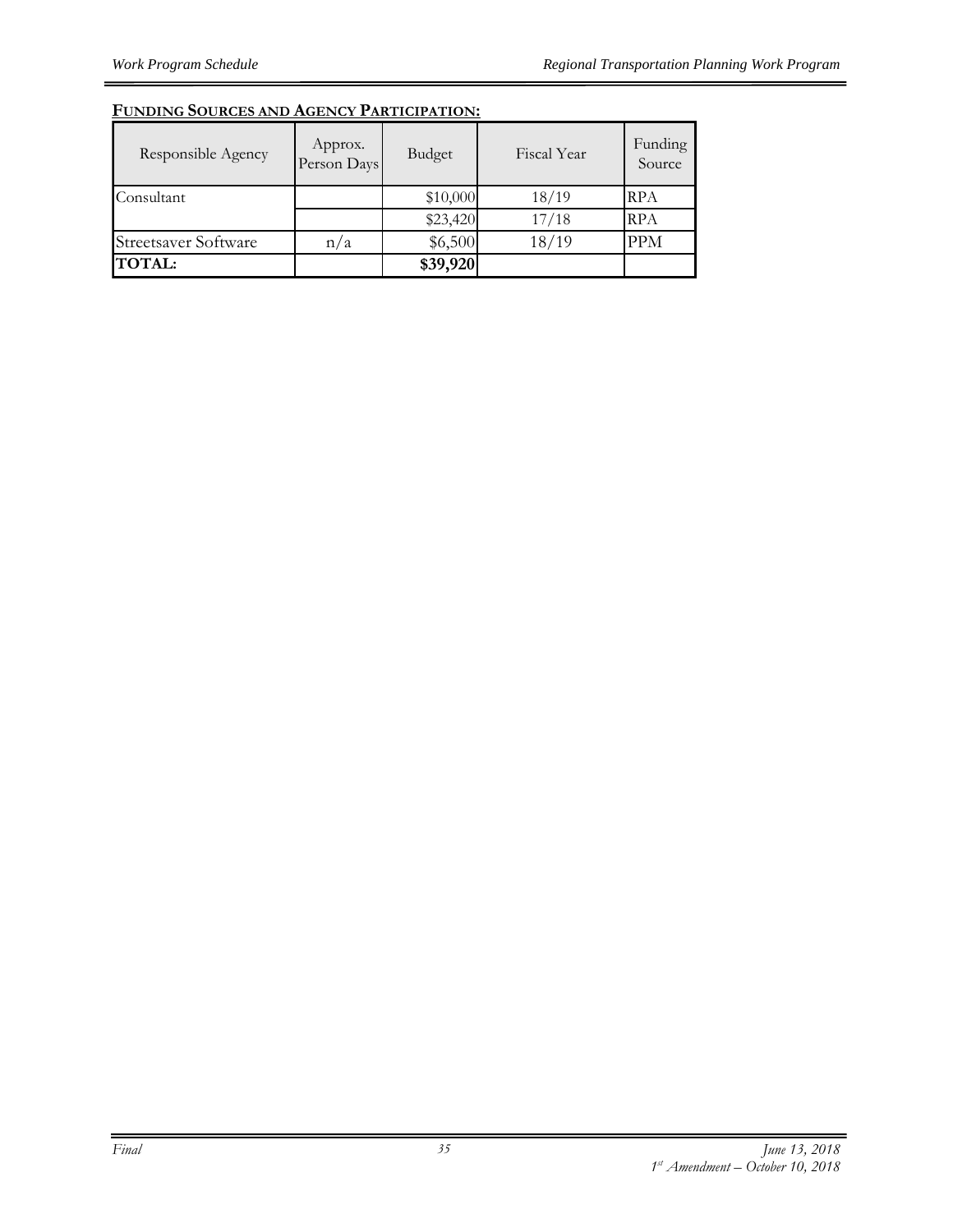#### **WORK ELEMENT 612 – COUNTYWIDE TECHNOLOGY SUPPORT SERVICES**

**PURPOSE:** To provide support services to agencies within Lake County involved with the roadway transportation system, aviation, bike/pedestrian, and transit planning in agreement with the Lake County RTP goals and objectives. Supported agencies may include: Area Planning Council (APC); Lake Transit Authority (LTA); cities of Lakeport and Clearlake, County of Lake, Caltrans (including Division of Aeronautics).

**PREVIOUS WORK:** Development of countywide roads database, accident database, culvert, sign and bridge inventories, speed zone/accident databases, bus stop & shelters database.

**TASKS:** Technology support services may include the following:

- 1. GIS Collection, input and manipulation of geographic information. (City of Clearlake, City of Lakeport, and Consultant: Ongoing)
- 2. GIS Facilitation and coordination of interagency and interdepartmental sharing of data. (APC Staff: Ongoing)
- 3. Assist in the development of GIS applications. (APC Staff, City of Clearlake, and City of Lakeport: Ongoing)
- 4. Provide multimedia support for public presentations. (APC Staff: Ongoing)
- 5. Conduct spatial analyses. (APC Staff: As needed)
- 6. Provide training and attend GIS related meetings. (APC Staff, Local Agencies, Consultant/Others: As needed)
- 7. Purchase software upgrades, hardware and annual maintenance licenses to ensure compatibility of products with other agencies and consultants. (City of Clearlake, City of Lakeport, APC Staff)

**PRODUCTS:** Regional Transportation Plan/GIS Integration; Wine-Country Inter-Regional Partnership; Speed Zone Studies/Accident Analysis; Call Box Locations Database; Regional Bikeway Plan/GIS Integration, roadways database; Pathway/Multi-Use trails database; sign inventory databases; Pavement Management Program/GIS Integration, etc.

| Responsible Agency | Approx.<br>Person Days | Budget  | Fiscal Year | <b>Funding Source</b> |
|--------------------|------------------------|---------|-------------|-----------------------|
|                    |                        |         |             |                       |
| City of Clearlake  |                        | \$1,430 | 17/18       | <b>RPA</b>            |
| Direct Costs       | N/A                    | \$500   | 18/19       | <b>LTF</b>            |
| <b>TOTAL:</b>      |                        | \$1,930 |             |                       |
|                    |                        |         |             |                       |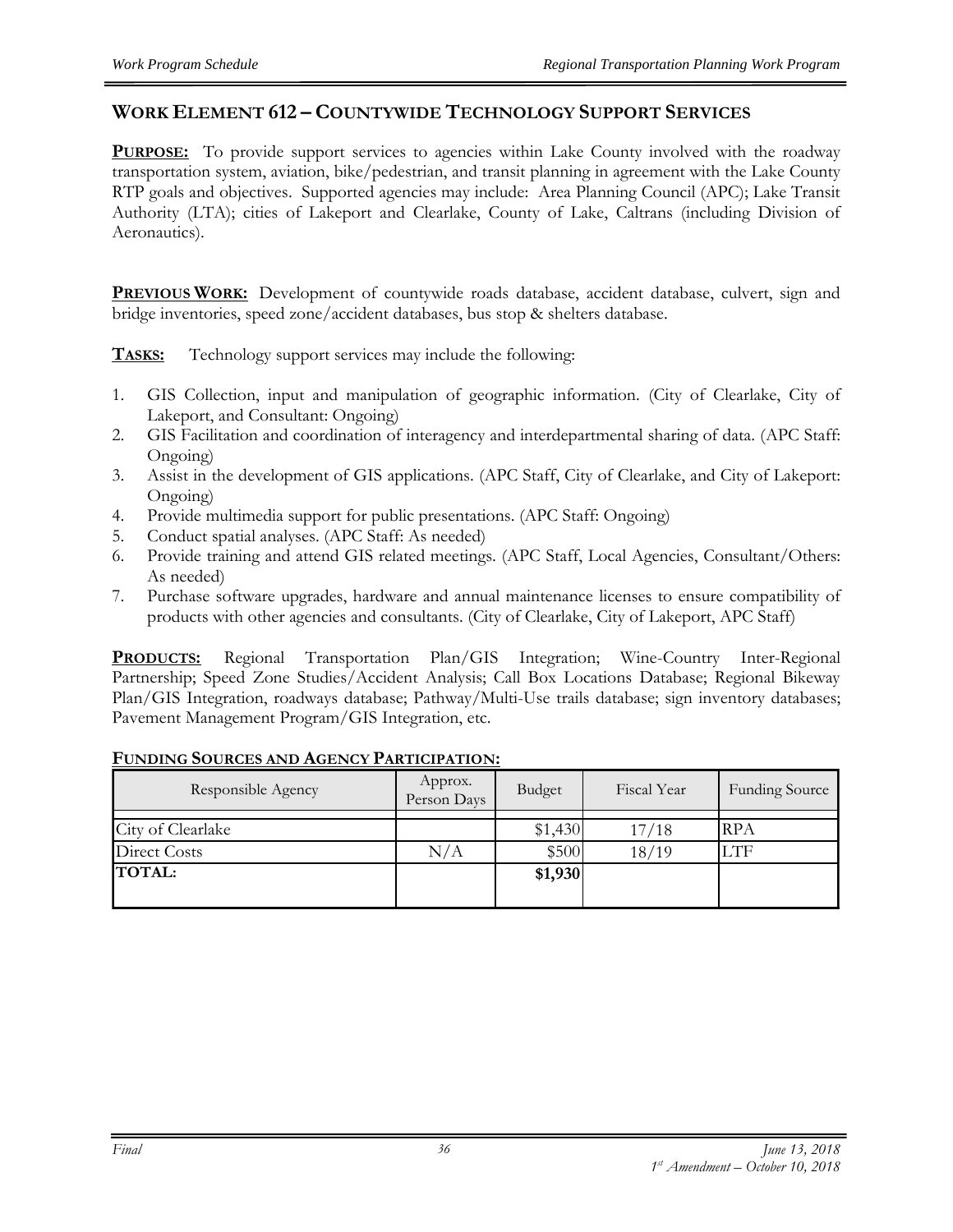#### **WORK ELEMENT 613 – TRANSPORTATION INFORMATION OUTREACH AND PUBLIC PARTICIPATION**

**PURPOSE:** To inform and educate Lake County residents and visitors on transportation issues, and provide opportunities for public input consistent with the 2008 Lake APC Public Participation Plan. Provide access to plans, reports and other information by facilitating public participation opportunities.

**PREVIOUS WORK:** The Lake APC website was developed in 2005 and is a useful tool that provides access to various reports, plans, on-line surveys, public notices, and upcoming meetings/workshops.

#### **TASKS:**

- 1. Coordinate with the County, Cities of Lakeport and Clearlake, Lake Transit Authority, Caltrans and other agencies/businesses when possible to develop informational materials. (APC Staff: Ongoing)
- 2. Coordinate and consult, as possible, with all potentially impacted Tribal Governments, and document Tribal government-to-government relations. (APC Staff: Ongoing)
- 3. As possible, conduct outreach to low income, disabled and elderly. (APC Staff: Ongoing)
- 4. Update Lake APC website as necessary to ensure transportation related materials are posted on a timely basis and available to the public. (APC Staff: As needed)
- 5. As necessary, conduct and document outreach efforts to all segments of the community in accordance with the Introduction – Public Participation section of this document and the 2008 Lake APC Public Participation Plan. (APC Staff: Ongoing)

#### **PRODUCTS:**

- 1. Website (LakeAPC.org) with current transportation outreach materials, plans and reports.
- 2. Outreach materials for specific projects

| Responsible Agency          | Approx.<br>Person Days | Budget  | Fiscal Year | <b>Funding Source</b> |
|-----------------------------|------------------------|---------|-------------|-----------------------|
| <b>APC Staff Consultant</b> |                        | \$2,500 | 18/19       | 'RPA                  |
| <b>TOTAL:</b>               |                        | \$2,500 |             |                       |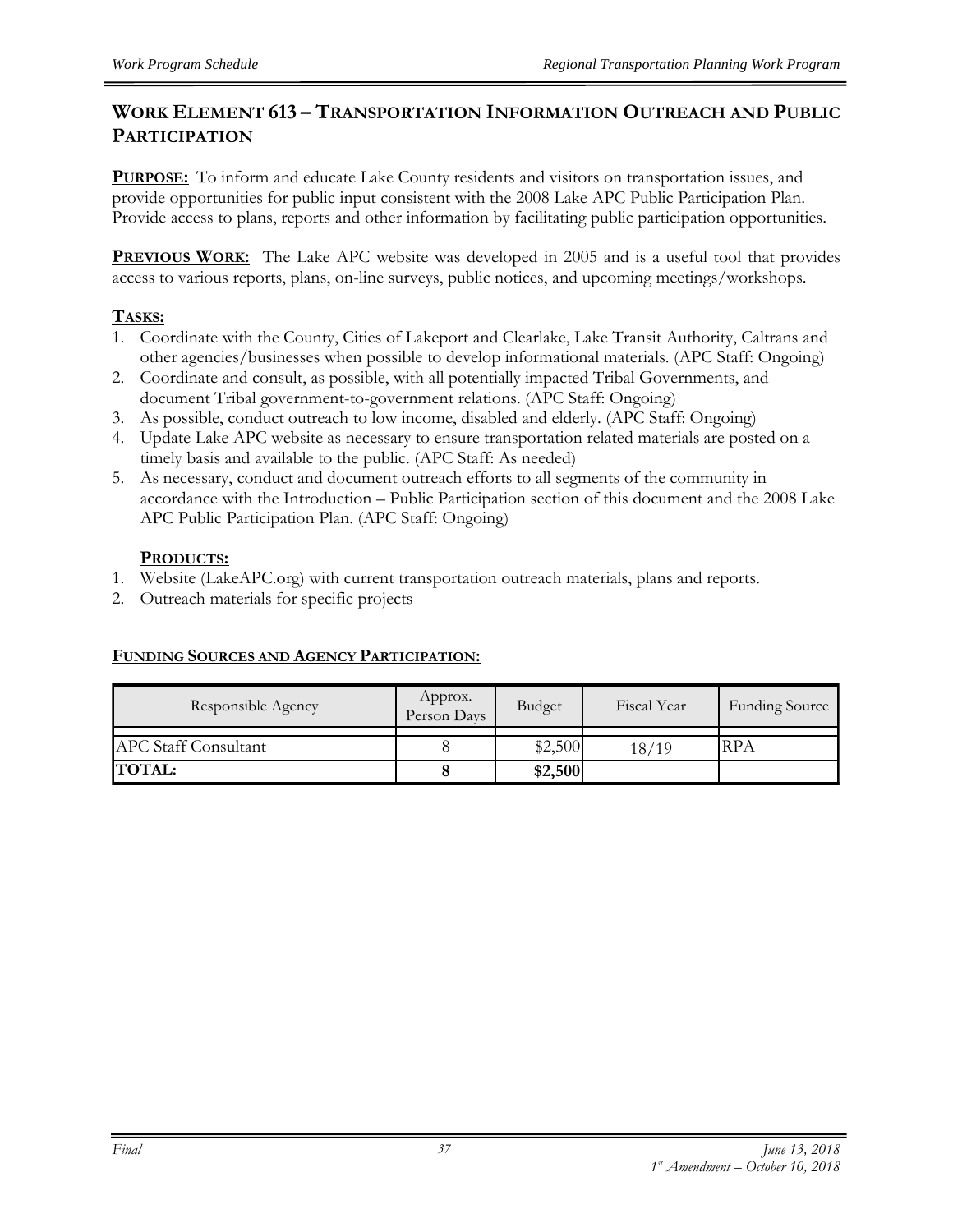#### **WORK ELEMENT 614 – COUNTYWIDE SIGN INVENTORY PLAN (CARRYOVER)**

**PURPOSE:** To provide the Lake County, City of Lakeport and City of Clearlake Public Works Departments with a current inventory of all Traffic Signs within the County and Cities' Maintained Road/Street Systems.

#### **PREVIOUS WORK:**

Traffic Sign Inventory conducted in 2003.

#### **TASKS:**

- 1. Prepare RFP and solicit proposals to conduct Traffic Sign Inventory Project. (*APC Planning Staff: August 2018)*
- 2. Award contract to conduct Sign Inventory Project. *(APC Planning: September – October 2018)*
- 3. Data Collection: Conduct Traffic Sign Inventory within the Lake County region, to include the County and Cities' Maintained Road /Street System. *(Local Agencies, APC Planning Staff, Consultant: October – December 2018)*
	- Data collection to include: GPS coordinates, site location photos, sign condition, sign size, type and other attributes as needed.
	- Retroreflectivity Assessment to be conducted for each identified sign in the inventory as included above.
- 4. Sign Inventory Database Update / Development: Entry of the data collected into the County or Cities' existing sign database or develops other database as recommended by consultant. *(Consultant, Local Agencies, APC Planning Staff: December 2018 – February 2019)*
- 5. Sign Inventory Reports: Contract shall produce a report summarizing the inventory, assessments, recommendations and regional benefits. *(Contractor, Local Agencies, APC Planning Staff: January 2019 – March 2019)*
- 6. Provide training on sign inventory program. *(Consultant, Local Agencies, APC Planning Staff: March 2019)*

#### **PRODUCTS:**

Current Traffic Sign Inventory for Lake County and cities of Lakeport and Clearlake.

| Responsible Agency          | Approx. Person<br>Days | Budget    | Fiscal Year | Funding<br>Source |
|-----------------------------|------------------------|-----------|-------------|-------------------|
| County of Lake-DPW          |                        | \$1,500   | 18/19       | <b>RPA</b>        |
|                             |                        |           |             |                   |
| City of Lakeport            |                        | \$1,500   | 18/19       | <b>RPA</b>        |
| City of Clearlake           |                        | \$1,500   | 18/19       | <b>RPA</b>        |
| <b>APC Staff Consultant</b> |                        | \$5,500   | 18/19       | <b>RPA</b>        |
| Consultant                  |                        | \$145,000 | 18/19       | <b>RPA</b>        |
| <b>TOTAL:</b>               |                        | \$155,000 |             |                   |
|                             |                        |           |             |                   |

#### **FUNDING SOURCES AND AGENCY PARTICIPATION:**

\* Use of State RPA funds must be in accordance with Caltrans' procurement and other requirements (no consultant mark-up; approved travel rates, etc.) Contact Lake APC staff with questions

The City of Clearlake has agreed to commit local funding in the amount of **\$30,000** to fully fund the Countywide Sign Inventory Project. The consultant contract will total **\$175,000**, but will be reimbursed outside of the Overall Work Program.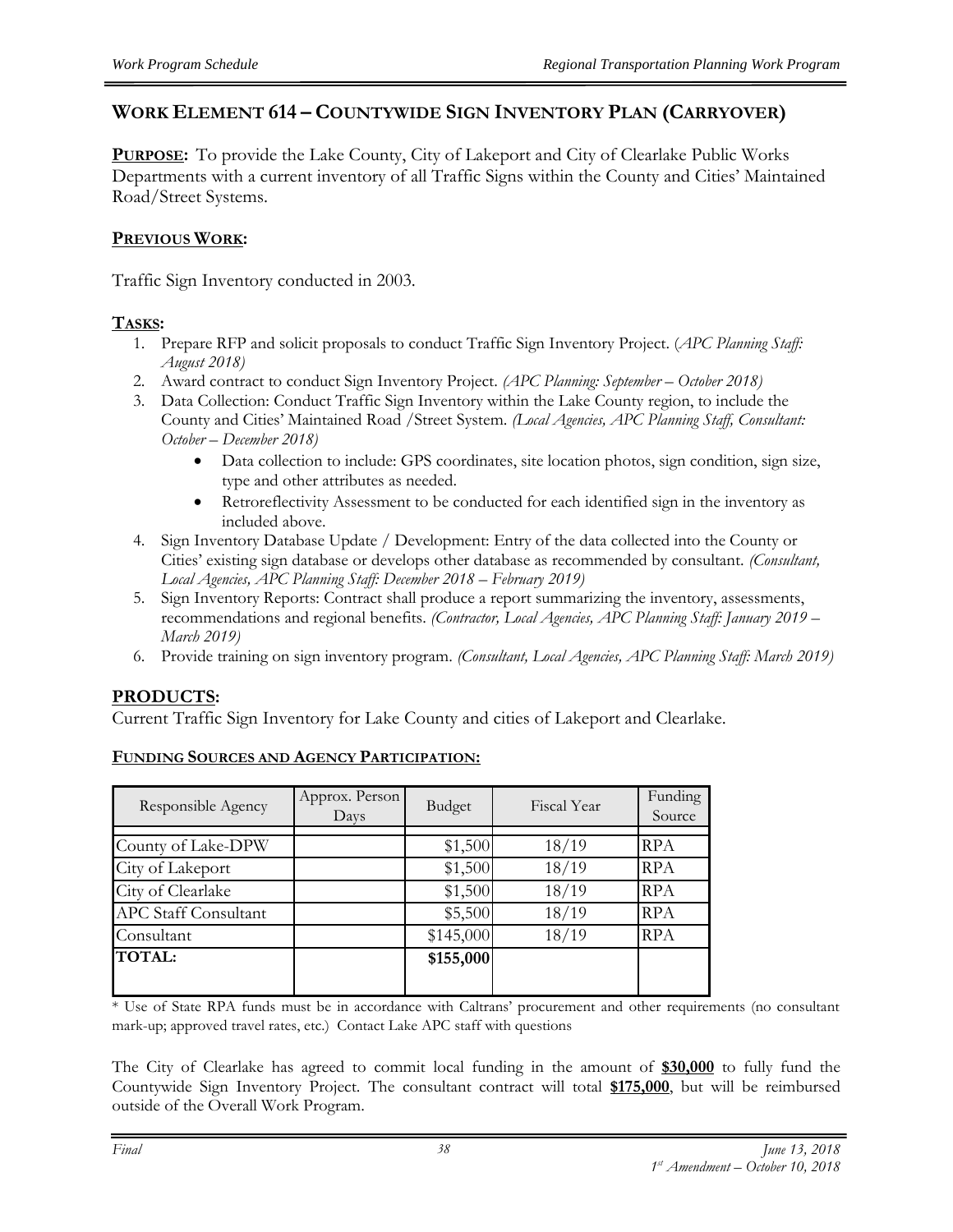#### **WORK ELEMENT 615 – HWY 20 NORTHSHORE COMMUNITIES TRAFFIC CALMING PLAN AND ENGINEERED FEASIBILITY STUDY (NEW)**

**Purpose:** The proposed project will analyze current conditions and formulate traffic calming projects including bicycle, pedestrian and transit friendly options intended to improve the attractiveness and overall livability of the area. Input from County, Caltrans and Tribal government representatives, along with a series of community workshops, will be used to develop prioritized lists of improvements.

**Previous Work:** 2006 HWY 20 Traffic Calming and Beautification Plan

#### **Tasks:**

- **1. Project Initiation (APC Staff)**
	- 1.1 Conduct Kick-off Meeting (October 2018)
	- 1.2 RFP Development for Consultant Services ( November December 2018)
	- 1.3 Form Committee & Select Consultant (January 2019)
	- 1.4 Prepare & Execute Contract (January February 2019)
- **2. Coordination with Project Partners & Consultant (APC Staff & Consultant)**
	- 2.1 Form Technical Advisory Group (TAG) (February March 2019)
	- 2.2 Project Kick-Off Meeting (February 2019)
	- 2.3 Periodic TAG / Consultant Meetings (Ongoing)
- **3. Prepare Existing Conditions Report & 2005 Plan Progress Report (APC Staff & Consultant)**
	- 3.1 Review Existing Plans & Documents (January February 2019)
	- 3.2 Northshore Community Field Review (February March 2019)
	- 3.3 Prepare Documentation & Maps (February March 2019)
	- 3.4 Prepare Draft Existing Conditions Report ( March April 2019)
	- 3.5 Review & Analyze 2005 Highway 20 Plan (April 2019)
	- 3.6 Existing Conditions & Progress Report (May 2019)
- **4. Public Participation; Community & Tribal (APC Staff & Consultant)**
	- 4.1 Identify Stakeholders ( April May 2019)
	- 4.2 Advertise Public Workshops (May June 2019)
	- 4.3 Conduct Community Workshops (June 2019)
	- 4.4 Documentation of Public Review (June 2019)
- **5. Develop Draft HWY 20 Plan & EFS (APC Staff & Consultant)**
	- 5.1 Conceptual Improvement Projects (July August 2019)
	- 5.2 Develop Prioritization Methodology (September 2019)
	- 5.3 Prioritize Projects (September 2019)
	- 5.4 TAG Review (September 2019)
	- 5.5 Field Review and Scoping (September November 2019)
	- 5.6 Prepare Draft Study (October 2019 December 2019)
- **6. Final Plan Preparation & Hearing (APC Staff & Consultant)**
	- 6.1 TAC Preparation (January 2020)
	- 6.2 Prepare Final Draft (February March 2020)
	- 6.3 Public Hearing (April 2020)
	- 6.4 Final Plan Preparation & Acceptance (April May 2020)
	- 6.5 Prepare & Distribute Copies (June 2020)
- **7. Project Management & Administration (APC Staff)**
	- 7.1 Quarterly Reports & Invoices (Ongoing)

**Products:** Request for Proposal, Evaluations, Meeting Agenda, Notes, and documentation, Executed Contract, List of Stakeholders, List of Resources, Field Notes and Sketches, Draft Existing Conditions Report, Progress Report, List of Conceptual Projects, Prioritized Methodology, Draft and Final Report and Presentation Materials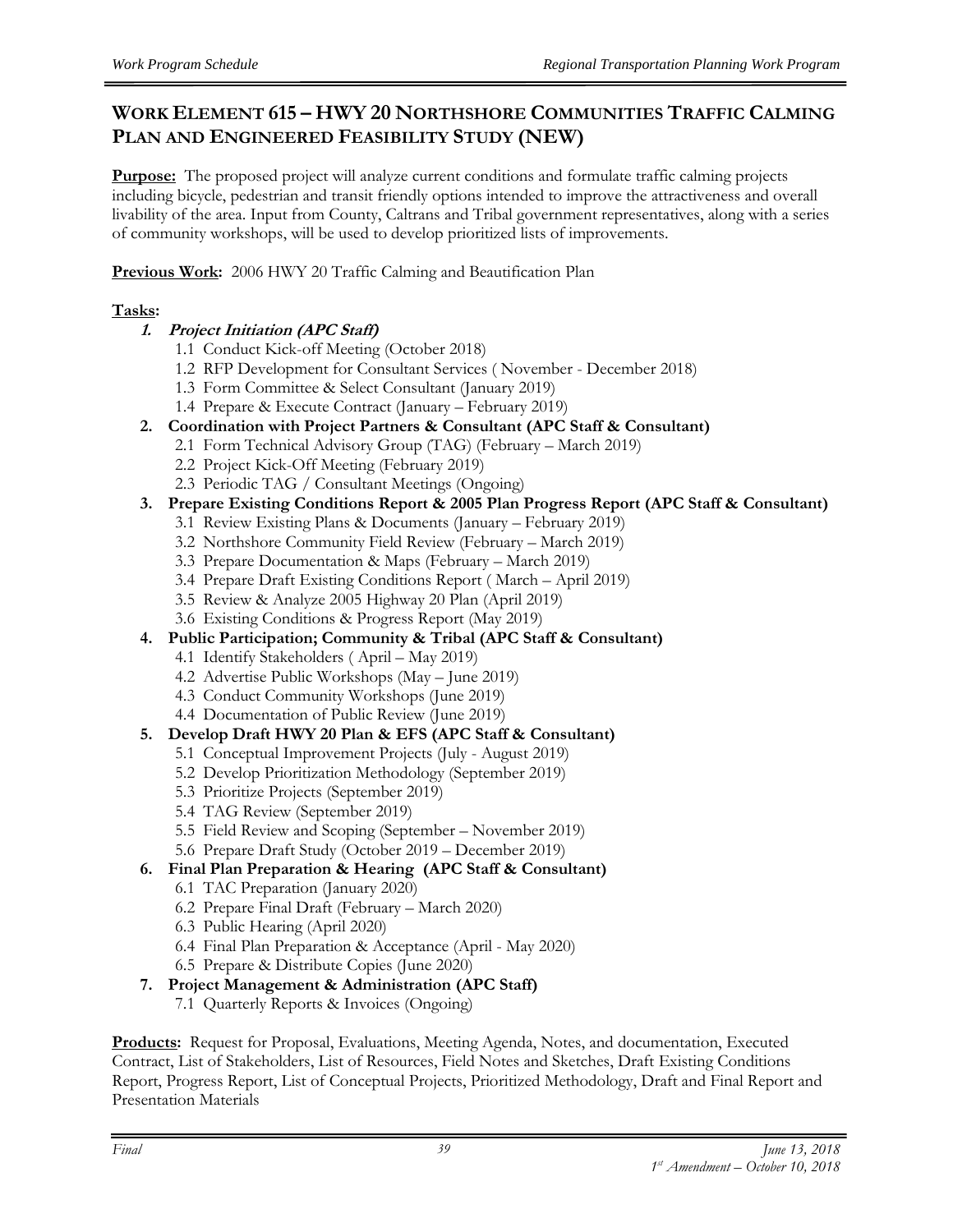#### **Funding Sources And Agency Participation:**

| Responsible Agency | Approx.<br>Person Days | Budget    | Fiscal Year        | <b>Funding Source</b> |
|--------------------|------------------------|-----------|--------------------|-----------------------|
| <b>APC</b> Staff   | 17                     | \$13,014  | 18/19              | SHA - SC              |
|                    | 2                      | \$1,686   | 18/19              | <b>LTF</b>            |
| Consultant         | 135                    | \$135,185 | 18/19              | SHA - SC              |
|                    | 18                     | \$17,515  | 18/19              | <b>LTF</b>            |
| <b>TOTAL:</b>      |                        | \$167,400 | $$19,201 - 18/19$  | <b>LTF</b>            |
|                    |                        |           | $$148,199 - 18/19$ | SHA - SC              |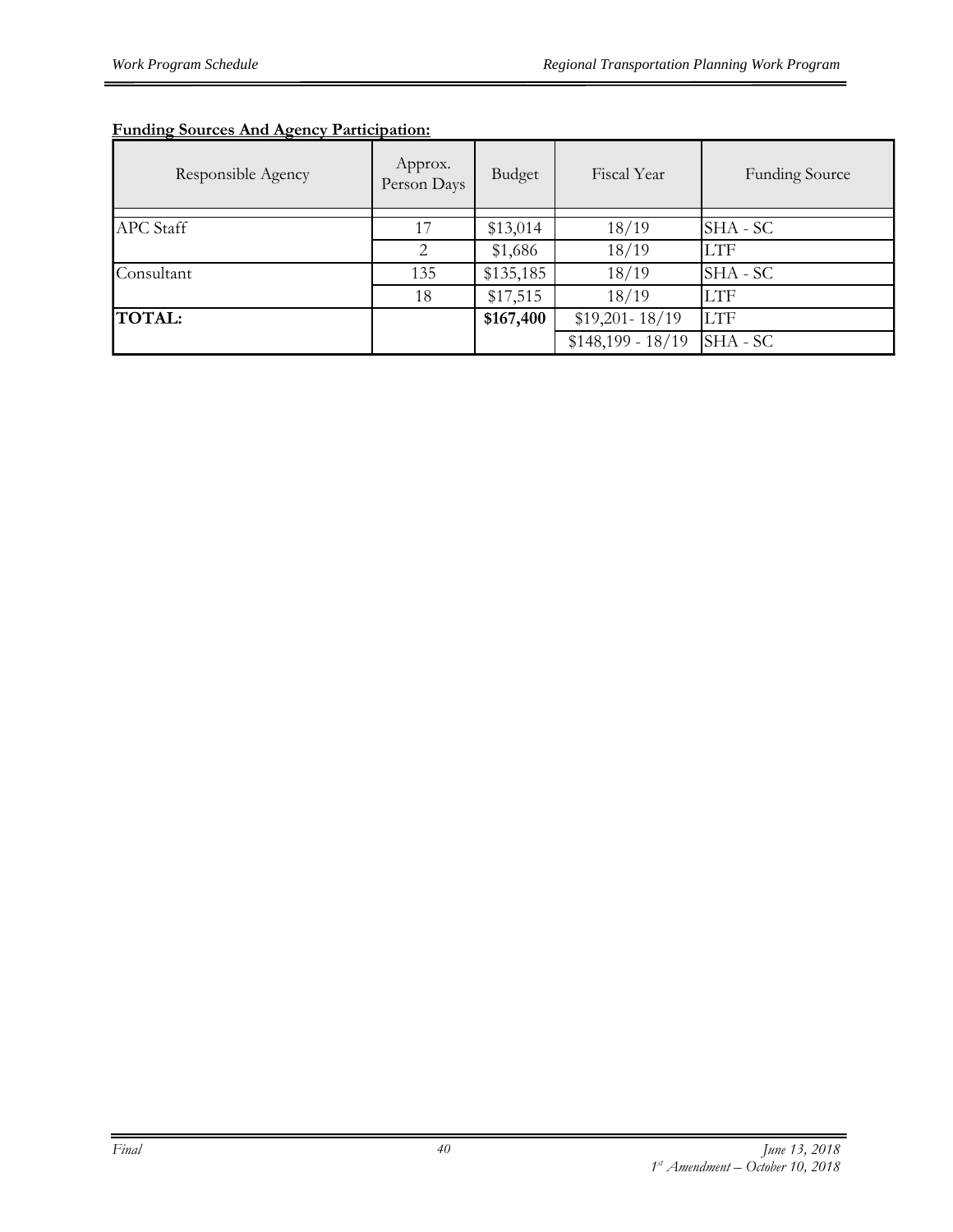#### **WORK ELEMENT 616 – TRAINING**

**PURPOSE:** To provide funding for technical training in the transportation planning field to the Lake County/City Area Planning Council (APC) planning staff, to keep informed of changes in the field.

**PREVIOUS WORK:** CalCOG Leadership Forum, ITS Managing Transportation & Land Use Interactions, Fundamentals of Traffic Engineering, Regional Blueprint Planning Workshops & Trainings, California's Brownfield's Training, Focus on the Future Conference, CTA/CalACT Conferences

#### **TASKS:**

1. Attendance at transportation planning academies, conferences, seminars or workshops. (APC Staff: As needed)

**PRODUCTS:** Educational materials & resources, Trained staff

| Responsible Agency                                                                | Approx.<br>Person<br>Days | Budget  | Fiscal Year | Funding<br>Source |
|-----------------------------------------------------------------------------------|---------------------------|---------|-------------|-------------------|
| <b>APC Staff Consultant</b>                                                       | n/a                       | \$2,500 | 18/19       | LTF               |
| Direct Costs (includes direct costs-<br>registration, travel, hotel, meals, etc.) |                           | \$2,603 | 17/18       | LTF               |
| <b>TOTAL:</b>                                                                     |                           | \$5,103 |             |                   |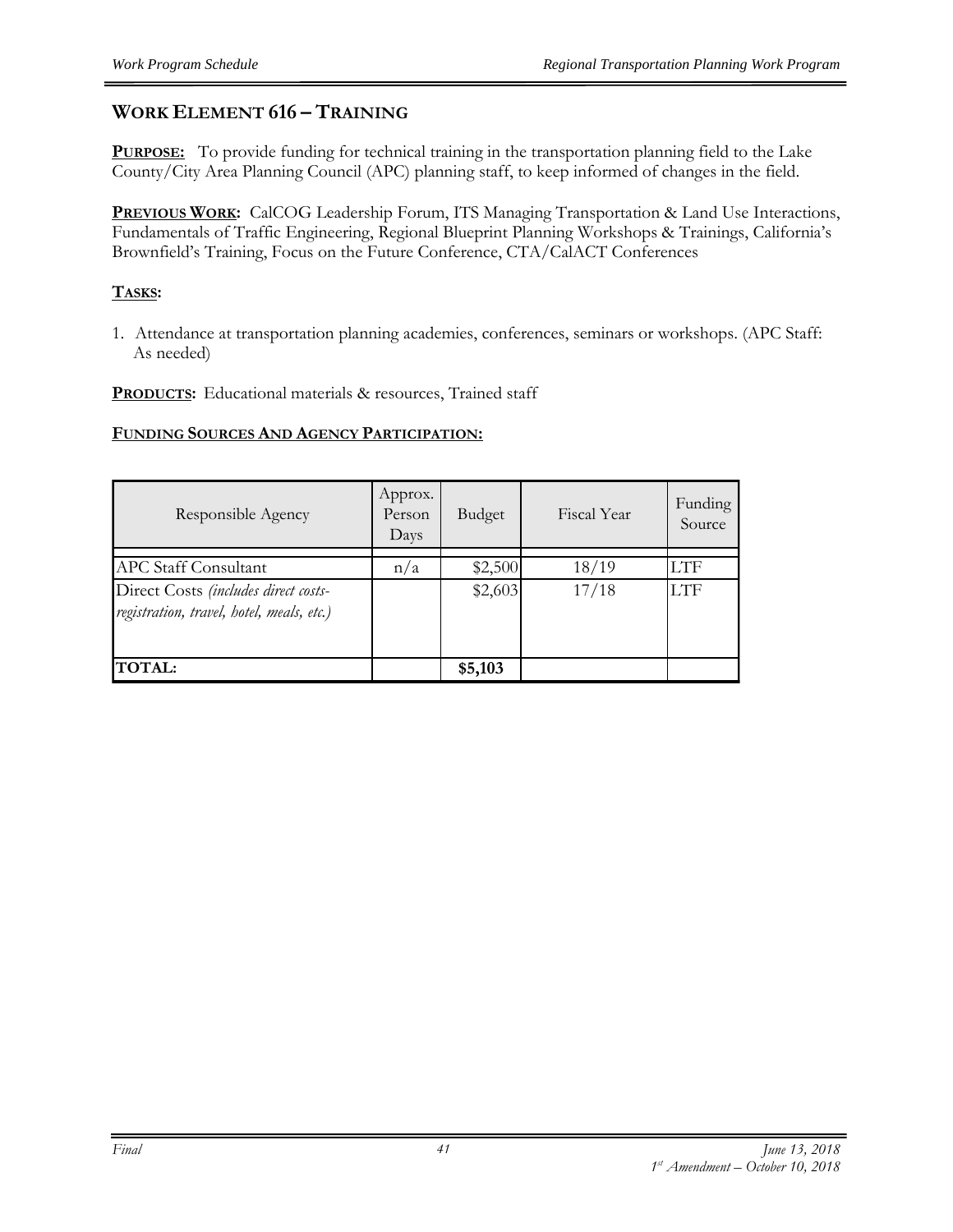**WORK ELEMENT 617 –<sup>I</sup>NTENTIONALLY LEFT BLANK**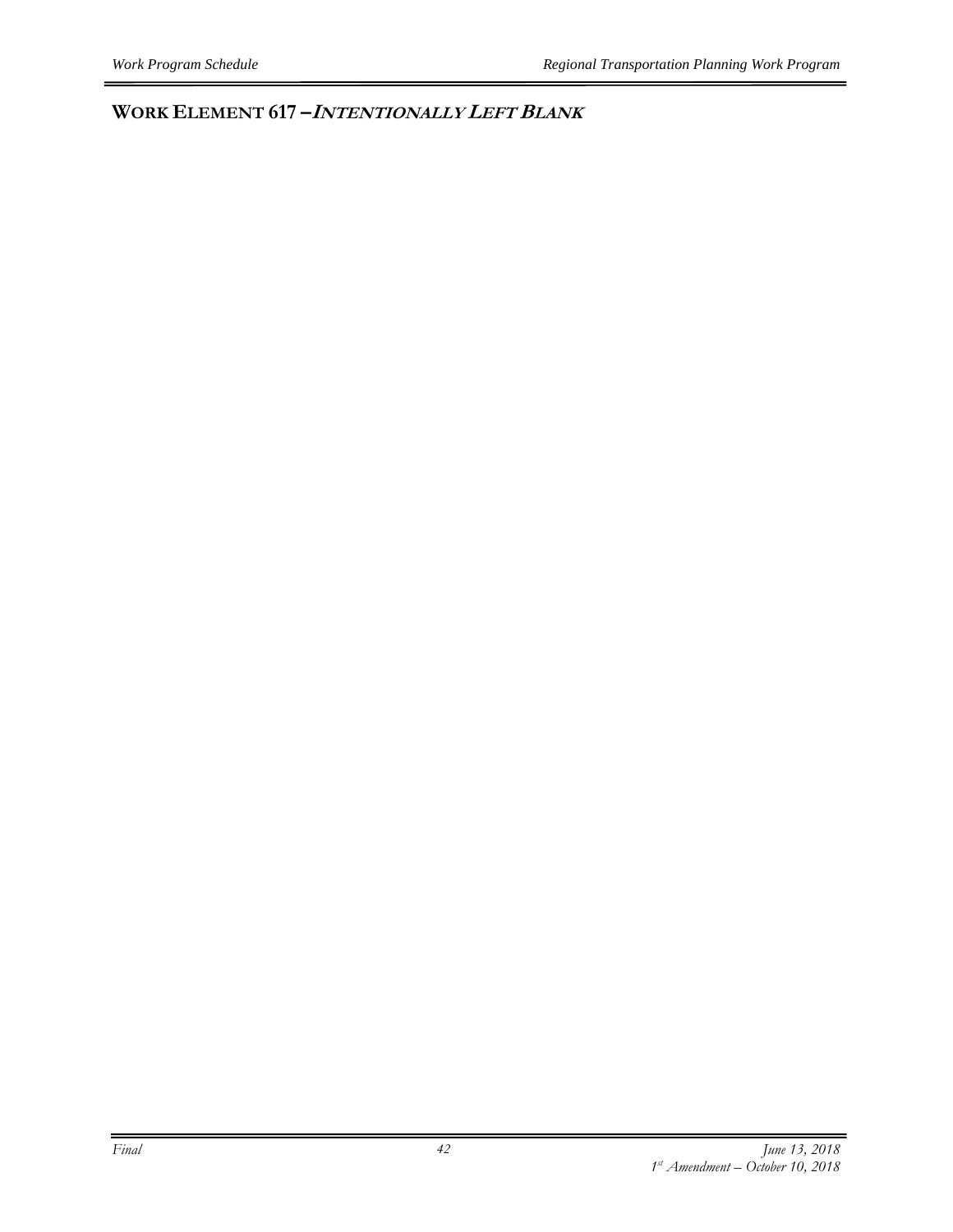#### **WORK ELEMENT 618 – LAKE TRANSIT AUTHORITY BUS PASSENGER FACILITIES PLAN (CARRYOVER)**

**PURPOSE:** Lake Transit Authority (LTA) strives to provide mobility for all residents of Lake County. For residents with impaired mobility or unfamiliar with the existing transit routes and bus stops, the existing transit system presents barriers to ridership. The project will explore opportunities for both improving the existing infrastructure and expanding the information services and infrastructure to better serve the needs of new users and members of the public with greater need for transit accessibility. A multi-jurisdictional strategy will be developed coordinating State, regional, county and city government resources to more seamlessly implement and maintain bus passenger facilities in the region.

**PREVIOUS WORK:** 2007 Passenger Facilities Development Plan

#### **TASKS:** *(TASKS COMPLETED IN FY 2017/18)*

- **2. Project Initiation & Administration (Transit Manager / APC Staff)**
	- *7.2 Conduct Kick-off Meeting (July 2017)*
	- *7.3 Conduct Selection Committee Meeting (July – September 2017)*
	- *7.4 Contract Execution (September – October 2017)*
	- *7.5 Quarterly Reporting (Ongoing)*
	- *7.6 Invoicing (Ongoing)*

#### **8. Data Collection, Design Standards and CIP (Consultant)**

- *8.1 Literature Review (October – November 2017)*
- *8.2 Bus Passenger Facilities Inventory (October 2017 – February 2018)*
- *8.3 Boarding and Alighting Data Collection (October – November 2017)*
- *8.4 Bus Passenger Facility Features and Aesthetics (October – December 2017)*
- *8.5 Design Guidelines, ADA and Permitting Requirements (October 2017 – January 2018)*
- *8.6 Transit Passenger Studies Capital Improvement Plan (January – April 2018)*
- *8.7 Capital Improvement Plan Financial Element (January – April 2018)*

#### **9. Coordination with Project Partners (Consultant)**

- 9.1 Meeting Preparations (Ongoing)
- 9.2 Monthly Team Meetings (Ongoing)
- 9.3 Facilitation of Coordination Meetings (Ongoing)
- 9.4 Management Objectives Workshop (July September 2018)

#### **10. Public Outreach (Consultant)**

- 10.1Outreach Planning & Noticing (March 2018 June 2018)
- 10.2Public Outreach Events (June August 2018)
- 10.3Candidate Projects Prioritization (August September 2018)

#### **11. Draft and Final Reports (Consultant)**

- 11.1Prepare Administrative Draft Report (October 2018 January 2019)
- 11.2Prepare Draft Report (February August 2019)
- 11.3Prepare Final Report (September February 2010)
- 11.4Present Final Report (March –April 20110)
- 11.5Distribute Final Report (March June 2010)

#### **12. Implementation (Transit Manager / APC Staff)**

- 12.1Presentation to City Councils, BOS (February May 2010)
- 12.2MOA Execution (February May 2010)
- **PRODUCTS:** Request for Proposal, Evaluations, Meeting Agenda, Notes, and documentation, Executed Contract, Technical Memorandum, Capital Improvement Plan, Capital Improvement Plan Financial Element, Prioritized Project Lists, Administrative Draft Report, Public Draft Report, Final Report and Presentation Materials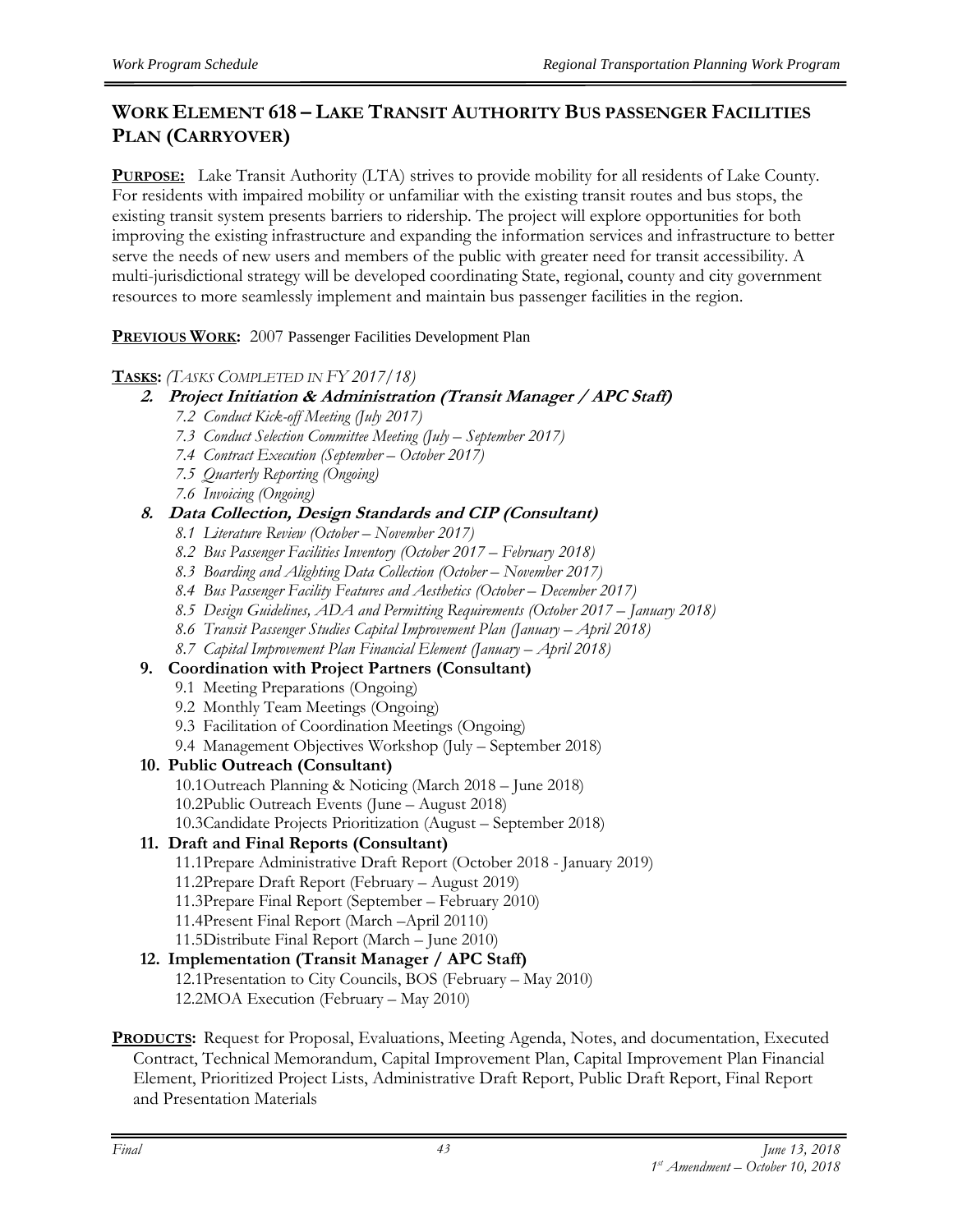| Responsible Agency | Approx.<br>Person Days | Budget     | Fiscal Year | <b>Funding Source</b> |
|--------------------|------------------------|------------|-------------|-----------------------|
|                    |                        |            |             |                       |
| <b>APC</b> Staff   |                        | \$8,715.11 | 16/17       | FTA Section 5304 - SC |
|                    |                        | \$1,128.91 | 16/17       | <b>LTF Reserves</b>   |
| Consultant         |                        | \$100,924  | 16/17       | FTA Section 5304 - SC |
|                    |                        | \$13,076   | 16/17       | <b>LTF Reserves</b>   |
| <b>TOTAL:</b>      |                        | \$123,844  |             |                       |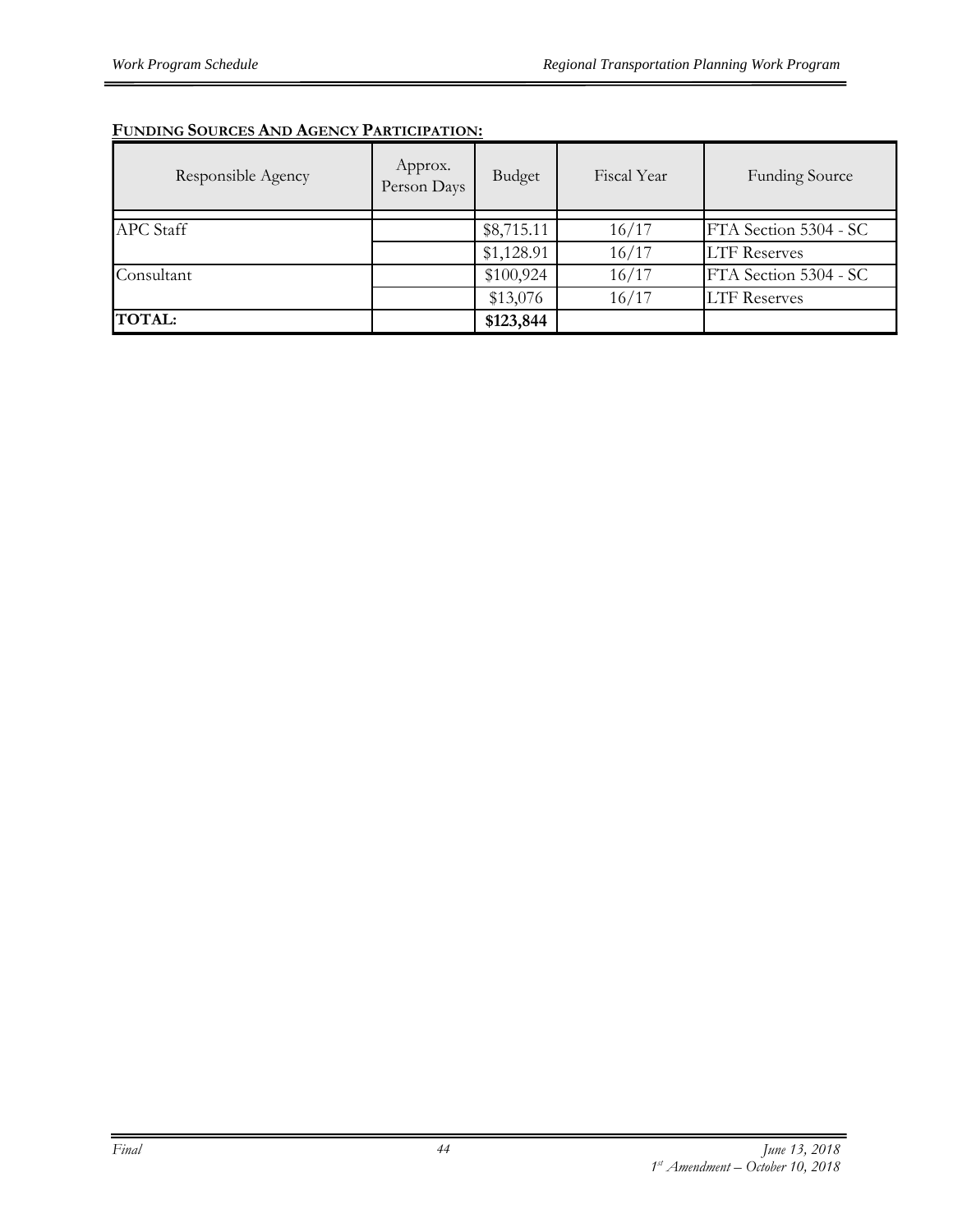#### **WORK ELEMENT 619 – LAKE COUNTY PEDESTRIAN NEEDS INVENTORY & ENGINEERED FEASIBILITY STUDY (CARRYOVER)**

**PURPOSE:** The project will explore the needs, priorities and feasibility of improving identifiable deficiencies within the pedestrian network of the region's cities and unincorporated communities. Ultimately, the project will develop a plan providing options and recommendations leading to the eventual construction of new and infill pedestrian facilities and/or crossings within the region.

#### **PREVIOUS WORK:** None

#### **TASKS:***(TASKS COMPLETED IN FY 2017/18)*

#### **1. Project Initiation (APC Staff)**

- *1.1 Prepare RFP & Scope (July 2017)*
- *1.2 Conduct Selection Committee (October 2017)*
- *1.3 Contract Preparation & Execution (November 2017)*

#### **2. Coordination (APC Staff / Consultant)**

- *2.1 Form Technical Advisory Group TAG (November – December 2017)*
- *2.2 Kick-Off Meeting (January 2018)*
- *2.3 TAG Meeting (Ongoing)*

#### **3. Existing Conditions (Consultant)**

- *3.1 Gather Existing Data (December – January 2018)*
- *3.2 Identify Gaps (February – March 2018)*
- *3.3 Prepare GIS Maps (March – May 2018)*
- *3.4 Develop Data Tables (April – May 2018*
- 3.5 Prepare Draft Existing Conditions (May June 2018)
- 3.6 Prepare Final Existing Conditions (July 2018)

#### **4. Public Participation (Consultant)**

- 4.1 Identify Stakeholders (July August 2018)
- 4.2 Advertise Workshops (August September 2018)
- 4.3 Conduct Community Workshops (September October 2018)
- 4.4 Record Public Comments (October 2018)

#### **5. Develop Draft Study (Consultant)**

- 5.1 Evaluate Public Comments (October 2018)
- 5.2 Develop Prioritization Methodology (October 2018)
- 5.3 Draft Pedestrian Facility Needs Inventory (October November 2018)
- 5.4 TAG Review of draft Pedestrian Facility Needs Inventory (November 2018)
- 5.5 Field Review Priority Project (November January 2018)
- 5.6 Preliminary Cost Estimate (January February 2018)
- 5.7 Prepare Draft Study (February March 2018)

#### **6. Final Study (Consultant)**

- 6.1 Present Draft to APC Technical Advisory Committee (April 2018)
- 6.2 Present Draft to APC Board (May 2018)
- 6.3 Prepare Final Document (June 2018)
- 6.4 Prepare & Distribute Copies (July 2018)

#### **7. Administration (APC Staff)**

- 7.1 Quarterly Reports & Invoices (Ongoing)
- **PRODUCTS:** Request for Proposal, Evaluations, Meeting Agendas, Notes, and various documentation, Executed Contract, Prioritized Project Lists, GIS Base Maps, Data Tables, Draft Existing Conditions Report, List of Stakeholders, Advertising Materials, Prioritization Methodology, Draft & Final Reports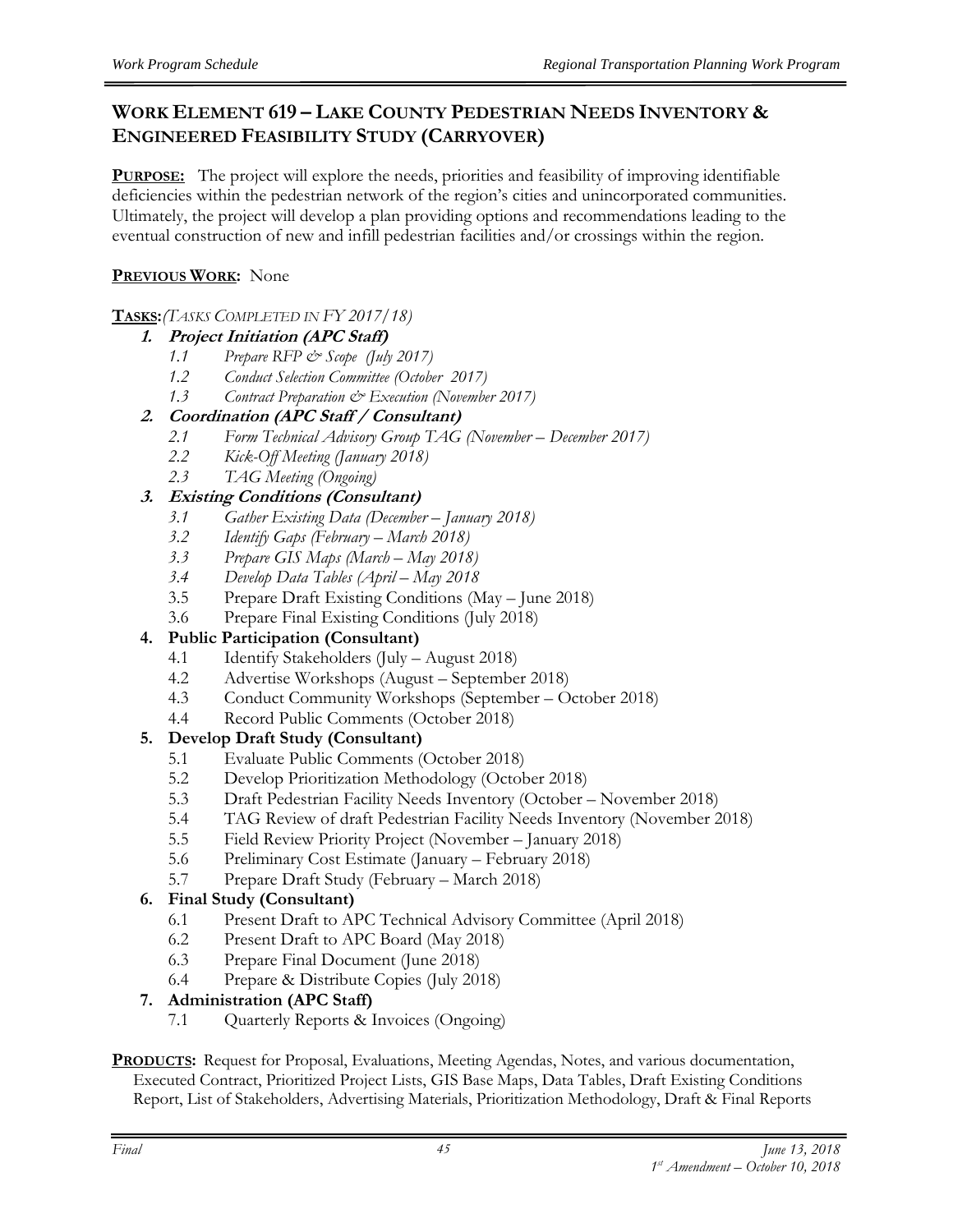| Responsible Agency | Approx.<br>Person Days | Budget       | Fiscal Year | <b>Funding Source</b> |
|--------------------|------------------------|--------------|-------------|-----------------------|
|                    |                        |              |             |                       |
| <b>APC</b> Staff   |                        | \$6,410.43   | 16/17       | FTA Section 5304 - SC |
|                    |                        | \$830.37     | 16/17       | <b>LTF Reserves</b>   |
| Consultant         |                        | \$134,015.05 | 16/17       | FTA Section 5304 - SC |
|                    |                        | \$17,364.45  | 16/17       | <b>LTF Reserves</b>   |
| <b>TOTAL:</b>      |                        | \$158,620    |             |                       |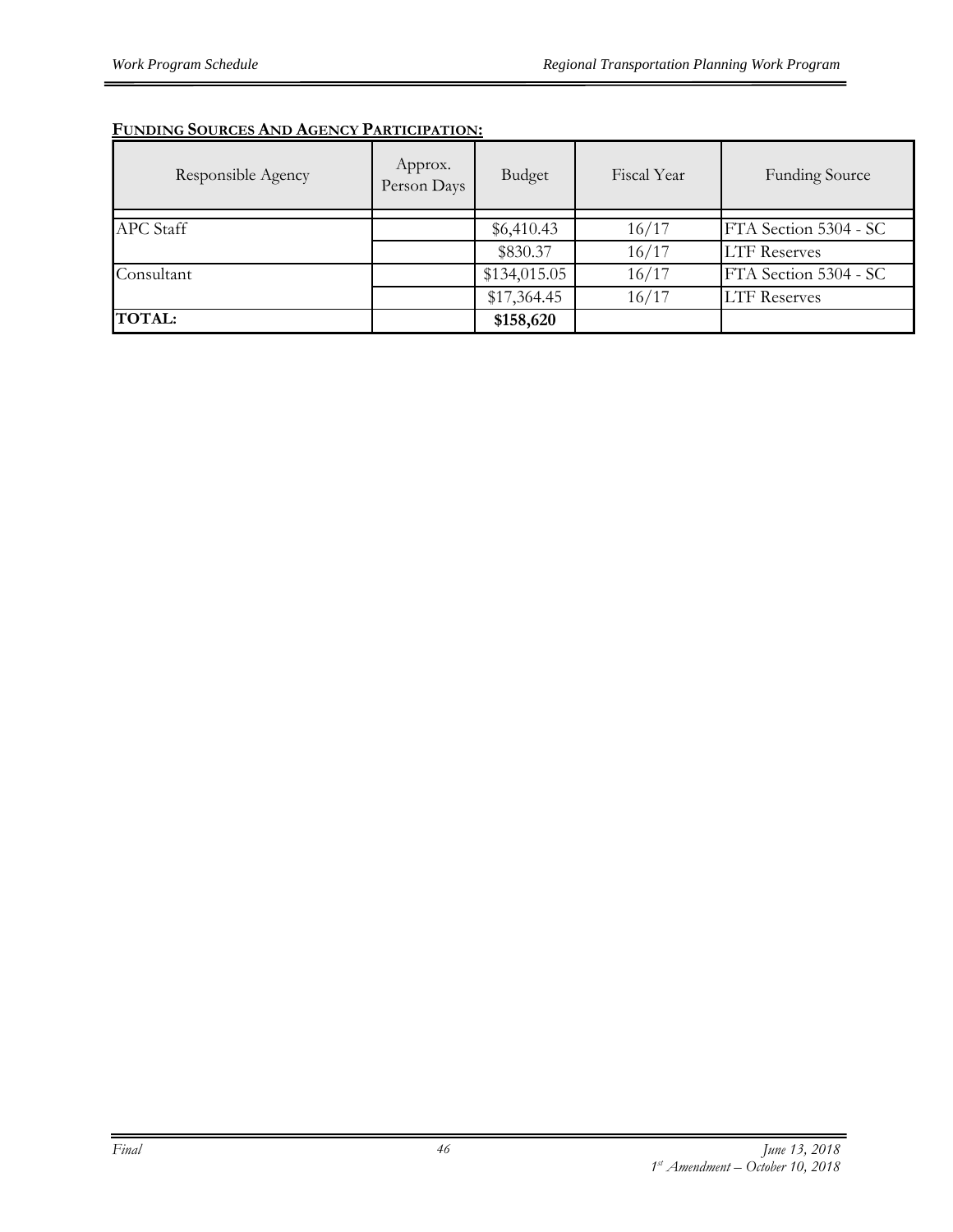## **2018/19 WORK PROGRAM SCHEDULE LAKE COUNTY/CITY AREA PLANNING COUNCIL**

| Work<br>Element | July | August | September | October | November | December | January | February | March | April | May | June |
|-----------------|------|--------|-----------|---------|----------|----------|---------|----------|-------|-------|-----|------|
| $600\,$         |      |        |           |         |          |          |         |          |       |       |     |      |
| 601             |      |        |           |         |          |          |         |          |       |       |     |      |
| 602             |      |        |           |         |          |          |         |          |       |       |     |      |
| 603             |      |        |           |         |          |          |         |          |       |       |     |      |
| 604             |      |        |           |         |          |          |         |          |       |       |     |      |
| 605             |      |        |           |         |          |          |         |          |       |       |     |      |
| 606             |      |        |           |         |          |          |         |          |       |       |     |      |
| 607             |      |        |           |         |          |          |         |          |       |       |     |      |
| 608             |      |        |           |         |          |          |         |          |       |       |     |      |
| 609             |      |        |           |         |          |          |         |          |       |       |     |      |
| 610             |      |        |           |         |          |          |         |          |       |       |     |      |
| 611             |      |        |           |         |          |          |         |          |       |       |     |      |
|                 |      |        |           |         |          |          |         |          |       |       |     |      |
| 612             |      |        |           |         |          |          |         |          |       |       |     |      |
| 613             |      |        |           |         |          |          |         |          |       |       |     |      |
| 614             |      |        |           |         |          |          |         |          |       |       |     |      |
| 615             |      |        |           |         |          |          |         |          |       |       |     |      |
|                 |      |        |           |         |          |          |         |          |       |       |     |      |
| 616             |      |        |           |         |          |          |         |          |       |       |     |      |
| 617             |      |        |           |         |          |          |         |          |       |       |     |      |
| 618             |      |        |           |         |          |          |         |          |       |       |     |      |
| 619             |      |        |           |         |          |          |         |          |       |       |     |      |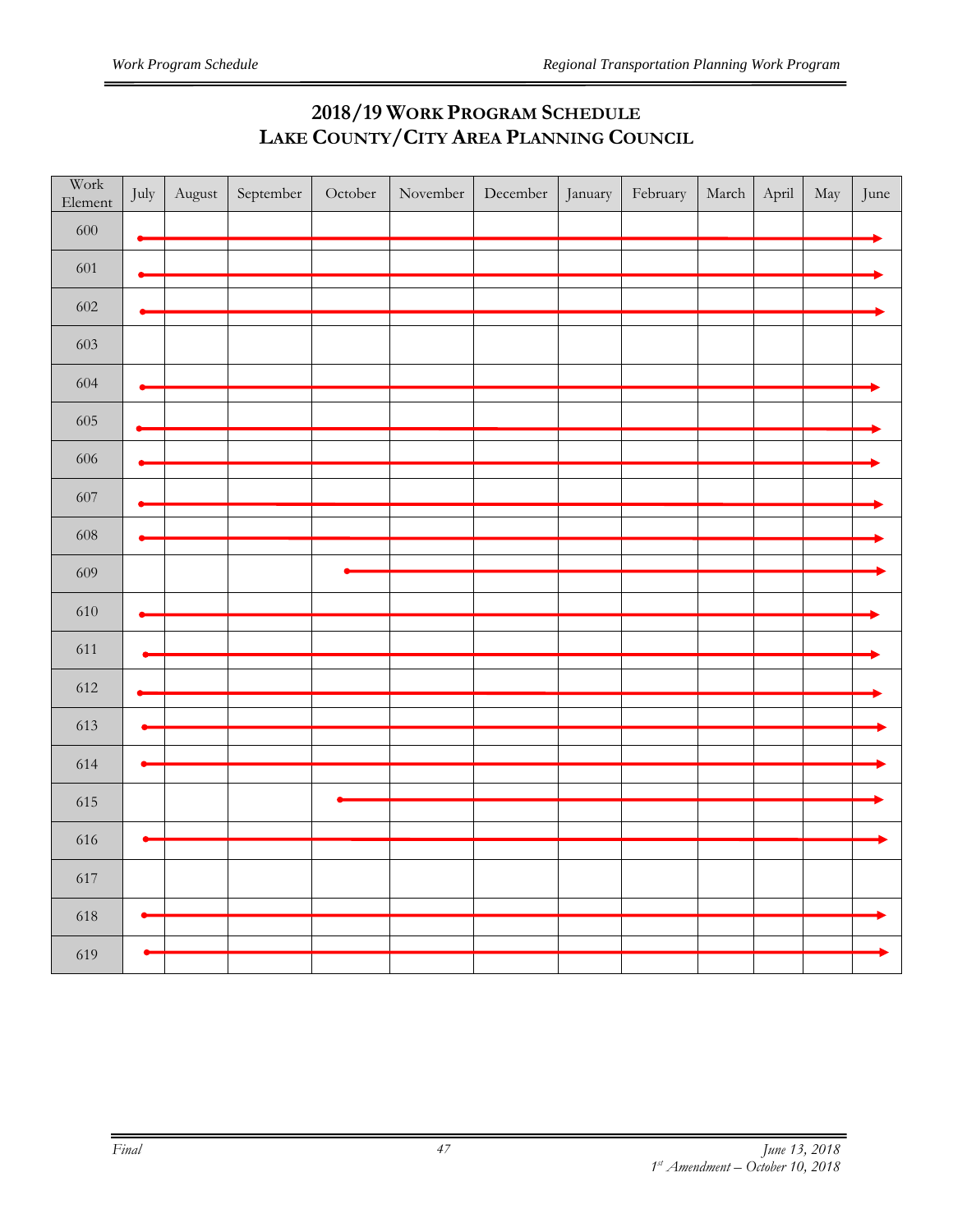## **INFORMATION ELEMENT**

Per the 2018/19 Overall Work Program Guidelines, the Lake County/City Area Planning Council was requested to include an Information Element to promote coordination in the region through awareness of Caltrans and RTPA planning activities and where they may compliment or intersect one another.

| $Products(s)$                         | <b>Project Description</b>                                                                                                                                                                          |
|---------------------------------------|-----------------------------------------------------------------------------------------------------------------------------------------------------------------------------------------------------|
| District 1 Active Transportation Plan | ATP Consisting of three components:<br>Asset Inventory that includes facility<br>$\bullet$<br>conditions;<br>a network gap analysis; and a<br>$\bullet$<br>prioritized route segment/ project list. |
|                                       |                                                                                                                                                                                                     |